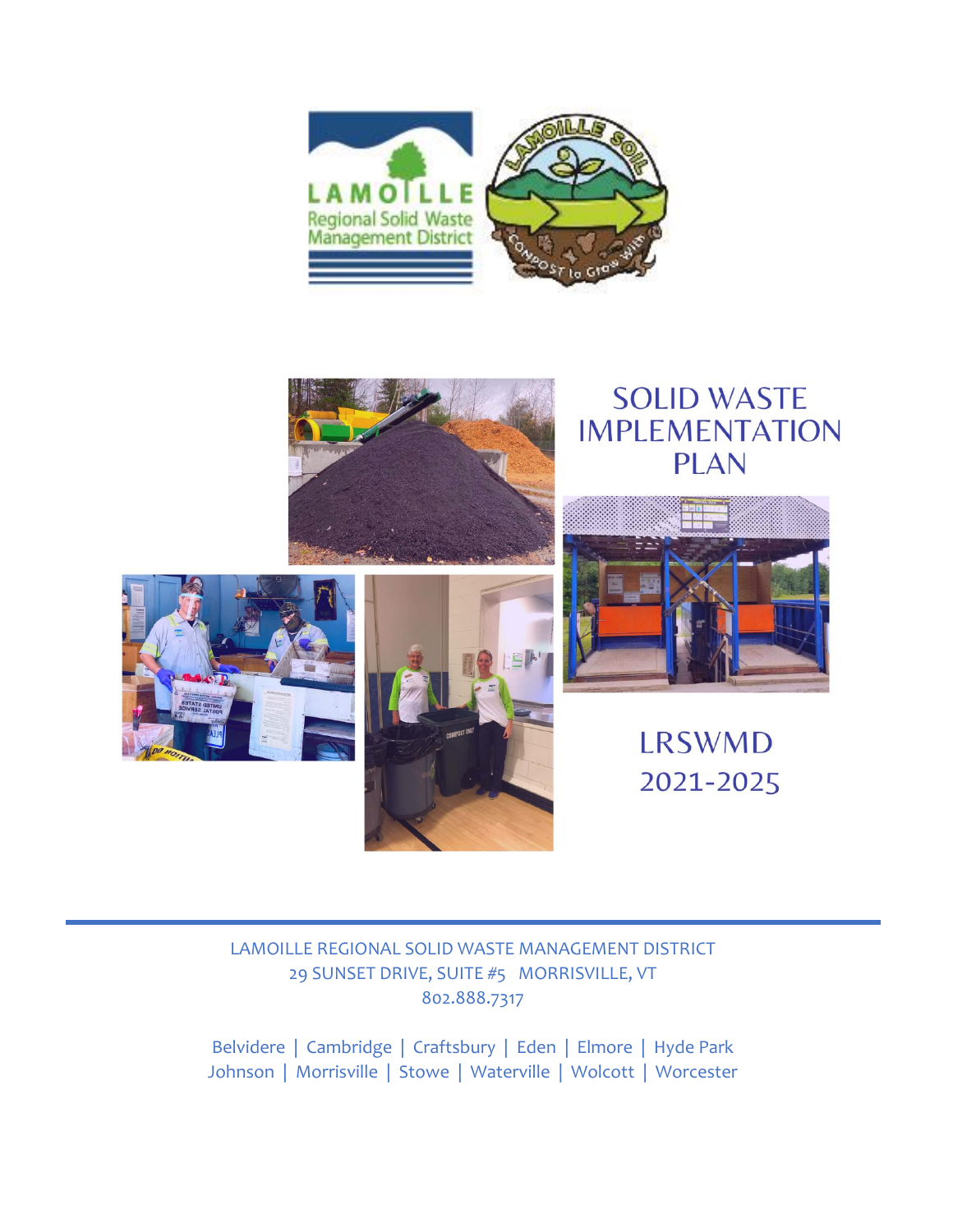### Overview and Approval Process

This template can be used to write a Solid Waste Implementation Plan (SWIP) to be in conformance with the State's 2019 Materials Management Plan (MMP). **Solid Waste Management Entities (SWMEs) are not required to use this template but may find it helpful for SWIP drafting**.

#### **Minimum 2019 SWIP Requirements:**

- **1. SWME Performance Standards.** SWIPs must address how each SWME Performance Standard is/will be completed during the SWIP term. SWIPs that adequately address the SWME Performance Standards are considered to be implementing the priorities of this MMP, as further outlined by 10 V.S.A. § 6604(a)(1). SWME Performance standards include all the requirements from 24 V.S.A. § 2202a.
- **2. Solid Waste Facility Siting Criteria.** Describe siting criteria that will apply to solid waste facilities which may be proposed by any public or private entity in the SWME region. As required by 10 V.S.A. §6605(c), siting criteria shall not be less stringent than the criteria in Vermont Solid Waste Management Rules.
- **3. Specify the Facilities that are Included in the SWIP and Describe How Proposed Facilities will be Reviewed for Inclusion.** Explain the process and standards to be used to determine if newly proposed solid waste facilities would be included in the SWIP. The process may reference siting criteria and existing zoning ordinances, may require a host town agreement, or may defer to requirements in the Vermont Solid Waste Management Rules for some or all types of solid waste facilities. The standard(s) for being included in the SWIP should be clear.
- **4. Public Participation in the SWIP Approval Process.** Describe the process to be used to ensure public participation in the development and implementation of the SWIP. The local community should be notified of opportunities to participate in the SWIP development and implementation. In accordance with state statute, SWMEs must hold at least two public meetings on the draft SWIP.
- **5. Ordinances.** Include copies of any solid waste related ordinances with the SWIP.
- **6. Conformance with Other Plans.** Demonstrate that the SWIP is in conformance with any regional plan adopted in accordance with 24 V.S.A Chapter 117. Demonstration may be in the form of a letter from the applicable regional planning commission regarding conformance of the SWIP with the regional plan(s), copies of pertinent sections of the regional plan(s), or other documentation that proves conformance.
- **7. SWIP Reports.** All SWMEs must submit an annual SWIP Report on their Performance Standards and demonstrate completion of all required activities via ReTRAC by July  $1<sup>st</sup>$ . ANR will provide SWIP Reporting Guidance.

#### **2019 SWIP Approval Process:**

- **1.** SWMEs must submit a draft SWIP to ANR by July 1, 2020 that is in conformance with the 2019 MMP.
- **2.** Solid Waste Program staff will review the SWIP and send a letter outlining any unmet requirements.
- **3.** SWMEs are responsible for submitting revised SWIPs within 30 days to address unmet requirements.
- **4.** If the revised SWIP completely addresses all comments in the letter, ANR will recommend it for pre-approval. If the revised SWIP does not address all the comments, a follow-up review letter will be sent and the SWME will have another 30 days to address all comments in a subsequent revision.
- **5.** Once a draft SWIP is recommended by ANR for pre-approval, the SWME must hold two public hearings in its region on the draft SWIP.
- **6.** Upon completion of two public hearings and provided that no changes were made to the pre-approved SWIP, the SWME Board of Supervisors, Select Board or City Council may adopt the draft SWIP, which can then move toward full approval by ANR.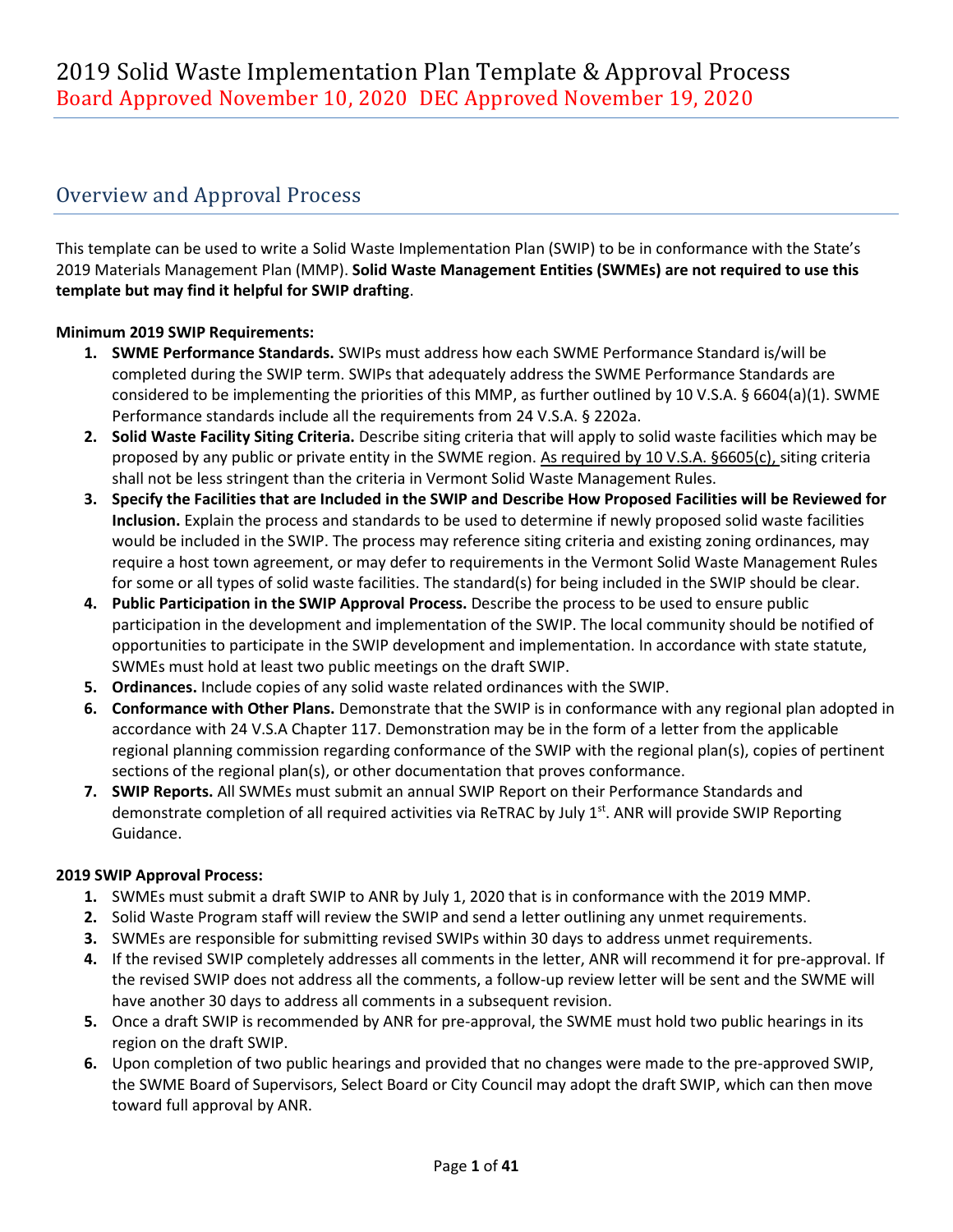- **7.** The following must be provided by the SWME as proof that public meetings were held in order to move toward final approval:
	- a. dates of at least two public meetings that were held by the SWME warning the draft SWIP, and
	- b. a summary of the meetings.
- **8.** If no changes were recommended on the draft SWIP at the public meetings, then it can move forward for final approval from ANR. The ANR, DEC, Waste Management and Prevention Division Director will provide final approval of SWIPs via an ANR approval letter. If the draft SWIP is revised in any way, ANR will need to review the changes before moving it forward for final approval.

#### **2019 SWIP Timeline**

- SWMEs must submit a draft SWIP that conforms to the 2019 MMP by July 1, 2020.
- All SWIPs must be approved by November 19, 2020.
- During the interim year in 2020 when SWIPs are being written and reviewed, SWMEs must continue to conform to Year 5 of the 2014 MMP with the following exceptions:
	- o For Household Hazardous Waste (HHW) collection requirements, SWMEs can choose to meet 2019 MMP requirements or the 2014 MMP's Year 5 HHW requirements.
	- o The survey is not required.
	- o Drywall collection is not required.
	- o Asphalt shingle collection is not required until 7/1/2021.
- 2019 MMP was finalized on November 19, 2019 therefore "SWIP years" for reporting purposes will begin with calendar year 2021 as follows:

SWIP Year 1 = Jan. 1 – Dec. 31, 2021 SWIP Year 2 = Jan. 1 – Dec. 31, 2022 SWIP Year 3 = Jan. 1 – Dec. 31, 2023 SWIP Year 4 = Jan. 1 – Dec. 31, 2024 SWIP Year 5 = Jan. 1 – Dec. 31, 2025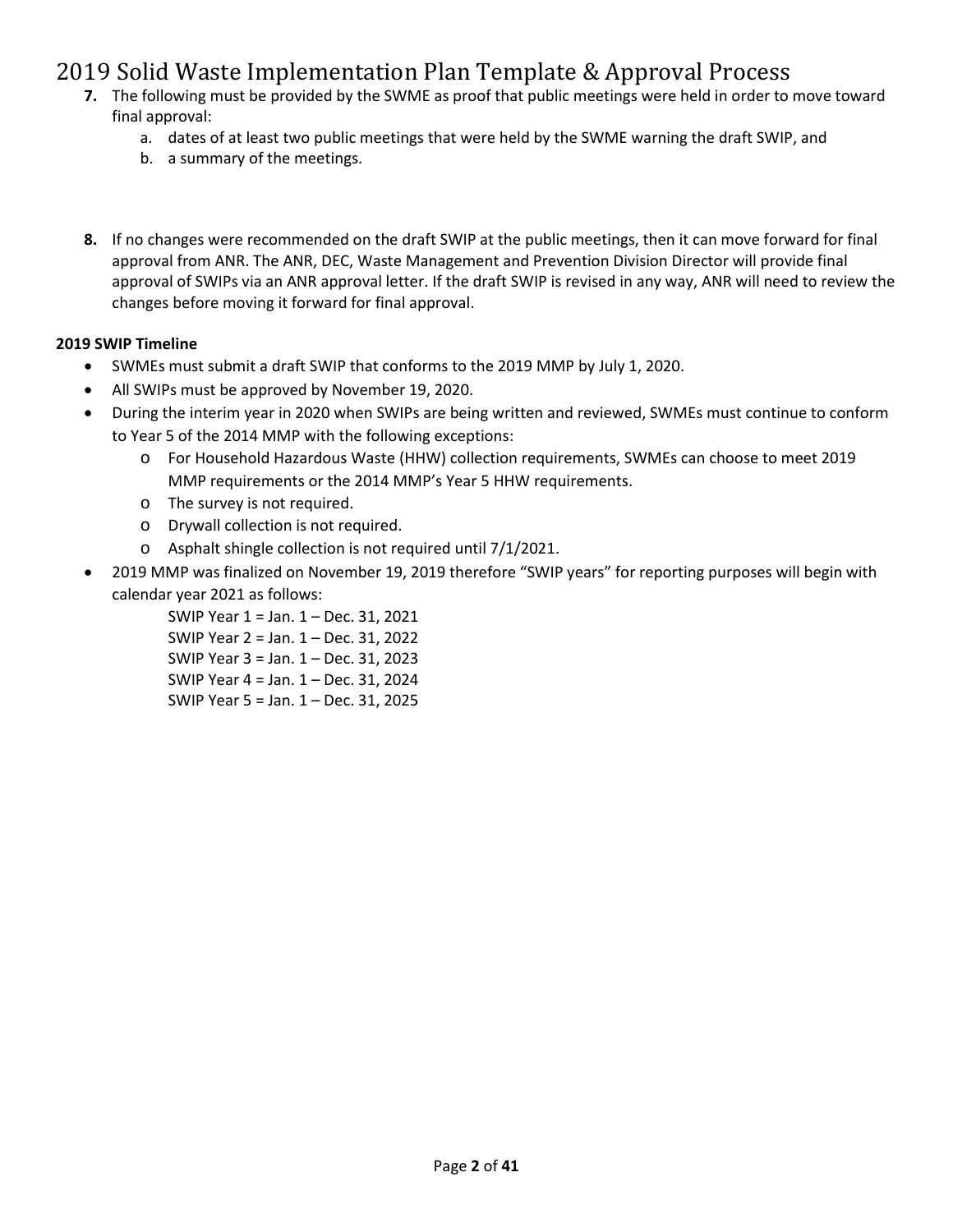#### SWIP Template

Please describe how you intend to meet the requirements of each MMP performance standard within the 5-year SWIP period. You may write a brief description of a program you will implement or bullet point specific tasks you will complete. Two to three sentences is often sufficient to respond to the MMP performance standards but provide as much description as you need to ensure clarity of how the performance standard will be met. Note that the space in the tables below will adjust to the amount of text you write.

#### **SWME Solid Waste Implementation Plan**

| Name of SWME          | Lamoille Regional Solid Waste Management District                                                |
|-----------------------|--------------------------------------------------------------------------------------------------|
| <b>Year Chartered</b> | 1989                                                                                             |
| (if applicable)       |                                                                                                  |
| <b>Mission for</b>    | The mission of the Lamoille Regional Solid Waste Management District is to reduce the            |
| <b>Sustainable</b>    | quantity and toxicity of the trash generated and going to the landfill while maintaining or      |
| <b>Materials</b>      | improving overall environmental quality (air, water, and soil), treating customers and employees |
| <b>Management</b>     | with respect and operating within a balanced budget.                                             |
| Names of              | Belvidere, Cambridge, Craftsbury, Eden, Elmore, Hyde Park, Johnson, Morristown, Stowe,           |
| <b>Member</b>         | Waterville, Worcester, Wolcott                                                                   |
| Town(s)               |                                                                                                  |
| П                     | Attach cover page once SWIP has been pre-approved with title and date adopted by SWME.           |

#### **General**

| G1                             | <b>Disposal and Diversion Reporting.</b>                                                                                                                                                                                                                                                                                                                                                                                                                                                                                                                                                                                                                                                                                                                                                                                                                                               |
|--------------------------------|----------------------------------------------------------------------------------------------------------------------------------------------------------------------------------------------------------------------------------------------------------------------------------------------------------------------------------------------------------------------------------------------------------------------------------------------------------------------------------------------------------------------------------------------------------------------------------------------------------------------------------------------------------------------------------------------------------------------------------------------------------------------------------------------------------------------------------------------------------------------------------------|
|                                | 1. DISPOSAL RATE: To track progress with state waste reduction goals, SWMEs must report their<br>disposal rate in SWIP years one and five. SWMEs may use the method in the ANR Data<br>Guidance to calculate their disposal rate or another method approved by ANR. Disposal rate<br>reports must be based on calendar year data and be submitted to ANR via ReTRAC by July 1st.<br>DOCUMENTATION (only required in annual SWIP reports):<br>1. First (1 <sup>st</sup> ) Year SWIP Report: report year 1 annual per person per year disposal rate.<br>2. Fifth (5 <sup>th</sup> ) Year SWIP Report: report year 5 annual per person per year disposal rate.<br>2. DIVERSION RATE: SWMEs are not required to report diversion rates to ANR; however, it is<br>strongly recommended that SWMEs track their diversion efforts to determine the success of<br>their programs and services. |
| <b>Plan to submit</b><br>data: | The disposal rate in P/P/D (goal of < 1000# $p/p/y$ ) will be generated using the guidance provided by ANR<br>which accounts for adjustments to the population based on seasonal occupancy. Surcharge data combined<br>with tonnage from our 6 facilities will be combined to calculate generation. 2019 DISPOSAL RATE 2.48 PPP<br>LRSWMD tracks every unit of material that comes through our facilities that is diverted away from the landfill<br>and reports are updated monthly and reported to the state quarterly through ReTrac. Changes in revenue<br>and tonnages are easily tracked and provide a source of comparison from year to year.                                                                                                                                                                                                                                   |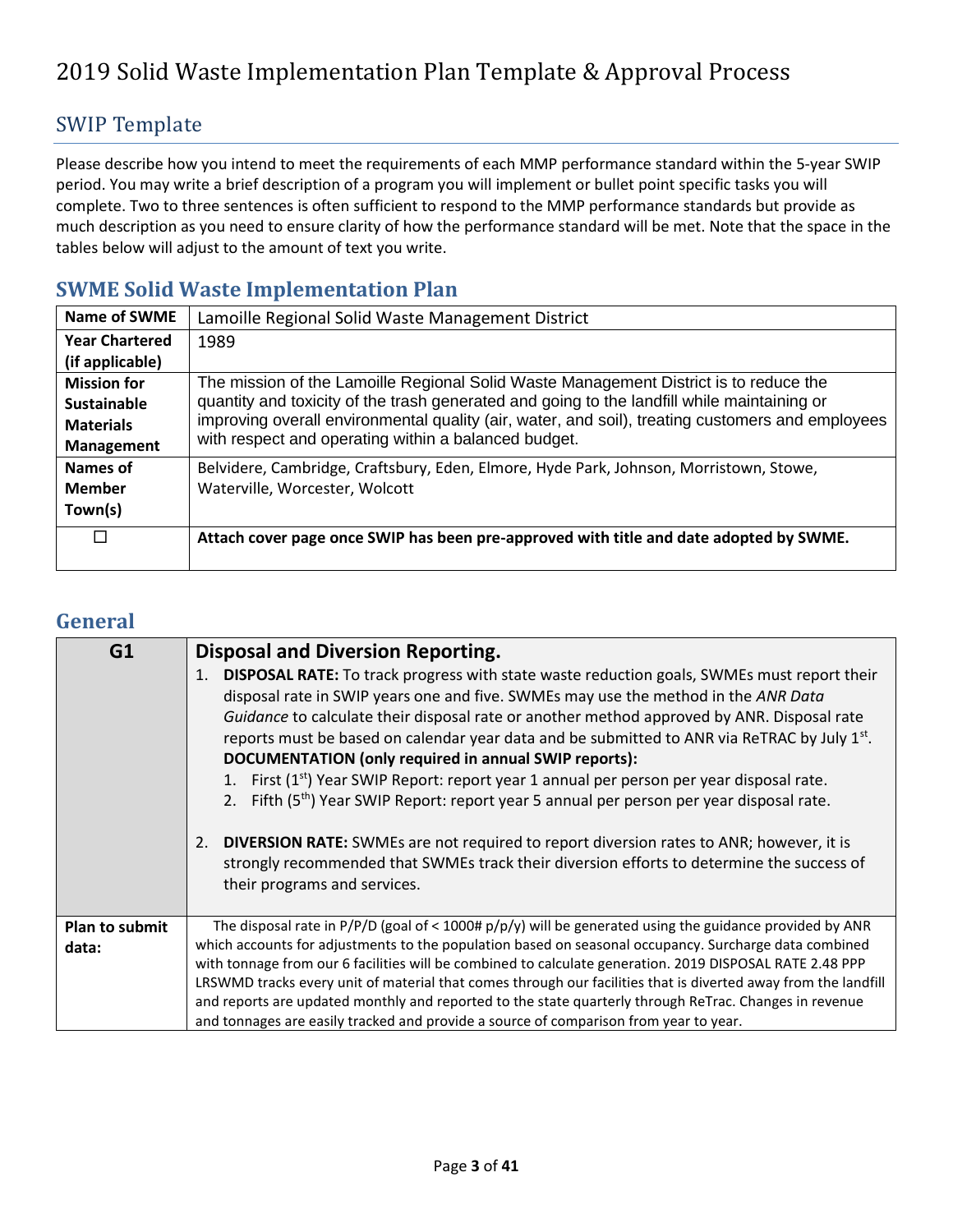| G <sub>2</sub>          | <b>SWIP Posting &amp; Publicity.</b> To ensure community members are aware of and can access the<br>SWIP, each SWME must—within one month of their SWIP approval—post their approved SWIP on<br>their website and submit one press release about their SWIP to local newspapers within two<br>months of SWIP approval.<br>DOCUMENTATION (only required in annual SWIP reports):<br>1. First $(1^{st})$ Year SWIP Report: supply website link of SWIP and attach press release along<br>with date released and list of newspapers where it was sent. |
|-------------------------|-----------------------------------------------------------------------------------------------------------------------------------------------------------------------------------------------------------------------------------------------------------------------------------------------------------------------------------------------------------------------------------------------------------------------------------------------------------------------------------------------------------------------------------------------------|
| <b>Plan for Posting</b> | Upon approval of the 2021-2025 SWIP, an approved, final copy will replace the 2015 SWIP on                                                                                                                                                                                                                                                                                                                                                                                                                                                          |
| and Press               | www.lrswmd.org within one month. A press release announcing the approval will be sent to local                                                                                                                                                                                                                                                                                                                                                                                                                                                      |
| <b>Release:</b>         | newspapers of record within two months of approval and posted on our website and shared via                                                                                                                                                                                                                                                                                                                                                                                                                                                         |
|                         | other media outlets which may include the Collection Connection (biannual newsletter), Front                                                                                                                                                                                                                                                                                                                                                                                                                                                        |
|                         | Porch Forum subscription, and other mediums.                                                                                                                                                                                                                                                                                                                                                                                                                                                                                                        |

| G <sub>3</sub><br><b>A-Z Waste &amp; Recycling Guide.</b> To ensure community members have access to local                                                                                                                                                                                                                                                                                                                                                                                                                                                                                                                                                                                                                                                                                                                                                                                                                                                                                                                                                                                        |
|---------------------------------------------------------------------------------------------------------------------------------------------------------------------------------------------------------------------------------------------------------------------------------------------------------------------------------------------------------------------------------------------------------------------------------------------------------------------------------------------------------------------------------------------------------------------------------------------------------------------------------------------------------------------------------------------------------------------------------------------------------------------------------------------------------------------------------------------------------------------------------------------------------------------------------------------------------------------------------------------------------------------------------------------------------------------------------------------------|
| information on state disposal bans and how to reuse, recycle, donate, compost, and safely dispose<br>of their unwanted materials, each SWME will develop and maintain an A-Z guide on their website<br>that lists regional management options for various materials. This guide must be updated on the<br>SWMEs website within the first SWIP year and remain accurate throughout the SWIP term. The list<br>must contain, at minimum, information on how to manage, recycle, or divert all state disposal<br>banned items in addition to information on where to recycle/reuse the following materials:<br>clothing/textiles, asphalt shingles and drywall, sharps, pharmaceuticals, and food for donation.<br>DOCUMENTATION (only required in annual SWIP reports):<br>1. Provide A-Z website link in annual SWIP report.<br>2. A-Z website link must be easily found from the district, alliance or town's website<br>within 2 clicks or fewer from the homepage.<br>Publicize the A-Z Waste & Recycling Guide with at least two forms of outreach annually<br>3.<br>throughout the SWIP term. |
| <b>Plan for</b><br>The A-Z list is reviewed twice a year by the LRSWMD staff. It is also updated in real-time when                                                                                                                                                                                                                                                                                                                                                                                                                                                                                                                                                                                                                                                                                                                                                                                                                                                                                                                                                                                |
| inaccuracies are brought to our attention or if services or operations change for specific materials<br><b>Updating</b>                                                                                                                                                                                                                                                                                                                                                                                                                                                                                                                                                                                                                                                                                                                                                                                                                                                                                                                                                                           |
| Webpage:<br>anytime throughout the year. By the end of Year 1, the A-Z Guide will be updated to include all                                                                                                                                                                                                                                                                                                                                                                                                                                                                                                                                                                                                                                                                                                                                                                                                                                                                                                                                                                                       |
| items required on the state provided "minimum required list".                                                                                                                                                                                                                                                                                                                                                                                                                                                                                                                                                                                                                                                                                                                                                                                                                                                                                                                                                                                                                                     |
| <b>Plan for</b><br>The existence of the A-Z list will posted at least once a year to all member community Front Post                                                                                                                                                                                                                                                                                                                                                                                                                                                                                                                                                                                                                                                                                                                                                                                                                                                                                                                                                                              |
| Forum subscriptions and mentioned in face-to-face and phone conversations to individuals for<br><b>Publicity:</b>                                                                                                                                                                                                                                                                                                                                                                                                                                                                                                                                                                                                                                                                                                                                                                                                                                                                                                                                                                                 |
| proper management of specific materials. The list will also be published through social media                                                                                                                                                                                                                                                                                                                                                                                                                                                                                                                                                                                                                                                                                                                                                                                                                                                                                                                                                                                                     |
| channels over the course of the year.                                                                                                                                                                                                                                                                                                                                                                                                                                                                                                                                                                                                                                                                                                                                                                                                                                                                                                                                                                                                                                                             |

| G4                               | Variable Rate Pricing. SWMEs must implement a variable rate pricing system that charges for<br>the collection of municipal solid waste from a residential customer for disposal based on the<br>volume or weight of the waste collected.<br>DOCUMENTATION (only required in annual SWIP reports):<br>1. In annual SWIP report, explain the method used to ensure haulers and facilities are<br>charging residents for trash based on volume or weight. |
|----------------------------------|--------------------------------------------------------------------------------------------------------------------------------------------------------------------------------------------------------------------------------------------------------------------------------------------------------------------------------------------------------------------------------------------------------------------------------------------------------|
| <b>Description of</b><br>System: | LRSWMD will continue to track hauler adherence to the variable rate pricing ordinance through the<br>annual license application which includes a form for haulers to describe the system they employ.<br>As found in section 8.4 of the District Charter:                                                                                                                                                                                              |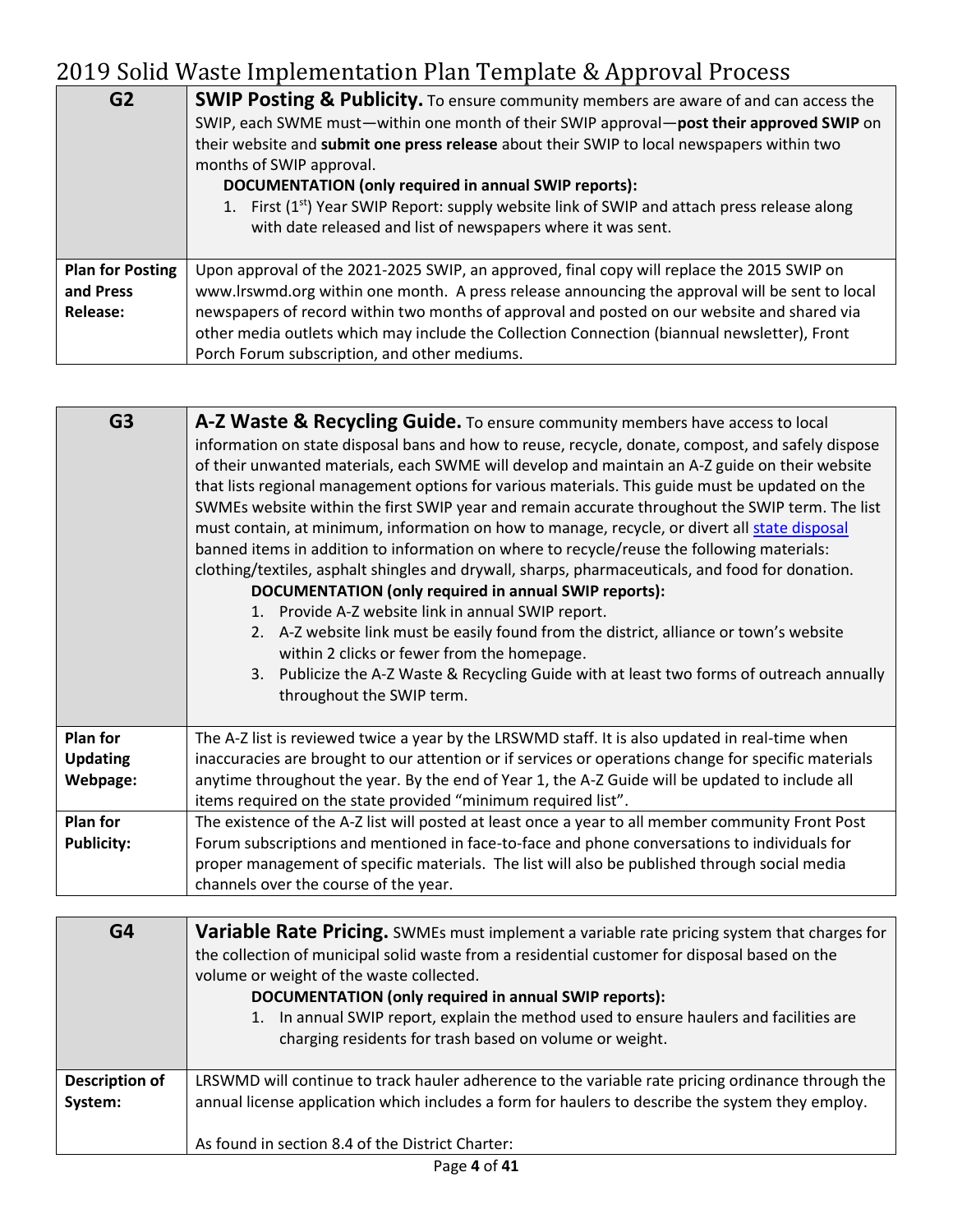| G4             | <b>Variable Rate Pricing.</b> SWMEs must implement a variable rate pricing system that charges for<br>the collection of municipal solid waste from a residential customer for disposal based on the<br>volume or weight of the waste collected.<br>DOCUMENTATION (only required in annual SWIP reports):<br>1. In annual SWIP report, explain the method used to ensure haulers and facilities are<br>charging residents for trash based on volume or weight.                                                                                  |
|----------------|------------------------------------------------------------------------------------------------------------------------------------------------------------------------------------------------------------------------------------------------------------------------------------------------------------------------------------------------------------------------------------------------------------------------------------------------------------------------------------------------------------------------------------------------|
|                | "Haulers and Facilities (hereinafter "Service Providers") that provide collection and/or drop-off<br>disposal services for MSW to residential customers shall charge these customers for this<br>service on the basis of the volume or weight of the MSW they produce, which is a pricing<br>system commonly referred to as variable rate pricing.                                                                                                                                                                                             |
|                | Each Service Provider shall establish a unit-based price to be charged for the collection/drop-off<br>disposal of each unit of MSW from residential customers, for example, a price per pound<br>or a price for each 30-gallon bag or 30-gallon container that is collected or disposed of by a<br>resident. Each larger unit of MSW, such as a 64-gallon container or a 50-gallon bag, shall<br>carry an increased price.                                                                                                                     |
|                | The provisions of this subsection shall not be construed to prohibit any Service Provider from<br>establishing rules and regulations regarding the safe maximum weight of bags or containers<br>of municipal solid waste materials. A Service Provider may refuse to collect or allow<br>disposal of any bag or container which is overloaded, or which contains a MSW greater than<br>the rated or specified volume or weight of such bag or container, or shall account for and bill<br>the customer for the Collection of such excess MSW." |
|                |                                                                                                                                                                                                                                                                                                                                                                                                                                                                                                                                                |
| G <sub>5</sub> | Solid Waste Hauling Services. To ensure community members have access to information<br>on solid waste hauling services in their region or town, SWMEs must annually update the contact<br>information and trash, recycling, and food scrap pickup services offered by all commercial solid<br>waste haulers operating within their region on the SWME website. SWMEs may elect to establish                                                                                                                                                   |

licensing or registration programs to accomplish this requirement. **DOCUMENTATION (only required in annual SWIP reports):** 1. In annual SWIP report, provide website link to hauler contact list and services haulers provide.

**Description of Updating Process:** Annual licensure renewal applications will continue to be sent to all MSW haulers at the end of the calendar year. The application includes questions requiring demonstration of the required information requested herein. If new haulers start operation other times throughout the year, applications are administered on an as needed basis. Once applications are approved, this information is updated on www.lrswmd.org if the hauler allows their information to be shared publicly. The licensure of organics haulers will be considered and contact information is currently provided on a referral basis and through social media shares, likes and shared programming.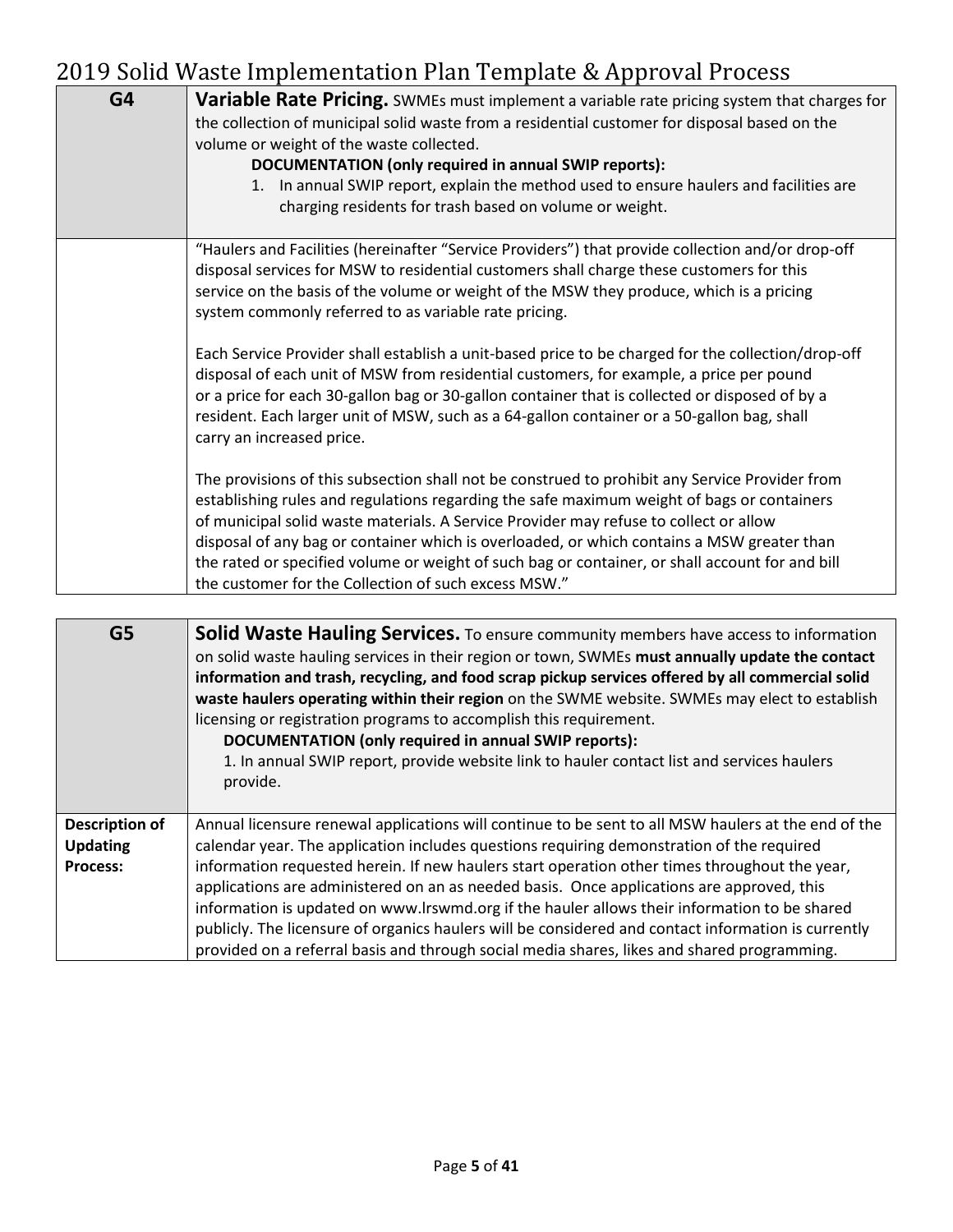### 2019 Solid Waste Implementation Plan Template & Approval Process **Outreach – Recycling, Organics, HHW/CEG, EPR Programs**

| <b>O1</b>                                      | <b>School Outreach.</b> To ensure all K-12 public and private school children, faculty and staff<br>understand state disposal bans and how to reduce waste, reuse, recycle, compost, donate, and<br>safely manage materials responsibly, SWMEs must annually visit and work with K-12 public and<br>private schools to implement school-wide waste reduction programs - covering, at minimum,<br>disposal ban information, how to recycle correctly, how to separate food scraps for composting,<br>how to reduce wasted food and donate what is appropriate, how to safely manage hazardous<br>waste, and collection options available from Vermont's Extended Producer Responsibility<br>Programs for electronics, paint, batteries, mercury-containing bulbs and thermostats. SWMEs<br>must assist schools on a continual basis to ensure the effectiveness of waste reduction programs.<br>SWMEs must conduct in-person outreach and education assistance to at least 10% or 2 schools<br>(whichever is greater) within their jurisdiction each year, ensuring that at least 50% of the schools<br>are reached by the end of the SWIP term. SWMEs should prioritize outreach to schools that have<br>not yet been visited. For SWMEs with fewer than 10 schools, assistance should be offered on an<br>annual basis to at least 2 schools per year, with re-visits to schools if all schools in the jurisdiction<br>are reached early in the SWIP term.<br>SWMEs may work with ANR's Environmental Assistance Office to obtain information and technical<br>assistance on HHW/CEG handling, disposal, waste reduction, recycling, and finding cost effective |
|------------------------------------------------|------------------------------------------------------------------------------------------------------------------------------------------------------------------------------------------------------------------------------------------------------------------------------------------------------------------------------------------------------------------------------------------------------------------------------------------------------------------------------------------------------------------------------------------------------------------------------------------------------------------------------------------------------------------------------------------------------------------------------------------------------------------------------------------------------------------------------------------------------------------------------------------------------------------------------------------------------------------------------------------------------------------------------------------------------------------------------------------------------------------------------------------------------------------------------------------------------------------------------------------------------------------------------------------------------------------------------------------------------------------------------------------------------------------------------------------------------------------------------------------------------------------------------------------------------------------------------------------------------------------------------------------------------------------|
|                                                | disposal options.<br>DOCUMENTATION (only required in annual SWIP reports):<br>1. Provide a list of schools contacted, dates visited, informational materials provided (such as<br>VT Waste Not Guide), technical assistance or outreach offered, and status of recycling and<br>food scrap diversion programs in annual SWIP report.                                                                                                                                                                                                                                                                                                                                                                                                                                                                                                                                                                                                                                                                                                                                                                                                                                                                                                                                                                                                                                                                                                                                                                                                                                                                                                                             |
| <b>Description of</b><br><b>Outreach Plan:</b> | At last count in early 2020, there were 27 public, private and pre-schools operationg within the<br>LRSWMD. At least 2-3 schools will be prioritized per year to reach 50% of the schools by the end of<br>the SWIP term. The list of schools within the District will be reassessed on an annual basis. Because<br>in-person visits are now required, it will be important to find a Green Champion within each school<br>to gain access more easily into each institution. Classroom invitations serve as a great step for<br>making contacts in the school; however, because of the diverse list of requirements for school<br>outreach, (DISPOSAL BAN INFORMATION, HOW TO RECYCLE CORRECTLY, HOW TO SEPARATE FOOD<br>SCRAPS FOR COMPOSTING, HOW TO SAFELY MANAGE HAZARDOUS WASTE, AND COLLECTION<br>OPTIONS FOR EPR PROGRAMS) the material is not always well suited for students. A packet of<br>information will be designed that outlines all SWIP requirements and will be left with each<br>classroom instructor as a means to adequately cover all required topics for each school.<br>Conversations with the appropriate school staff will be attempted during invited visits. All required<br>information will be appropriately documented and submitted annually as required.<br>Given the uncertainty of the opening of schools in 2020-21 academic year and beyond, and<br>potential new protocols for accessing schools and entering school property post-COVID,                                                                                                                                                                                 |
|                                                | adjustments to the in-school outreach strategy may need to occur within the five-year timeframe of<br>this plan.<br>The LRSWMD will continue to urge the Waste Management and Prevention Division of DEC to push                                                                                                                                                                                                                                                                                                                                                                                                                                                                                                                                                                                                                                                                                                                                                                                                                                                                                                                                                                                                                                                                                                                                                                                                                                                                                                                                                                                                                                                 |
|                                                | this conversation with the Agency of Education to embed these topics into the overarching planning<br>of supervisory unions to create more sustainable and consistent programming to occur statewide.                                                                                                                                                                                                                                                                                                                                                                                                                                                                                                                                                                                                                                                                                                                                                                                                                                                                                                                                                                                                                                                                                                                                                                                                                                                                                                                                                                                                                                                            |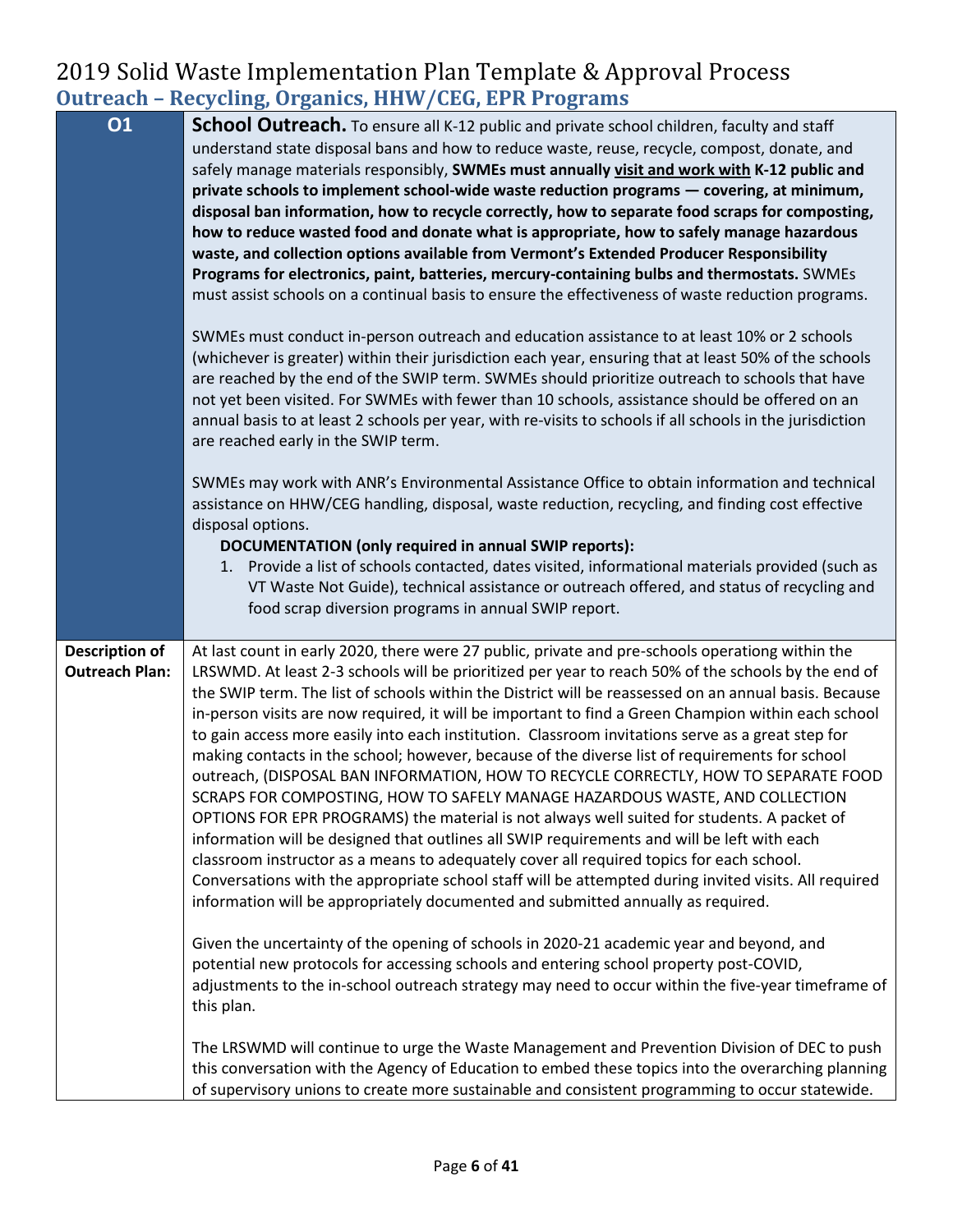| <b>O2</b>                                      | Direct Business Outreach. To ensure businesses and institutions (hospitals, nursing homes,                                                                                                        |
|------------------------------------------------|---------------------------------------------------------------------------------------------------------------------------------------------------------------------------------------------------|
|                                                | colleges, correctional facilities, and other large waste generators) understand how to meet State                                                                                                 |
|                                                | requirements and reduce waste, recycle, compost, donate food/goods, and safely manage materials                                                                                                   |
|                                                | responsibly, SWMEs must annually conduct business outreach and education either in person or                                                                                                      |
|                                                | via phone - covering, at minimum, disposal ban information, how to recycle correctly, how to                                                                                                      |
|                                                | separate food scraps for composting, how to reduce wasted food, how to safely manage                                                                                                              |
|                                                | hazardous waste, and collection options available from Vermont's Extended Producer<br>Responsibility Programs for electronics, paint, batteries, mercury containing bulbs and                     |
|                                                | thermostats. SWMEs must provide business outreach and education on a continual basis to ensure                                                                                                    |
|                                                | the effectiveness of waste reduction programs.                                                                                                                                                    |
|                                                |                                                                                                                                                                                                   |
|                                                | SWMEs must conduct business outreach and education to at least 2% or 20 businesses/institutions                                                                                                   |
|                                                | (whichever is greater) within their jurisdiction each year and reach at least 10% of the businesses                                                                                               |
|                                                | and institutions within their region by the end of the SWIP term. For SWMEs with fewer than 20                                                                                                    |
|                                                | businesses, all businesses must receive outreach at least twice during the SWIP term.                                                                                                             |
|                                                | SWMEs should prioritize outreach to businesses that have not yet been contacted or visited or                                                                                                     |
|                                                | those whose status is not yet known.                                                                                                                                                              |
|                                                | DOCUMENTATION (only required in annual SWIP reports):                                                                                                                                             |
|                                                | 1. In annual SWIP report, provide list of businesses/institutions contacted, date contacted,                                                                                                      |
|                                                | outreach materials provided (such as the VT Waste Not Guide), and the status of                                                                                                                   |
|                                                | recycling and food scrap diversion programs and whether follow up is needed.                                                                                                                      |
|                                                | The number of businesses located within the LRSWMD will be calculated during the first two                                                                                                        |
| <b>Description of</b><br><b>Outreach Plan:</b> | months of 2021. While the business landscape continually shifts, it is assumed that the number of                                                                                                 |
|                                                | businesses will look different post-COVID and that there are an estimated 1000 businesses                                                                                                         |
|                                                | operating within the LRSWMD mid-2020. A combination of Department of Labor, USPS boxes,                                                                                                           |
|                                                | Chamber of Commerce members, list provided by ANR and other methods will be used to identify                                                                                                      |
|                                                |                                                                                                                                                                                                   |
|                                                | this number. The total number determined (minus home stationed businesses) in 2021 will dictate                                                                                                   |
|                                                | the required number of businesses to be contacted over the duration of the SWIP term and at least                                                                                                 |
|                                                | 2% or 20 businesses will be prioritized per year (whichever is greater) and 10% of the businesses will                                                                                            |
|                                                | be reached by the end of the SWIP term.                                                                                                                                                           |
|                                                |                                                                                                                                                                                                   |
|                                                | The primary method for interacting with businesses will be through working with those that request                                                                                                |
|                                                | assistance. This has proven to be the most successful approach over the past five years. It works<br>because they are willing to engage actively in their process. Chamber of Commerce events and |
|                                                | newsletters will also be utilized to reach businesses and notify them of the services we provide.                                                                                                 |
|                                                | Outreach visits from the ANR will also be utilized to reach the minimum number of businesses per                                                                                                  |
|                                                | year. Information provided during outreach conversations will include topics on: DISPOSAL BANS,                                                                                                   |
|                                                | HOW TO RECYCLE CORRECTLY, HOW TO SEPARATE FOOD SCRAPS FOR COMPOSTING, HOW TO                                                                                                                      |
|                                                | SAFELY MANAGE HAZARDOUS WASTE, AND COLLECTION OPTIONS FOR EPR PROGRAMS AND most                                                                                                                   |
|                                                | importantly, how to help them improve upon programs that they are already implementing.                                                                                                           |
|                                                | In addition to businesses who are requesting assistance, one or two towns will be focused on each                                                                                                 |
|                                                | year. Businesses will be visited whenever possible to engage in discussion. Phone calls will be used                                                                                              |
|                                                | when necessary to survey businesses, answer questions, and schedule visits. All required<br>information will be appropriately documented and submitted annually as required.                      |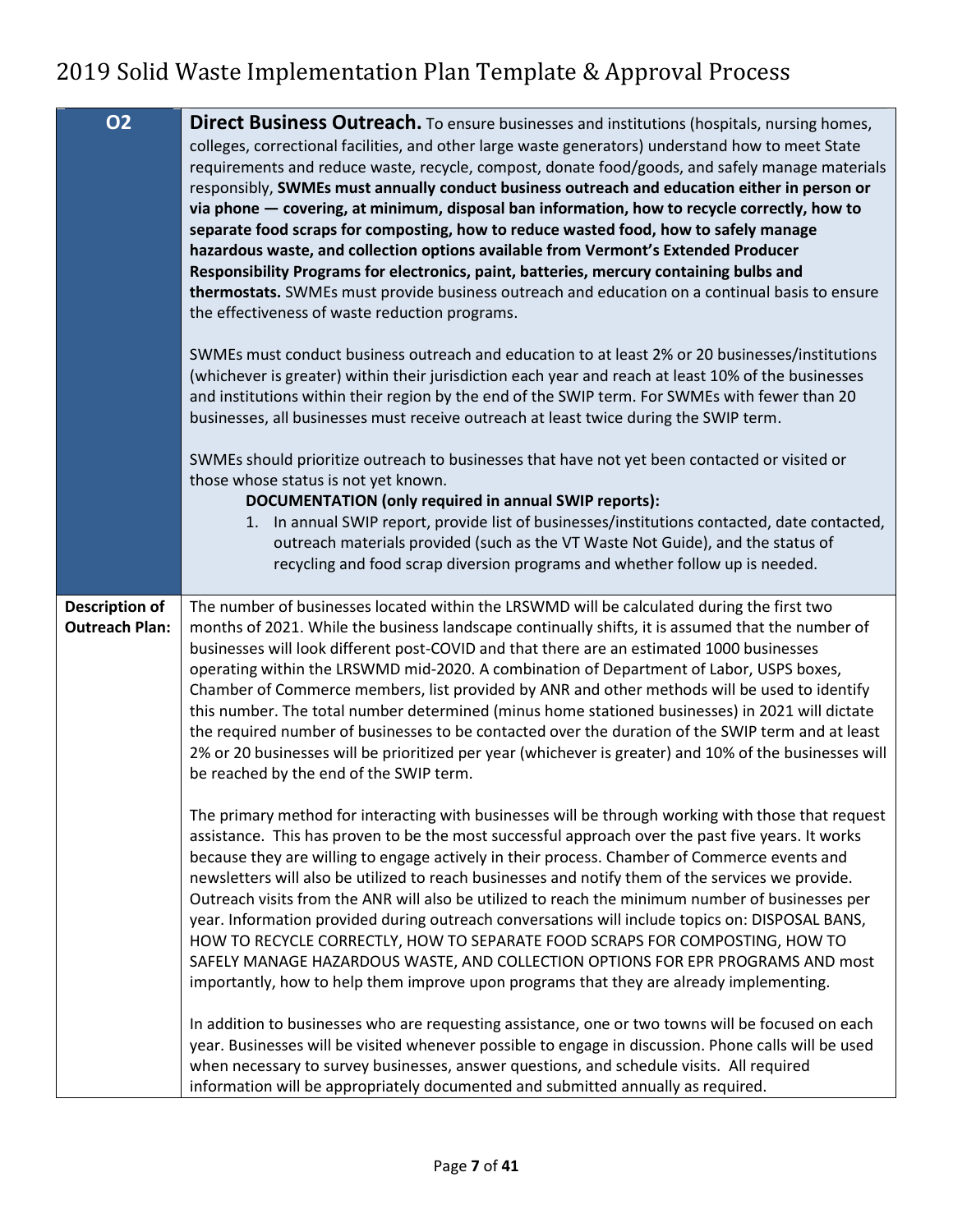| <b>O3</b>             | <b>Waste Reduction at Events.</b> To ensure community members have resources to reduce               |
|-----------------------|------------------------------------------------------------------------------------------------------|
|                       | waste, recycle, and divert food scraps from the trash at events, SWMEs must, at minimum, offer       |
|                       | technical assistance which could include signage and coordination with local haulers and facilities  |
|                       | accepting food scraps. Though not required, SWMEs are encouraged to host waste-sorting stations      |
|                       | at events with SWME staff or volunteers or to loan community members basic supplies such as          |
|                       | signage and collection bins.                                                                         |
|                       | DOCUMENTATION (only required in annual SWIP reports):                                                |
|                       | Provide information on SWME or town website of event waste reduction and diversion<br>1 <sup>1</sup> |
|                       | resources and services and provide link in annual SWIP report.                                       |
|                       | 2. In annual SWIP report, list events that have received assistance each year.                       |
|                       |                                                                                                      |
| <b>Description of</b> | Clear Stream receptacles for recycling, waste, and compost with signage is available for no charge   |
| Assistance:           | for any event within the LRSWMD. Technical assistance is provided on a requested basis. Individual   |
|                       | conversations are held to gain an understanding of the event in order to best direct the event host  |
|                       | or hostess towards the most applicable waste reductions choices for their specific event. Event      |
|                       | planners are provided contact information for local organics service providers and food diversion    |
|                       | options early in the event planning conversations. A comprehensive Sustainable Materials             |
|                       | Management Planning Guide for Large- and Small-Scale Events is available on the website FOUND        |
|                       | HERE: https://lrswmd.org/index.php/2015-03-22-04-24-34/event-planning. A volunteer LRSWMD            |
|                       | Waste Warrior program has existed in various stages of success since 2016 to be able to help         |
|                       | provide disposal monitoring or other roles when available. However, event planners are               |
|                       | encouraged to incorporate this role into their event logistics.                                      |
|                       |                                                                                                      |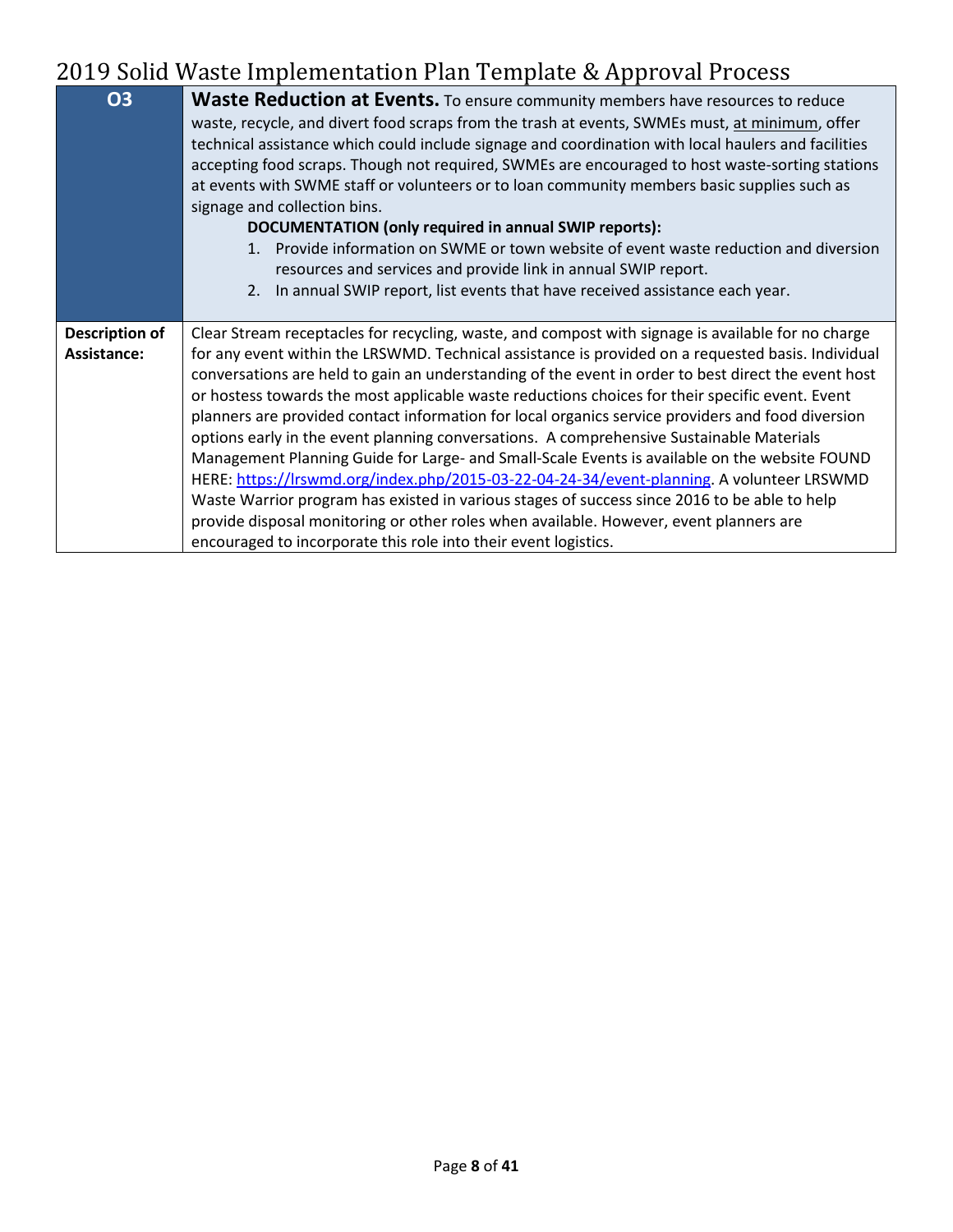### 2019 Solid Waste Implementation Plan Template & Approval Process **HHW & CEG Hazardous Waste**

| H1                                                  | HHW Collection Events and Facilities. To ensure community members have convenient<br>access to safely dispose of Household Hazardous Waste (HHW) and Conditionally Exempt Generator<br>Hazardous Waste (CEG), SWMEs must provide a minimum of two (2) HHW/CEG hazardous waste<br>collection events per year or access to a permanent HHW collection facility defined within this<br>MMP as a facility that is open at least one day per week and open at minimum from May through<br>October (ANR may consider approving requests for alternative operating days and seasonal<br>openings and closures of permanent facilities when necessary). SWMEs that provide access to a<br>permanent HHW collection facility in their region, are exempt from the requirement to offer all<br>towns at least one annual collection event within 20 road-miles. |
|-----------------------------------------------------|-------------------------------------------------------------------------------------------------------------------------------------------------------------------------------------------------------------------------------------------------------------------------------------------------------------------------------------------------------------------------------------------------------------------------------------------------------------------------------------------------------------------------------------------------------------------------------------------------------------------------------------------------------------------------------------------------------------------------------------------------------------------------------------------------------------------------------------------------------|
|                                                     | Minimum Requirements for SWMEs utilizing Collection Events: SWMEs must offer at least one<br>event scheduled in the spring and one in the fall and events must operate for a minimum of 4<br>hours. SWMEs who only offer collection events or operate HHW facilities with operating hours<br>similar to collection events must annually provide each of its towns with access to at least one<br>collection event (or to a facility) within 20 road-miles; meaning a maximum distance of 20 road-<br>miles from any point in the town. If a SWME provides additional events above the minimum<br>requirement, waivers to the minimum duration for each event may be considered by ANR. To meet<br>this 20 road-mile convenience requirement, certain regions may need to add collection events.                                                       |
|                                                     | SWMEs may share access to events and facilities provided a signed agreement confirming access by<br>the SWME's community members is obtained; and provided that an event or facility is within 20<br>road-miles from any point in a town that would be using that event or facility.                                                                                                                                                                                                                                                                                                                                                                                                                                                                                                                                                                  |
|                                                     | In the event an EPR Program is established for certain HHW materials, SWMEs would be required to<br>ensure that collection exists for all other HHW materials not covered by the HHW EPR Program and<br>to meet and maintain the above HHW collection and convenience standards.<br>DOCUMENTATION (only required in annual SWIP reports):<br>1. In annual SWIP report, provide dates of events or link to facility hours on SWME<br>website, number of participants and the amount of HHW/CEG hazardous waste<br>collected.                                                                                                                                                                                                                                                                                                                           |
| <b>Description of</b><br><b>Collection</b><br>Plan: | The LRSWMD has conducted a minimum of three HHW collections per year since 1998. Collections<br>are held in the spring and fall at towns in different areas of the District satisfying the 20 road-mile<br>requirement. All collections are open for four hours. The materials handled at these collections<br>include all types of household hazardous waste. PaintCare programs are available at several local<br>retail stores; therefore, LRSWMD has limited the number of gallons of paint accepted at these<br>collections.                                                                                                                                                                                                                                                                                                                     |
|                                                     | Conditionally Exempt Generators are encouraged to use these collections as there is a long-<br>established history with many of these businesses. If a CEG is unable to utilize the District's<br>collection option, they are directed to the District's contractor for assistance in disposal of their<br>waste. Residents who are unable to access these collection events are directed to the Chittenden<br>Solid Waste District's Environmental Depot. Tracking of these out-of-District residents is done by<br>CSWD and reported to LRSWMD.                                                                                                                                                                                                                                                                                                     |
|                                                     | Funding for these events is partially supported by the annual State SWIP grants. The final<br>reimbursement requirement for that grant is to report the number of participants and the amount<br>of hazardous waste collected in ReTrac. These metrics will continue this method and should these                                                                                                                                                                                                                                                                                                                                                                                                                                                                                                                                                     |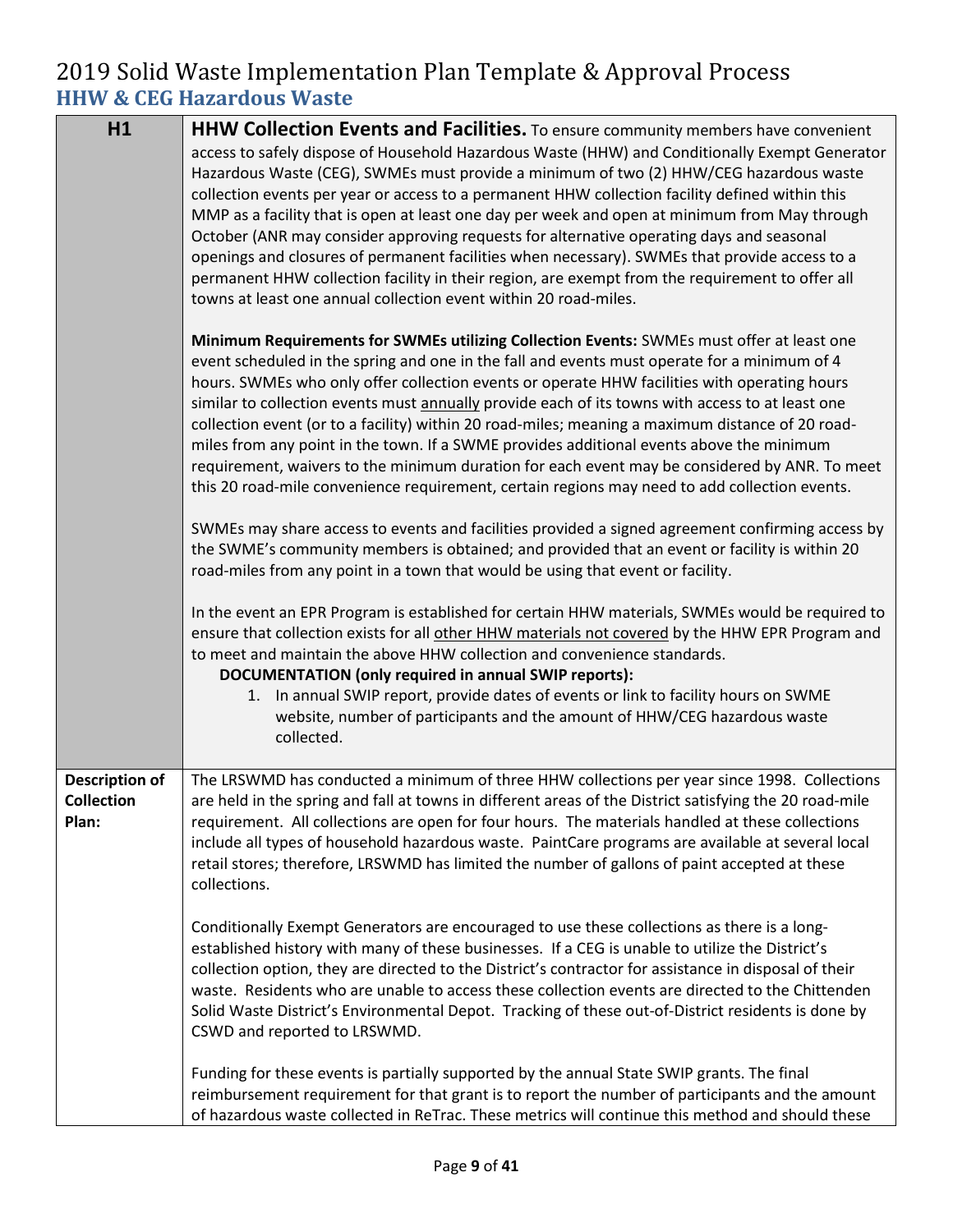| H1 | <b>HHW Collection Events and Facilities.</b> To ensure community members have convenient<br>access to safely dispose of Household Hazardous Waste (HHW) and Conditionally Exempt Generator<br>Hazardous Waste (CEG), SWMEs must provide a minimum of two (2) HHW/CEG hazardous waste<br>collection events per year or access to a permanent HHW collection facility defined within this<br>MMP as a facility that is open at least one day per week and open at minimum from May through<br>October (ANR may consider approving requests for alternative operating days and seasonal<br>openings and closures of permanent facilities when necessary). SWMEs that provide access to a<br>permanent HHW collection facility in their region, are exempt from the requirement to offer all<br>towns at least one annual collection event within 20 road-miles.<br>Minimum Requirements for SWMEs utilizing Collection Events: SWMEs must offer at least one<br>event scheduled in the spring and one in the fall and events must operate for a minimum of 4<br>hours. SWMEs who only offer collection events or operate HHW facilities with operating hours<br>similar to collection events must annually provide each of its towns with access to at least one<br>collection event (or to a facility) within 20 road-miles; meaning a maximum distance of 20 road-<br>miles from any point in the town. If a SWME provides additional events above the minimum<br>requirement, waivers to the minimum duration for each event may be considered by ANR. To meet<br>this 20 road-mile convenience requirement, certain regions may need to add collection events.<br>SWMEs may share access to events and facilities provided a signed agreement confirming access by<br>the SWME's community members is obtained; and provided that an event or facility is within 20<br>road-miles from any point in a town that would be using that event or facility.<br>In the event an EPR Program is established for certain HHW materials, SWMEs would be required to<br>ensure that collection exists for all other HHW materials not covered by the HHW EPR Program and<br>to meet and maintain the above HHW collection and convenience standards.<br>DOCUMENTATION (only required in annual SWIP reports):<br>1. In annual SWIP report, provide dates of events or link to facility hours on SWME<br>website, number of participants and the amount of HHW/CEG hazardous waste<br>collected. |
|----|----------------------------------------------------------------------------------------------------------------------------------------------------------------------------------------------------------------------------------------------------------------------------------------------------------------------------------------------------------------------------------------------------------------------------------------------------------------------------------------------------------------------------------------------------------------------------------------------------------------------------------------------------------------------------------------------------------------------------------------------------------------------------------------------------------------------------------------------------------------------------------------------------------------------------------------------------------------------------------------------------------------------------------------------------------------------------------------------------------------------------------------------------------------------------------------------------------------------------------------------------------------------------------------------------------------------------------------------------------------------------------------------------------------------------------------------------------------------------------------------------------------------------------------------------------------------------------------------------------------------------------------------------------------------------------------------------------------------------------------------------------------------------------------------------------------------------------------------------------------------------------------------------------------------------------------------------------------------------------------------------------------------------------------------------------------------------------------------------------------------------------------------------------------------------------------------------------------------------------------------------------------------------------------------------------------------------------------------------------------------------------------------------------------------------------------------------------------------------------------|
|    | funds be used to support a program other than HHW events, the results of the HHW collections will<br>continue to be reported annually in ReTrac.                                                                                                                                                                                                                                                                                                                                                                                                                                                                                                                                                                                                                                                                                                                                                                                                                                                                                                                                                                                                                                                                                                                                                                                                                                                                                                                                                                                                                                                                                                                                                                                                                                                                                                                                                                                                                                                                                                                                                                                                                                                                                                                                                                                                                                                                                                                                       |
|    |                                                                                                                                                                                                                                                                                                                                                                                                                                                                                                                                                                                                                                                                                                                                                                                                                                                                                                                                                                                                                                                                                                                                                                                                                                                                                                                                                                                                                                                                                                                                                                                                                                                                                                                                                                                                                                                                                                                                                                                                                                                                                                                                                                                                                                                                                                                                                                                                                                                                                        |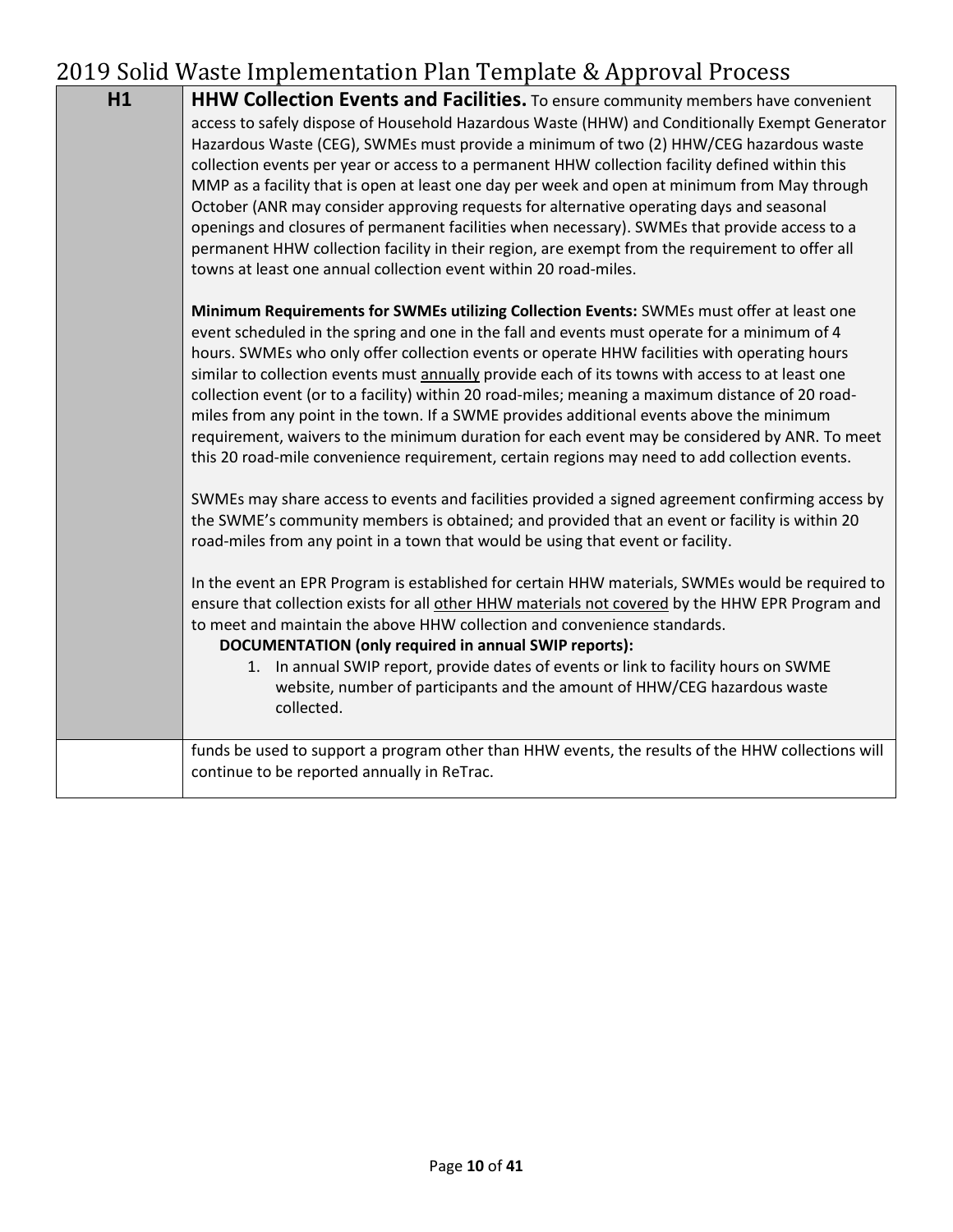| H <sub>2</sub>                     | <b>Collection of Landfill-Banned and Dangerous Materials.</b> Each SWME shall<br>demonstrate that year-round collection options exist in their region for the following materials:<br>batteries, mercury containing lamps, mercury thermostats, 1- and 20-pound propane tanks,<br>electronics, paint, tires, used oil, and white goods (including discarded refrigerators, washing<br>machines, clothes dryers, ranges, water heaters, dishwasher, freezers). Collection locations can be<br>privately or publicly owned, such as auto parts stores collecting used oil, or hardware stores<br>collecting paint and fluorescent lamps. However, if the only collection location for a required<br>material closes during the SWIP term, then the SWME must provide a collection option for its<br>residents. All collection locations must be open at least one weekday and one weekend day per<br>week. In addition, all outreach promoting the collection of these materials must make clear that the<br>collection of these materials is separate from curbside, or blue-bin, recycling.<br>DOCUMENTATION (only required in annual SWIP reports):<br>1. In annual SWIP report, provide link to SWME's A-Z Guide's listings with name, location,<br>phone number, and website (if available) of the locations, by material type. |
|------------------------------------|------------------------------------------------------------------------------------------------------------------------------------------------------------------------------------------------------------------------------------------------------------------------------------------------------------------------------------------------------------------------------------------------------------------------------------------------------------------------------------------------------------------------------------------------------------------------------------------------------------------------------------------------------------------------------------------------------------------------------------------------------------------------------------------------------------------------------------------------------------------------------------------------------------------------------------------------------------------------------------------------------------------------------------------------------------------------------------------------------------------------------------------------------------------------------------------------------------------------------------------------------------------------------------------------------------------------------------|
| <b>Plan for</b><br><b>Updating</b> | All of these items, except for used oil, are accepted across several of our six drop-off facilities all-<br>year long. A current list of local used oil acceptors is kept on hand in both printed copies and on the                                                                                                                                                                                                                                                                                                                                                                                                                                                                                                                                                                                                                                                                                                                                                                                                                                                                                                                                                                                                                                                                                                                |
| <b>Collection</b>                  | website. Management options for all other items can be found on the A-Z Guide on the website.                                                                                                                                                                                                                                                                                                                                                                                                                                                                                                                                                                                                                                                                                                                                                                                                                                                                                                                                                                                                                                                                                                                                                                                                                                      |
| Locations:                         | Outreach promoting the collection of these materials makes it clear that these items are collected<br>separate from the single-stream/blue bin recycling items.                                                                                                                                                                                                                                                                                                                                                                                                                                                                                                                                                                                                                                                                                                                                                                                                                                                                                                                                                                                                                                                                                                                                                                    |

# **Food Donation**

| F <sub>1</sub>                                 | <b>Food Rescue.</b> To ensure community awareness of food donation centers, SWMEs must, at<br>minimum, list food donation groups on their website (this can be part of the A-Z Guide). SWMEs<br>should contact and collaborate with local food redistribution groups to conduct outreach and<br>education to food businesses and institutions about opportunities to donate quality food within the<br>region to feed people. Related groups include Vermont Foodbank, hunger councils, food shelves,<br>churches, schools, and other nonprofit and community organizations that accept and distribute<br>donated food items.<br>DOCUMENTATION (only required in annual SWIP reports):<br>1. In annual SWIP report, provide link to SWME's A-Z Guide's food donation listing, with name,<br>location, phone number, and website (if available) of the food donation centers. |
|------------------------------------------------|------------------------------------------------------------------------------------------------------------------------------------------------------------------------------------------------------------------------------------------------------------------------------------------------------------------------------------------------------------------------------------------------------------------------------------------------------------------------------------------------------------------------------------------------------------------------------------------------------------------------------------------------------------------------------------------------------------------------------------------------------------------------------------------------------------------------------------------------------------------------------|
| <b>Plan for</b><br><b>Updating</b><br>Website: | A link is provided on the website and can also be added to the A-Z list. An active relationship exists<br>between the LRSWMD, the Lamoille Community Food Share and the Lamoille Hunger Council<br>enhancing updated information on the website. Front Porch Forum is highly active in sharing up-to-<br>date activities and needs of local food pantries without intervention or oversight from the<br>LRSWMD.                                                                                                                                                                                                                                                                                                                                                                                                                                                              |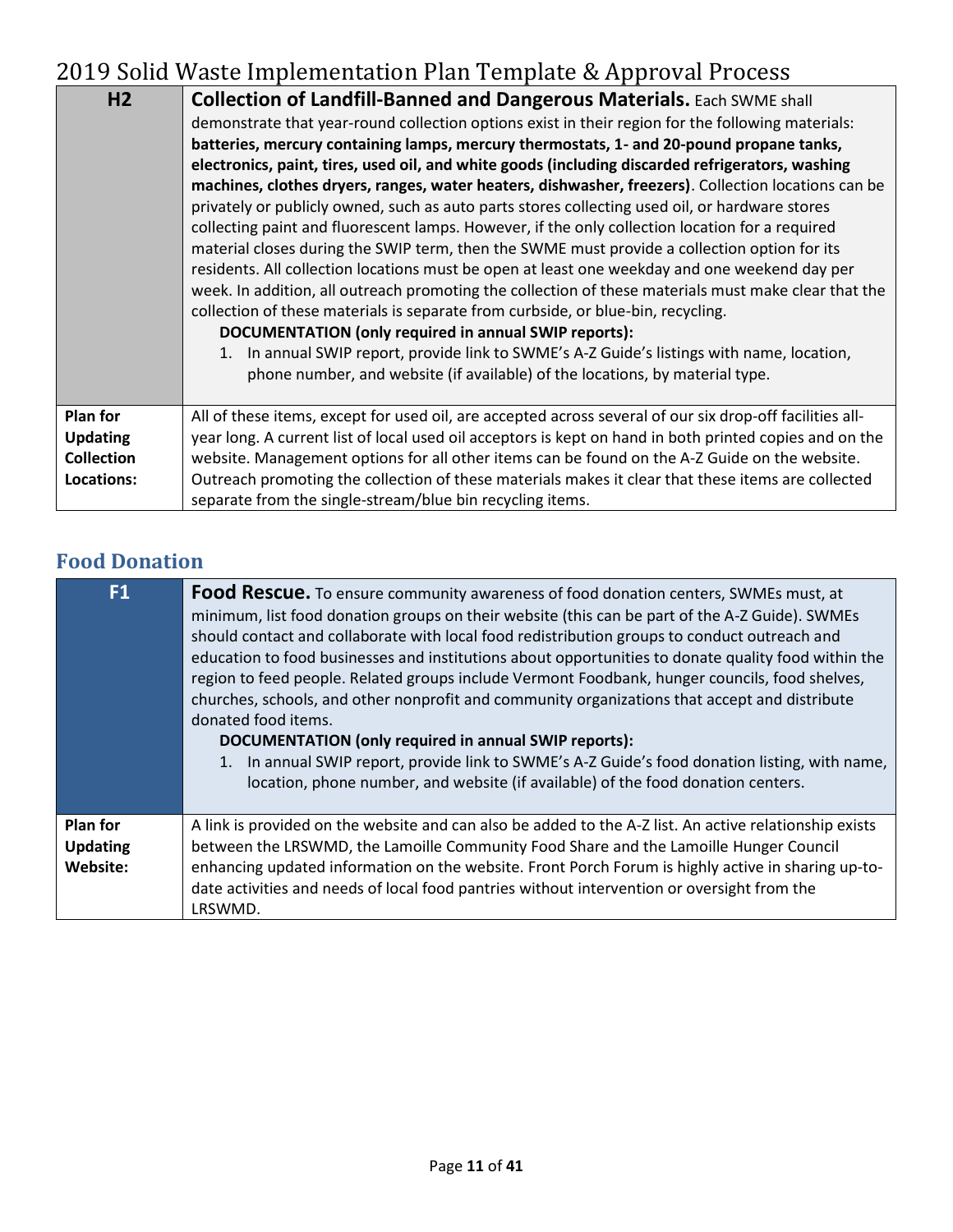| T1                | Textile Reuse and Recycling. To ensure community members have access to textile reuse<br>and recycling centers where used clothing can be donated, SWMEs must annually ensure that at<br>least one collection location exists within their region. Textile reuse/recycling locations can be<br>either privately or publicly owned. However, if the only collection location closes or ceases<br>collection during the SWIP term, then the SWME is responsible for providing a collection option for<br>its residents or partnering with another group that may coordinate an annual drop and swap event.<br>Collection locations can also be shared amongst SWMEs so long as the facility is within the same<br>county or SWME region. SWMEs must list where to donate and reuse/recycle "clothing/textiles"<br>in their A-Z Guides.<br>DOCUMENTATION (only required in annual SWIP reports):<br>1. In annual SWIP report, provide link to SWME's A-Z Guide's textiles reuse and recycling<br>listing with name, location, phone number, and website (if available) of the textile reuse<br>and recycling center. |  |  |
|-------------------|-------------------------------------------------------------------------------------------------------------------------------------------------------------------------------------------------------------------------------------------------------------------------------------------------------------------------------------------------------------------------------------------------------------------------------------------------------------------------------------------------------------------------------------------------------------------------------------------------------------------------------------------------------------------------------------------------------------------------------------------------------------------------------------------------------------------------------------------------------------------------------------------------------------------------------------------------------------------------------------------------------------------------------------------------------------------------------------------------------------------|--|--|
| Plan for          | Textiles are accepted at two of the six drop-off facilities operated by the LRSWMD. The Stowe                                                                                                                                                                                                                                                                                                                                                                                                                                                                                                                                                                                                                                                                                                                                                                                                                                                                                                                                                                                                                     |  |  |
| <b>Ensuring</b>   | location hosts a very successful Reuse Room providing a local outlet for quality items. As long as                                                                                                                                                                                                                                                                                                                                                                                                                                                                                                                                                                                                                                                                                                                                                                                                                                                                                                                                                                                                                |  |  |
| <b>Collection</b> | vendors remain accessible, textiles will continue to be accepted at both the Stowe and Johnson                                                                                                                                                                                                                                                                                                                                                                                                                                                                                                                                                                                                                                                                                                                                                                                                                                                                                                                                                                                                                    |  |  |
| Exists:           | Transfer Stations all-year long. As required in G3, the A-Z entry will be updated annually as                                                                                                                                                                                                                                                                                                                                                                                                                                                                                                                                                                                                                                                                                                                                                                                                                                                                                                                                                                                                                     |  |  |
|                   | performed as an annually reported SWIP task.                                                                                                                                                                                                                                                                                                                                                                                                                                                                                                                                                                                                                                                                                                                                                                                                                                                                                                                                                                                                                                                                      |  |  |

# **Construction & Demolition (C&D)**

| C <sub>1</sub>                     | <b>Leaf, Yard, and Clean Wood Debris Recycling.</b> To ensure community members have<br>options to recycle leaf, yard, and clean wood debris that are banned from landfill disposal, SWMEs<br>must annually ensure that at least one leaf, yard, and clean wood recycling collection location<br>exists within their jurisdiction. This location can be either privately or publicly owned; however, if<br>the only collection location closes or ceases collection during the SWIP term, then the SWME must<br>provide a collection option for its community members. SWMEs must list where to drop off clean<br>wood in their A-Z Guides. Recycling options can include dimensional lumber that is reused, clean<br>wood that is burned to produce heat and/or power for buildings (including wood stoves), clean<br>wood that is chipped to create mulch or compost feedstocks, and other options listed in the state's<br>Leaf, Yard, and Clean Wood Debris Guide. Collection locations should be co-located with solid waste<br>facilities that collect C&D and trash to make clean wood recycling convenient.<br>DOCUMENTATION (only required in annual SWIP reports):<br>In annual SWIP report, provide link to SWME's A-Z Guide's clean wood recycling listing with<br>name, location, phone number, and website (if available) of the collection location. |
|------------------------------------|---------------------------------------------------------------------------------------------------------------------------------------------------------------------------------------------------------------------------------------------------------------------------------------------------------------------------------------------------------------------------------------------------------------------------------------------------------------------------------------------------------------------------------------------------------------------------------------------------------------------------------------------------------------------------------------------------------------------------------------------------------------------------------------------------------------------------------------------------------------------------------------------------------------------------------------------------------------------------------------------------------------------------------------------------------------------------------------------------------------------------------------------------------------------------------------------------------------------------------------------------------------------------------------------------------------------------------------------------------------------|
| <b>Plan for</b><br><b>Ensuring</b> | Collection exists because we offer the year-round service for this material. Leaf & yard debris is<br>accepted year-round at the Johnson Transfer Station, Stowe Transfer and Worcester drop-off                                                                                                                                                                                                                                                                                                                                                                                                                                                                                                                                                                                                                                                                                                                                                                                                                                                                                                                                                                                                                                                                                                                                                                    |
| <b>Collection</b><br>Exists:       | location. This material must be brought in in Kraft bags at the Stowe and Worcester locations.<br>Clean wood is accepted all-year at the Johnson Transfer Station. As required in G3, the A-Z entry<br>will be updated annually as performed as an annually reported SWIP task.                                                                                                                                                                                                                                                                                                                                                                                                                                                                                                                                                                                                                                                                                                                                                                                                                                                                                                                                                                                                                                                                                     |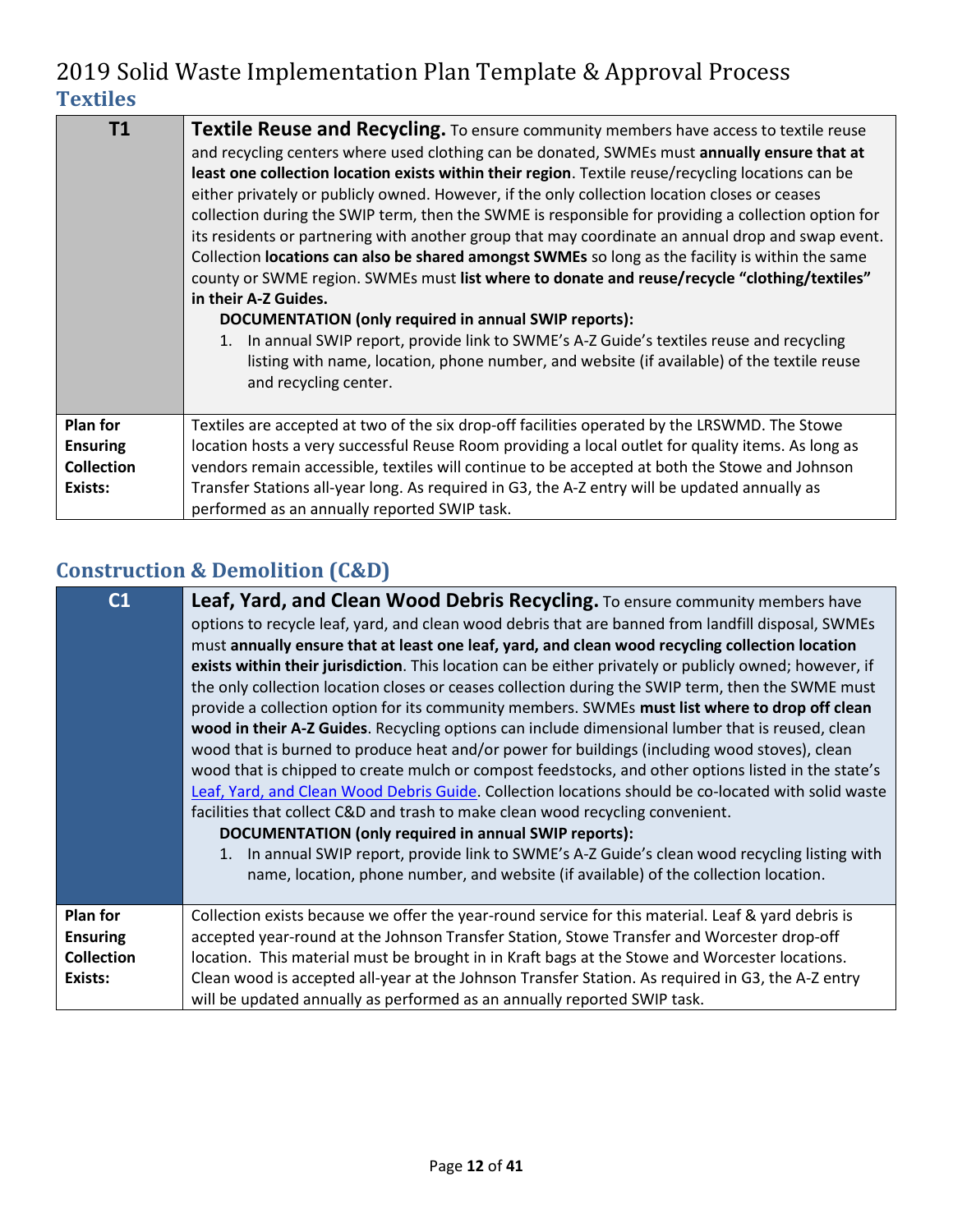| C <sub>2</sub>                                                     | <b>Asphalt Shingles and Drywall Recycling.</b><br>Asphalt Shingles Recycling: To ensure community members have options to recycle asphalt<br>shingles, SWMEs must ensure that at least one recycling collection location exists within their<br>region. Collection locations can be privately or publicly owned. However, if the only recycling<br>collection location closes during the SWIP term, then the SWME must provide a collection option.<br>Collection locations may be shared amongst SWMEs. ANR may suspend this requirement upon<br>finding that insufficient markets exist for these materials.<br>Clean Drywall Recycling: To promote the recycling of clean drywall, SWMEs must list where to<br>drop off clean drywall for recycling in their A-Z Guides (even if drywall recycling collection |
|--------------------------------------------------------------------|------------------------------------------------------------------------------------------------------------------------------------------------------------------------------------------------------------------------------------------------------------------------------------------------------------------------------------------------------------------------------------------------------------------------------------------------------------------------------------------------------------------------------------------------------------------------------------------------------------------------------------------------------------------------------------------------------------------------------------------------------------------------------------------------------------------|
|                                                                    | locations are outside of the SWME region). To encourage development of options for drywall<br>recycling collection, SWMEs must contact drywall recycling collectors once during the SWIP term to<br>determine costs for obtaining drywall recycling collection services in their region.<br>DOCUMENTATION (only required in annual SWIP reports):<br>1. In annual SWIP report, provide link to SWME's A-Z Guide's asphalt shingles and drywall<br>recycling listing with name, location, phone number, and website (if available) of these<br>recycling collection locations.<br>2. Fifth (5 <sup>th</sup> ) Year SWIP Report: describe contact made to drywall recyclers for costs for<br>recycling option.                                                                                                     |
| <b>Plan for</b><br><b>Ensuring</b><br><b>Collection</b><br>Exists: | Asphalt Shingles are accepted at the Johnson Transfer Station in a 40-yard roll-off with other C&D<br>for Myers C&D Recycling program.<br>Drywall can be taken directly to Myers C&D Recycling Center • 216 Red Can Drive, Colchester 802-<br>655-4312 • www.theredcanfamily.com for recycling. Drywall pieces that are reusable are diverted<br>for others to take from sites or are directed to the ReSource Store in Hyde Park.<br>Within the term of this SWIP, pricing will be explored to establish a drywall recycling program<br>within the District.                                                                                                                                                                                                                                                    |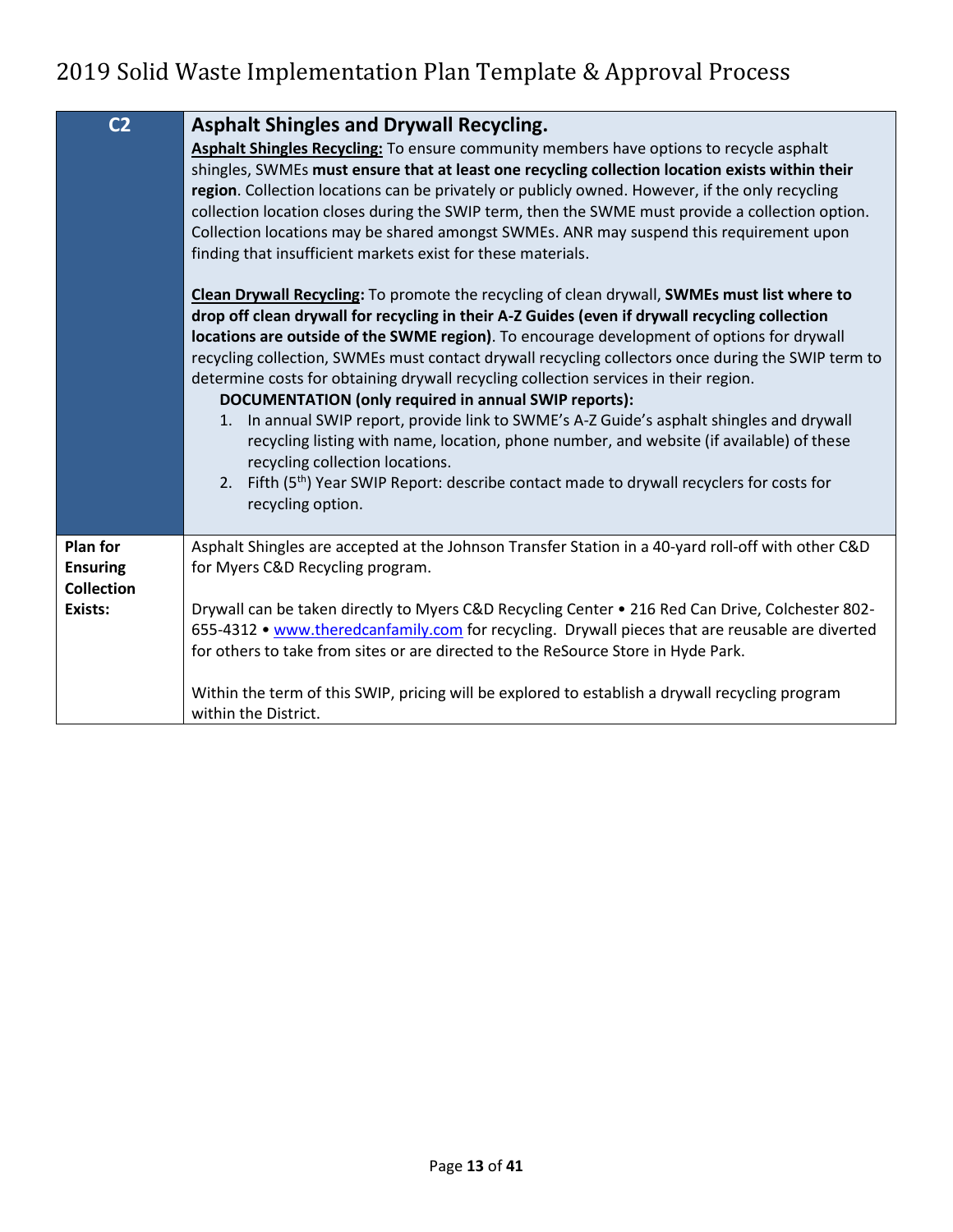### 2019 Solid Waste Implementation Plan Template & Approval Process **Residuals – Biosolids, Wood Ash, Short Paper Fiber**

| R1                   | <b>Residuals Recycling Meetings.</b> To promote the recycling of residual materials, each SWME<br>must attend and help ANR Residuals Program staff host and coordinate at least one regional<br>public meeting on residuals recycling during the SWIP term. ANR Residuals Program staff will help<br>SWMEs organize the meetings, give a presentation, and identify speakers and invitees. SWMEs<br>must reserve a space to hold the meetings and send invitations to water/wastewater and public<br>works employees, town managers, select board members, septic and biosolids service providers,<br>citizens, industrial waste generators, and others as appropriate. ANR Residuals Program staff will<br>collaborate with SWMEs to develop a meeting agenda that best suits the needs or issues of the<br>region and its towns. Meeting agendas could cover the benefits and challenges of recycling<br>biosolids and other residual materials, like stabilized septage, wood ash, and short paper fibers, as<br>well as education campaigns for the public on residual materials and keeping non-flushables and<br>toxics out of the wastewater stream and septic systems.<br>DOCUMENTATION (only required in annual SWIP reports):<br>Collaborate with Residuals staff to host/coordinate regional public meeting on residuals<br>1.<br>recycling.<br>2. Report date of meeting and list of attendees in 5 <sup>th</sup> year SWIP report. |  |  |  |
|----------------------|-------------------------------------------------------------------------------------------------------------------------------------------------------------------------------------------------------------------------------------------------------------------------------------------------------------------------------------------------------------------------------------------------------------------------------------------------------------------------------------------------------------------------------------------------------------------------------------------------------------------------------------------------------------------------------------------------------------------------------------------------------------------------------------------------------------------------------------------------------------------------------------------------------------------------------------------------------------------------------------------------------------------------------------------------------------------------------------------------------------------------------------------------------------------------------------------------------------------------------------------------------------------------------------------------------------------------------------------------------------------------------------------------------------------------------------------------|--|--|--|
| <b>Plan for</b>      | We will reserve a space adequate to hold the meeting and send invitations. We will collaborate with                                                                                                                                                                                                                                                                                                                                                                                                                                                                                                                                                                                                                                                                                                                                                                                                                                                                                                                                                                                                                                                                                                                                                                                                                                                                                                                                             |  |  |  |
| Assisting with       | ANR Residuals Program staff to develop a meeting agenda that best suits the needs or issues of the                                                                                                                                                                                                                                                                                                                                                                                                                                                                                                                                                                                                                                                                                                                                                                                                                                                                                                                                                                                                                                                                                                                                                                                                                                                                                                                                              |  |  |  |
| <b>Meeting</b>       | LRSWMD before the SWIP term expires. A list of attendees and meeting agenda will be submitted                                                                                                                                                                                                                                                                                                                                                                                                                                                                                                                                                                                                                                                                                                                                                                                                                                                                                                                                                                                                                                                                                                                                                                                                                                                                                                                                                   |  |  |  |
| <b>Coordination:</b> | as documentation with the Year 5 annual SWIP report.                                                                                                                                                                                                                                                                                                                                                                                                                                                                                                                                                                                                                                                                                                                                                                                                                                                                                                                                                                                                                                                                                                                                                                                                                                                                                                                                                                                            |  |  |  |

### **Additional SWIP Requirements Outlined in Overview**

| <b>Solid Waste</b>     | Describe siting criteria that will apply to solid waste facilities which may be proposed by any public                                                                                                                                                         |
|------------------------|----------------------------------------------------------------------------------------------------------------------------------------------------------------------------------------------------------------------------------------------------------------|
| <b>Facility Siting</b> | or private entity in the SWME region. As required by 10 V.S.A. §6605(c), siting criteria shall not be                                                                                                                                                          |
| <b>Criteria</b>        | less stringent than the criteria in Vermont Solid Waste Management Rules.                                                                                                                                                                                      |
| <b>Description:</b>    | The LRSWMD siting criteria was established over 20 years ago and rather than re-evaluate<br>alignment with state and local ordinances and permit requirements, it is established here that the<br>LRSWMD adopts the criteria in the Vermont Solid Waste Rules. |

| <b>Specify Facilities</b> | Explain the process and standards to be used to determine if newly proposed solid waste facilities |
|---------------------------|----------------------------------------------------------------------------------------------------|
| Included in               | would be included in the SWIP. The process may reference siting criteria and existing zoning       |
| <b>SWIP &amp; How</b>     | ordinances, may require a host town agreement, or may defer to requirements in the Vermont         |
| Proposed                  | Solid Waste Management Rules for some or all types of solid waste facilities. The standard(s) for  |
| <b>Facilities Will Be</b> | being included in the SWIP should be clear.                                                        |
| <b>Reviewed</b>           |                                                                                                    |
| <b>Facilities and</b>     | Facilities to be included in the LRSWMD SWIP will be evaluated on a case-by-case basis to ensure   |
| <b>Process:</b>           | they are aligned with the mission of the LRSWMD and approved by vote from the Board of             |
|                           | Supervisors. Other considerations may include but are not limited to: need, compatibility with     |
|                           | established enterprises, cost effectiveness, and convenience offered to residents and businesses.  |
|                           |                                                                                                    |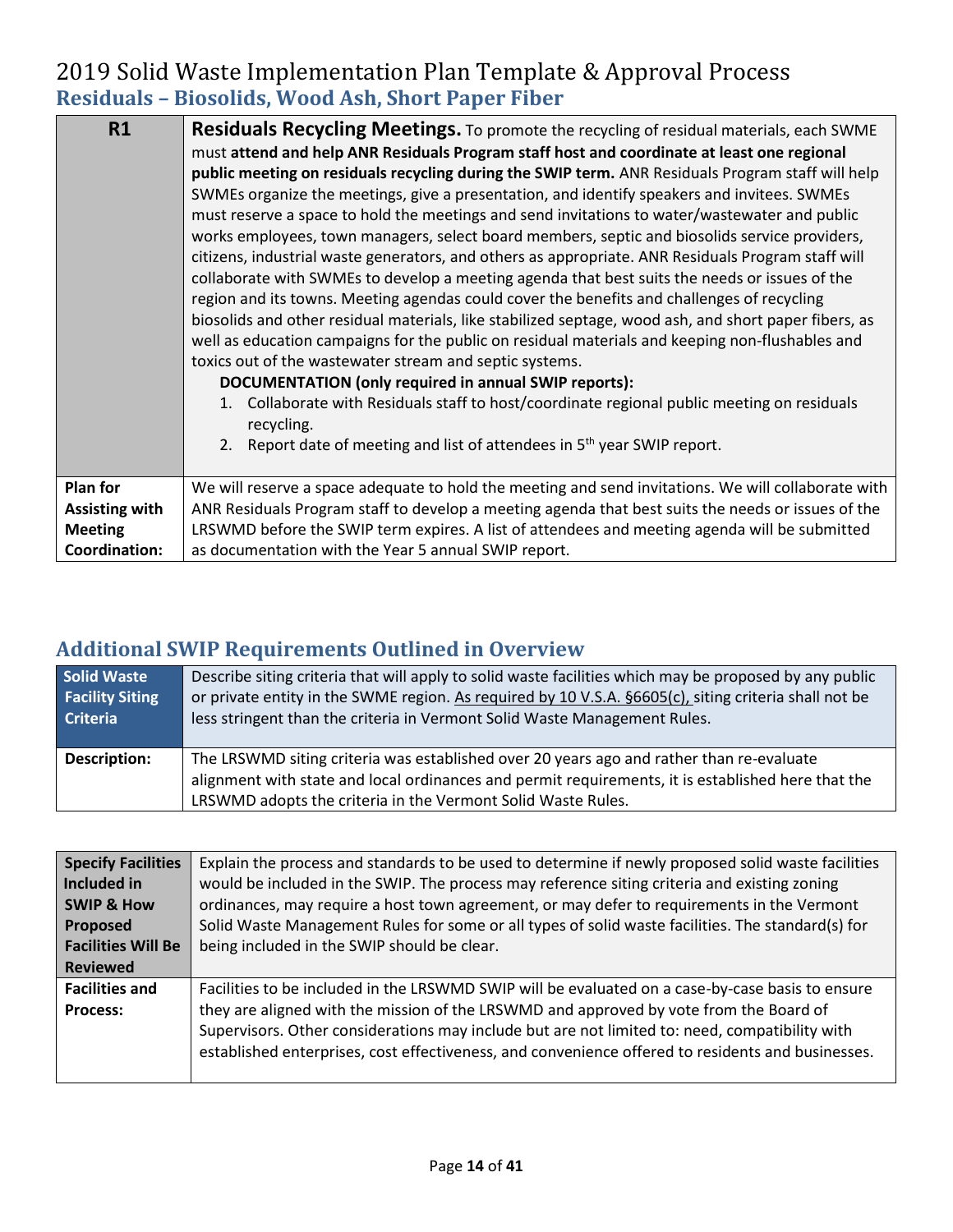**Specify Facilities Included in SWIP & How Proposed Facilities Will Be Reviewed** Explain the process and standards to be used to determine if newly proposed solid waste facilities would be included in the SWIP. The process may reference siting criteria and existing zoning ordinances, may require a host town agreement, or may defer to requirements in the Vermont Solid Waste Management Rules for some or all types of solid waste facilities. The standard(s) for being included in the SWIP should be clear.

| <b>FACILITIES INCLUDED IN THE PLAN</b>                            |                                                           |                                                                         |                                                         |
|-------------------------------------------------------------------|-----------------------------------------------------------|-------------------------------------------------------------------------|---------------------------------------------------------|
| <b>FACILITY NAME</b>                                              | OWNER/OPERATOR                                            | <b>LOCATION</b>                                                         | <b>TYPE</b>                                             |
| Craftsbury<br><b>Recycling Station</b>                            | LRSWMD                                                    | <b>Creek Road</b>                                                       | Recycling and MSW<br>only drop-off                      |
| Johnson Transfer<br><b>Station</b>                                | Owner; Town of Johnson,<br>Operator: LRSWMD               | <b>Wilson Road</b>                                                      | Full Service Drop-off<br>and Stump<br>Dump/Inerts       |
| <b>Stowe Transfer</b><br>Station                                  | Owner: Town of Stowe<br>Operator: LRSWMD                  | Dump Road                                                               | <b>Full Service</b><br>Drop-off and<br>Commercial       |
| Morrisville<br><b>Recycling Station</b>                           | Owner: Village of<br>Morrisville<br>Operator: LRSWMD      | Trombly Hill Road                                                       | Quick-Trash, Recycle<br>Drop-off, e-waste               |
| <b>Wolcott Transfer</b><br>Station                                | Town of Wolcott                                           | <b>Gulf Road</b>                                                        | Full Service Drop-off<br>and Stump<br>Dump/INerts       |
| <b>Worcester Transfer</b><br>Station                              | Owner: Town of Wolcott<br>Operator: LRSWMD                | Calais Road                                                             | Full Service Drop-off                                   |
| Eden Quick-Trash                                                  | Owner: Town of Eden<br>Operator: LRSWMD                   | Rte 100, Town<br>Garage                                                 | Quick-Trash and<br>Recycling Drop Off                   |
| Cambridge<br><b>Transfer Station</b>                              | Owner: Town of<br>Cambridge<br>Operator: Casella          | Rte 104,<br>Cambridge                                                   | Full Service Drop-off                                   |
| Casella, Inc., Hyde<br>Park Transfer<br>Station                   | Casella Waste<br>Management                               | Rte 100, Hyde<br>Park                                                   | Full Service Recycle and<br><b>MSW Transfer Station</b> |
| Lamoille Trash<br>Service                                         | <b>Jeff Foss</b>                                          | Garfield Road<br>Morrisville                                            | Quick-Trash and<br>Recycle                              |
| Johnson Village<br><b>Biosolids</b><br><b>Composting Facility</b> | Owner: Town of Johnson<br>Operator: Village of<br>Johnson | <b>Wilson Road</b>                                                      | <b>Biosolids Composting</b>                             |
| Lamoille Soil                                                     | Owner: Town of Johnson<br>Operator: LRSWMD                | Wilson Road                                                             | <b>Food Scrap Composting</b>                            |
| Dale Percy Inc.<br><b>Stump Dump</b>                              | Dale Percy Inc                                            | Cochran Road,<br>Morrisville                                            | <b>Stump Dump</b>                                       |
| Lamoille Area<br><b>Stump Disposal</b><br>Facility                | Owner: Kenneth A.<br>Harvey                               | 2201 North Hyde<br>Park Road and<br>1336 Jones Road<br><b>Hyde Park</b> | <b>Stump Dump</b>                                       |
| Johnson Landfill<br>(closed)                                      | Town of Johnson                                           | <b>Wilson Road</b>                                                      | <b>MSW landfill</b>                                     |
| Cambridge Landfill<br>(closed)                                    | Town of Cambridge                                         | VT Rte 104,<br>Cambridge                                                | MSW landfill                                            |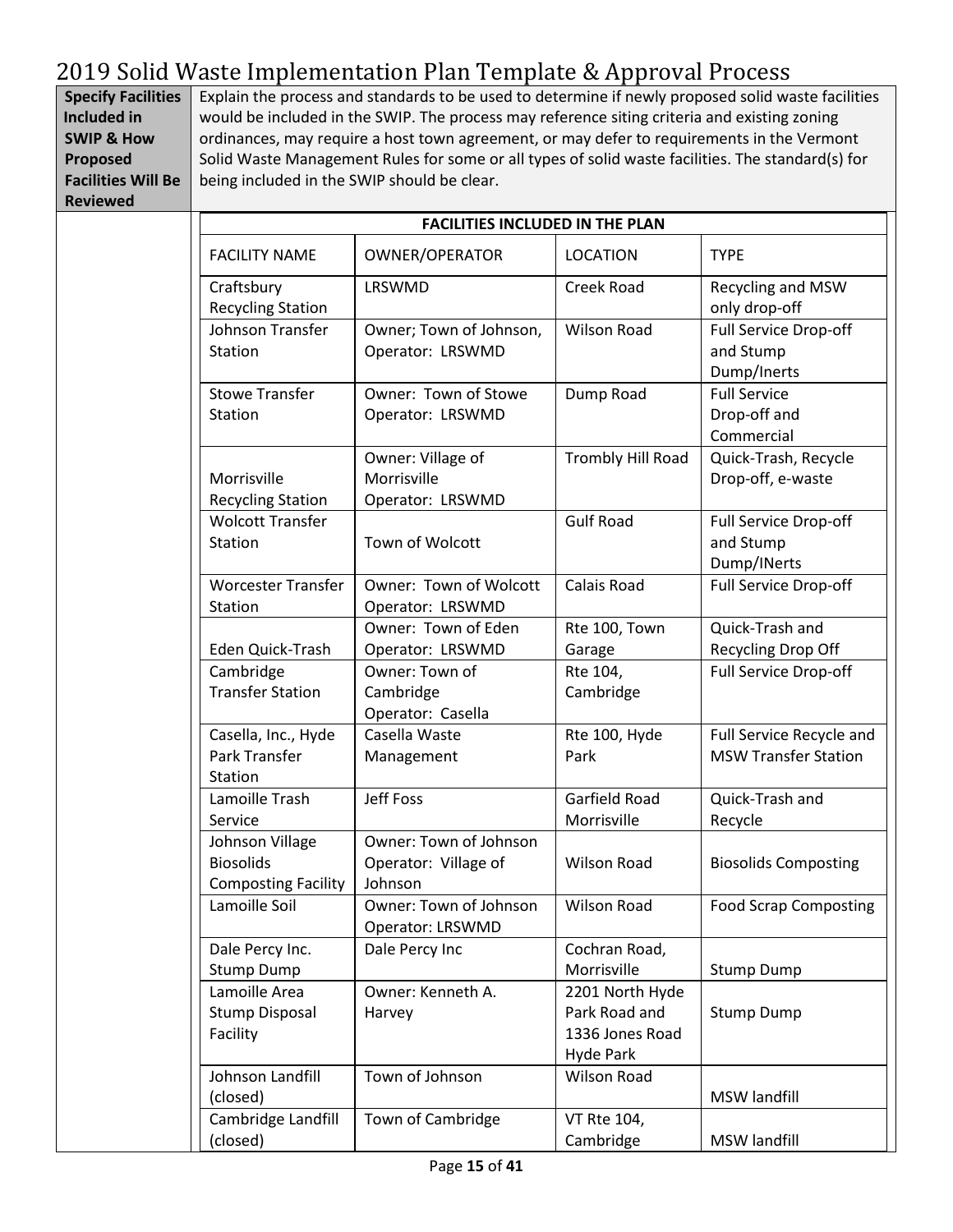| <b>Specify Facilities</b> | Explain the process and standards to be used to determine if newly proposed solid waste facilities |
|---------------------------|----------------------------------------------------------------------------------------------------|
| Included in               | would be included in the SWIP. The process may reference siting criteria and existing zoning       |
| <b>SWIP &amp; How</b>     | ordinances, may require a host town agreement, or may defer to requirements in the Vermont         |
| Proposed                  | Solid Waste Management Rules for some or all types of solid waste facilities. The standard(s) for  |
| <b>Facilities Will Be</b> | being included in the SWIP should be clear.                                                        |
| <b>Reviewed</b>           |                                                                                                    |

| Morrisville Landfill      | Lamoille Trash Service  | Garfield Rd.        |                     |
|---------------------------|-------------------------|---------------------|---------------------|
| (closed)                  |                         | Morristown          | <b>MSW</b> landfill |
| <b>Wolcott Landfill</b>   | Town of Wolcott         |                     |                     |
| (closed)                  |                         | Gulf Rd., Wolcott   | <b>MSW landfill</b> |
| Eden Landfill             | Town of Eden            | Round Pond Rd.,     |                     |
| (closed)                  |                         | Eden                | MSW landfill        |
| <b>Stowe Village</b>      | Town of Stowe           | River Road          | Wastewater Sludge   |
| Wastewater                |                         |                     | stabilization       |
| <b>Treatment Plant</b>    |                         |                     |                     |
| Johnson Village           | Johnson Village Water   | VT Rte 15           | Sludge management   |
| Wastewater                | and Light               |                     |                     |
| <b>Treatment Plant</b>    |                         |                     |                     |
| Morrisville Village       | Morrisville Water and   |                     | Sludge management   |
| Wastewater                | Light                   |                     |                     |
| <b>Treatment Plant</b>    |                         |                     |                     |
| Smugglers Notch           | Smugglers' Notch Resort | 4323 VT Route       | Sludge management   |
| Wastewater                |                         | 108, Jeffersonville |                     |
| <b>Treatment Facility</b> |                         |                     |                     |
|                           |                         |                     |                     |
|                           |                         |                     |                     |

| <b>Public</b><br><b>Participation in</b><br>the SWIP<br>Approval<br><b>Process</b> | Describe the process to be used to ensure public participation in the development and<br>implementation of the SWIP. The local community should be notified of opportunities to participate<br>in the SWIP development and implementation. In accordance with state statute, SWMEs must hold<br>at least two public meetings on the draft SWIP.                                                                                                                                                                                         |
|------------------------------------------------------------------------------------|-----------------------------------------------------------------------------------------------------------------------------------------------------------------------------------------------------------------------------------------------------------------------------------------------------------------------------------------------------------------------------------------------------------------------------------------------------------------------------------------------------------------------------------------|
| <b>Description of</b><br><b>Process:</b>                                           | Regularly scheduled Board of Supervisors meetings will be used as the forum for public<br>participation on the Draft SWIP. Once pre-approval is received from ANR, public meeting<br>opportunities will be added to two monthly agendas. Outreach for these opportunities will be<br>shared on social media channels, publicly shared meeting agendas, and well-timed announcements<br>on public community outlets, i.e. Front Porch Forum. A SUMMARY AND DOCUMENTATION OF<br>THESE TWO PUBLIC MEETINGS WILL BE SUBMITTED AS REQUESTED. |

| <b>Ordinances</b>  | Include copies of any solid waste related ordinances with the SWIP.                           |
|--------------------|-----------------------------------------------------------------------------------------------|
| <b>Copies of</b>   | A copy of the ordinance can be found at this link (https://lrswmd.org/index.php/about) and is |
| <b>Ordinances:</b> | found below:                                                                                  |
|                    | LAMOILLE REGIONAL SOLID WASTE MANAGEMENT DISTRICT                                             |
|                    | SOLID WASTE MANAGEMENT ORDINANCE                                                              |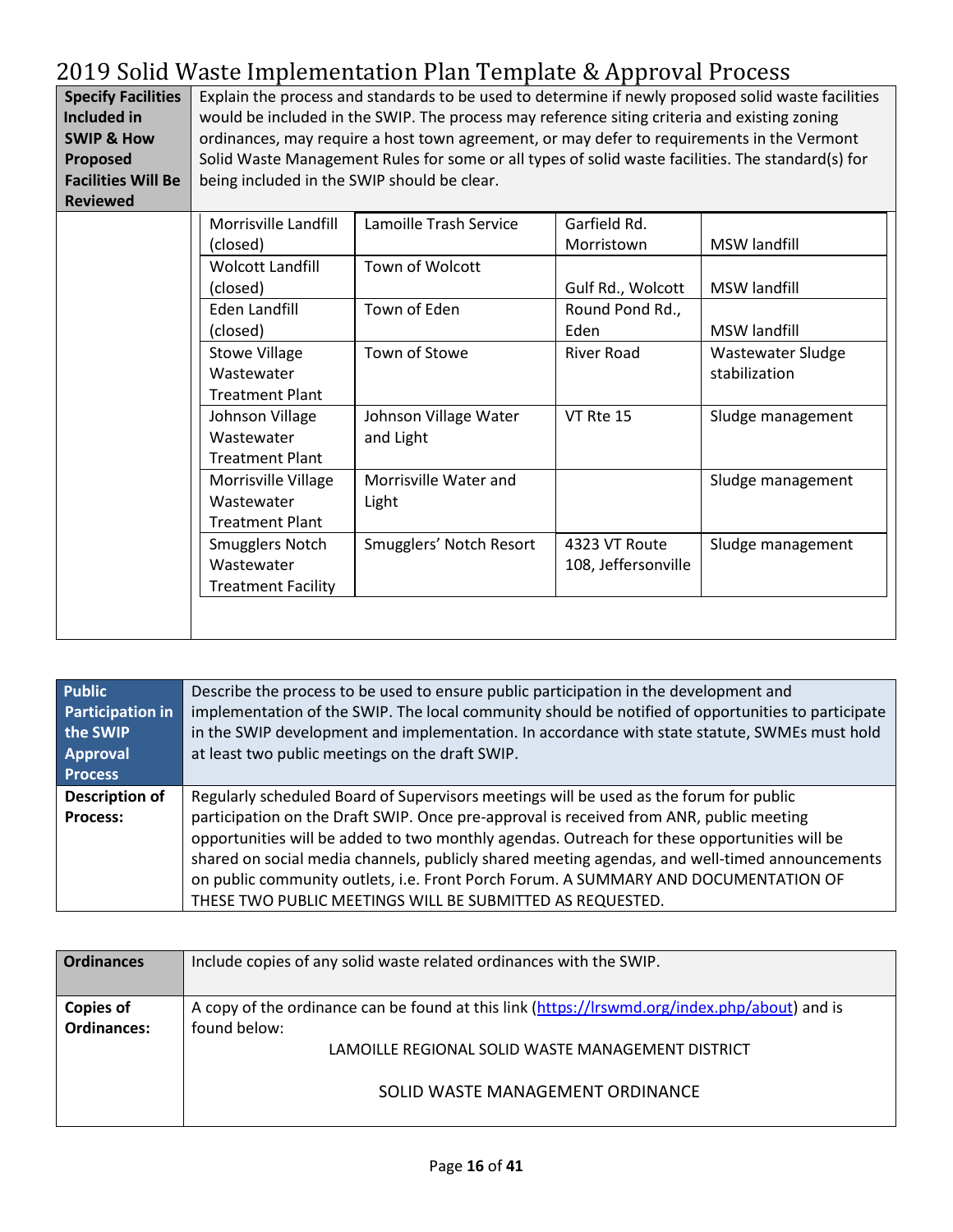|                   | 2019 bond waste implementation I lan Template & Approval Frocess                                                                                                                                                                                                                                                                                                                                                                                                                                                                                                                                                                                            |
|-------------------|-------------------------------------------------------------------------------------------------------------------------------------------------------------------------------------------------------------------------------------------------------------------------------------------------------------------------------------------------------------------------------------------------------------------------------------------------------------------------------------------------------------------------------------------------------------------------------------------------------------------------------------------------------------|
| <b>Ordinances</b> | Include copies of any solid waste related ordinances with the SWIP.                                                                                                                                                                                                                                                                                                                                                                                                                                                                                                                                                                                         |
|                   | AN ORDINANCE BY THE LAMOILLE REGIONAL SOLID WASTE MANAGEMENT<br>DISTRICT REGULATING THE COLLECTION, STORAGE, PROCESSING,<br>TRANSPORT, TRANSFER, AND DISPOSAL OF SOLID WASTE; REQUIRING THE<br>SEPARATION OF CERTAIN MATERIALS FROM OTHER SOLID WASTE;<br>ESTABLISHING A LICENSING SYSTEM FOR HAULING SOLID WASTE,<br>PROCESSING RECYCLABLES AND COMPOSTABLE MATERIALS,<br>TRANSFER/DISPOSAL FACILITIES, ; PROHIBITING THE UNLAWFUL DISPOSAL<br>AND BURNING OF SOLID WASTE; ESTABLISHING AND IMPOSING A<br>MANAGEMENT FEE ON ALL SOLID WASTE GENERATED WITHIN THE<br>DISTRICT; PROVIDING FOR PENALTIES AND ENFORCEMENT; AND PROVIDING<br>AN EFFECTIVE DATE. |
|                   | WHEREAS, the State of Vermont (the "State") has enacted a comprehensive statute (10 V.S.A.<br>§ 6601, et seq.) governing the management of solid waste;                                                                                                                                                                                                                                                                                                                                                                                                                                                                                                     |
|                   | WHEREAS, pursuant to its Charter and applicable law, the Lamoille Regional Solid Waste<br>Management District (the "District") has developed and adopted a Plan (as defined herein)<br>designed to provide and implement programs and policies that further State policies and priorities;                                                                                                                                                                                                                                                                                                                                                                  |
|                   | WHEREAS, the District has originally enacted a Waste Management Ordinance effective<br>November 1, 1992 (the "Original Ordinance") and a Solid Waste Management Fee Ordinance<br>effective November 28, 1994 (the "Original Fee Ordinance") and adopted the Regulations for the<br>Collection and Recycling of Solid Waste in the Lamoille Regional Solid Waste Management District<br>effective November 28, 1994 (the "Original Regulations"), and the Board of Supervisors now wishes<br>to amend, restate, and confirm the Original Ordinance, the Original Fee Ordinance, and the Original<br>Regulations each in their entirety;                      |
|                   | WHEREAS, the District has determined that this Ordinance is in the public interest and<br>necessity; promotes the public health, safety, and welfare; promotes the efficient, economical, and<br>environmentally sound management of Solid Waste and Solid Waste Disposal within the District;<br>and is in furtherance of carrying out the purposes of the District, the District's Plan, and applicable<br>State law;                                                                                                                                                                                                                                     |
|                   | WHEREAS, the Original Ordinance, the Original Fee Ordinance, and the Original Regulations<br>are being amended, restated, and consolidated into this Ordinance; and                                                                                                                                                                                                                                                                                                                                                                                                                                                                                         |
|                   | NOW, THEREFORE, it is hereby enacted and ordained by the District as follows:                                                                                                                                                                                                                                                                                                                                                                                                                                                                                                                                                                               |
|                   | <b>ARTICLE I</b><br>PURPOSE AND TITLE                                                                                                                                                                                                                                                                                                                                                                                                                                                                                                                                                                                                                       |
|                   | Purpose. This Ordinance is enacted and ordained for the purpose of promoting the health,<br>1.1.<br>safety, and general welfare of the District, its member municipalities and their inhabitants, and the<br>general community; to regulate the Management of Solid Waste within the District; to require<br>Separation of certain materials from Solid Waste destined for Disposal; to facilitate the adequate                                                                                                                                                                                                                                             |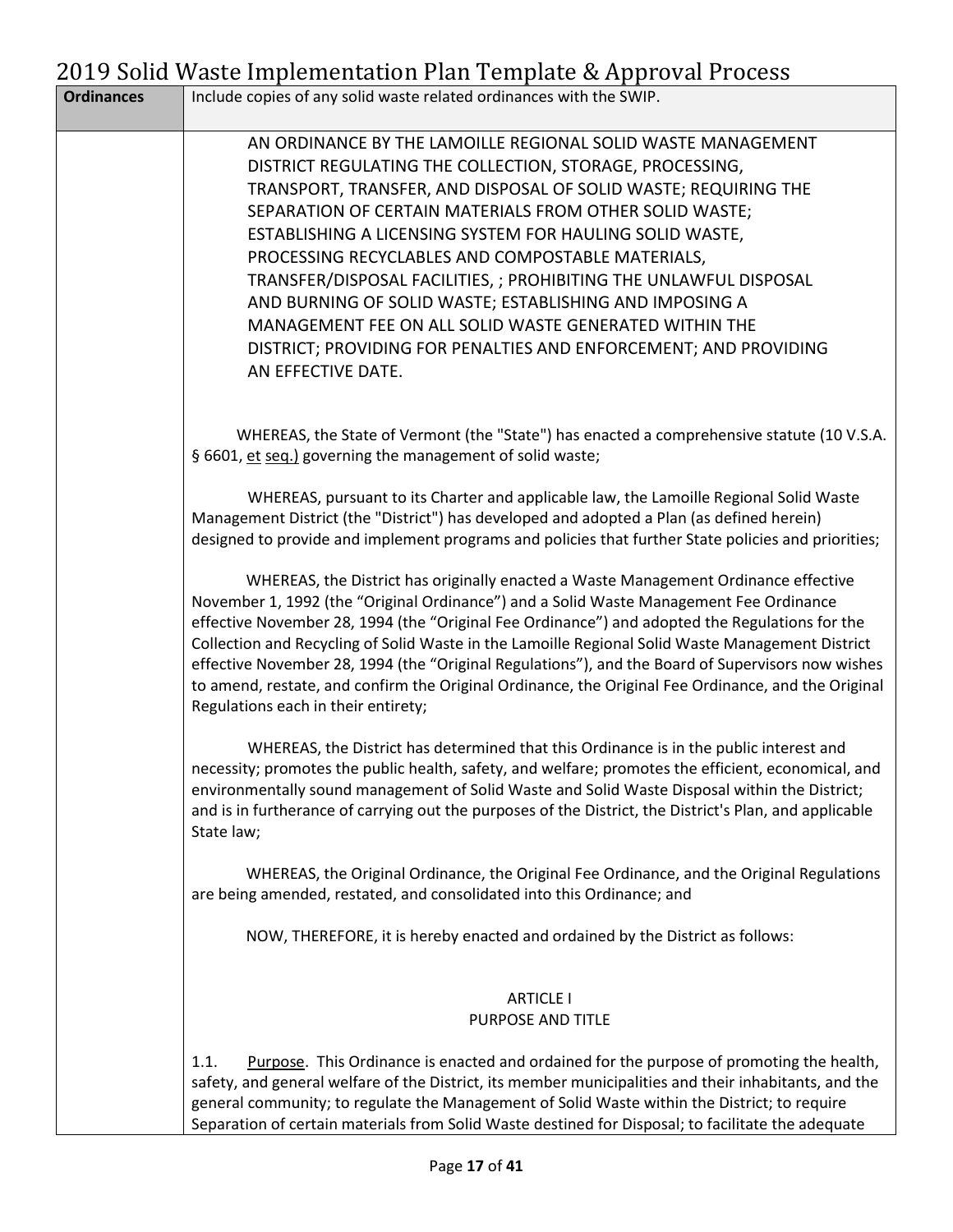| <b>Ordinances</b> |                    | Include copies of any solid waste related ordinances with the SWIP.                                                                                                                                                                                                                                                                                                                                                                                                                                                                                                                                                                                                                                                                                                                                |
|-------------------|--------------------|----------------------------------------------------------------------------------------------------------------------------------------------------------------------------------------------------------------------------------------------------------------------------------------------------------------------------------------------------------------------------------------------------------------------------------------------------------------------------------------------------------------------------------------------------------------------------------------------------------------------------------------------------------------------------------------------------------------------------------------------------------------------------------------------------|
|                   |                    | provision of Solid Waste services such that the generators of Solid Waste pay costs that reflect the<br>real costs to society of the Management of Solid Waste; to establish fees for services provided by<br>the District to Manage Solid Waste; to regulate Waste Disposal practices that pose a concern to the<br>public health and welfare and the environment; to fulfill the District's responsibilities under 24<br>V.S.A. §2202a; to implement and further the District's Plan and the State's Materials Management<br>Plan; and to provide for the efficient, economical, and environmentally sound Management of Solid<br>Waste. The Ordinance is adopted pursuant to the authority contained in the District's Charter (Title<br>24, Chapter 405), 24 V.S.A. §1971 and 24 V.S.A. §2291. |
|                   | 1.2.<br>Ordinance. | Title. This Ordinance shall be known and may be cited as the Solid Waste Management                                                                                                                                                                                                                                                                                                                                                                                                                                                                                                                                                                                                                                                                                                                |
|                   |                    | <b>ARTICLE II</b>                                                                                                                                                                                                                                                                                                                                                                                                                                                                                                                                                                                                                                                                                                                                                                                  |
|                   | <b>DEFINITIONS</b> |                                                                                                                                                                                                                                                                                                                                                                                                                                                                                                                                                                                                                                                                                                                                                                                                    |
|                   | 2.1.<br>meanings:  | Unless the context clearly requires otherwise, the following terms shall have the respective                                                                                                                                                                                                                                                                                                                                                                                                                                                                                                                                                                                                                                                                                                       |
|                   | А.                 | "Applicant" shall mean a Person seeking a License under this Ordinance.                                                                                                                                                                                                                                                                                                                                                                                                                                                                                                                                                                                                                                                                                                                            |
|                   | В.                 | "Biosolids" shall mean sewage Sludge from a municipal wastewater<br>treatment facility.                                                                                                                                                                                                                                                                                                                                                                                                                                                                                                                                                                                                                                                                                                            |
|                   | C.                 | "Board" shall mean the Board of Supervisors of the Lamoille Regional Solid<br>Waste Management District.                                                                                                                                                                                                                                                                                                                                                                                                                                                                                                                                                                                                                                                                                           |
|                   | D.                 | "Collection" shall mean the gathering, pickup, acceptance, and allowance to drop<br>off municipal solid waste by both solid waste haulers and solid waste facilities such<br>as transfer stations where drop-off of municipal solid waste is permitted.                                                                                                                                                                                                                                                                                                                                                                                                                                                                                                                                            |
|                   | Ε.                 | "Commercial Hauler" shall mean any Person who collects, Transfers, or<br>Transports Solid Waste generated within District borders for compensation,<br>including any operator of a Mobile Solid Waste Collection Operation.                                                                                                                                                                                                                                                                                                                                                                                                                                                                                                                                                                        |
|                   | F.                 | "Curbside" shall mean an area adjacent to the street, curb, or roadside ditch,<br>but in no case greater than ten (10) feet from the curb nor directly on the<br>traveled portion of any municipal road or sidewalk.                                                                                                                                                                                                                                                                                                                                                                                                                                                                                                                                                                               |
|                   | G.                 | "Designated Area" shall mean an area selected for placement of Solid Waste<br>for collection, which must be readily accessible at all times by a conventional<br>Solid Waste collection vehicle and not directly on the traveled portion of any<br>public road or sidewalk. An area may be so designated through mutual<br>agreement between a Person and his or her Hauler. However, the location                                                                                                                                                                                                                                                                                                                                                                                                 |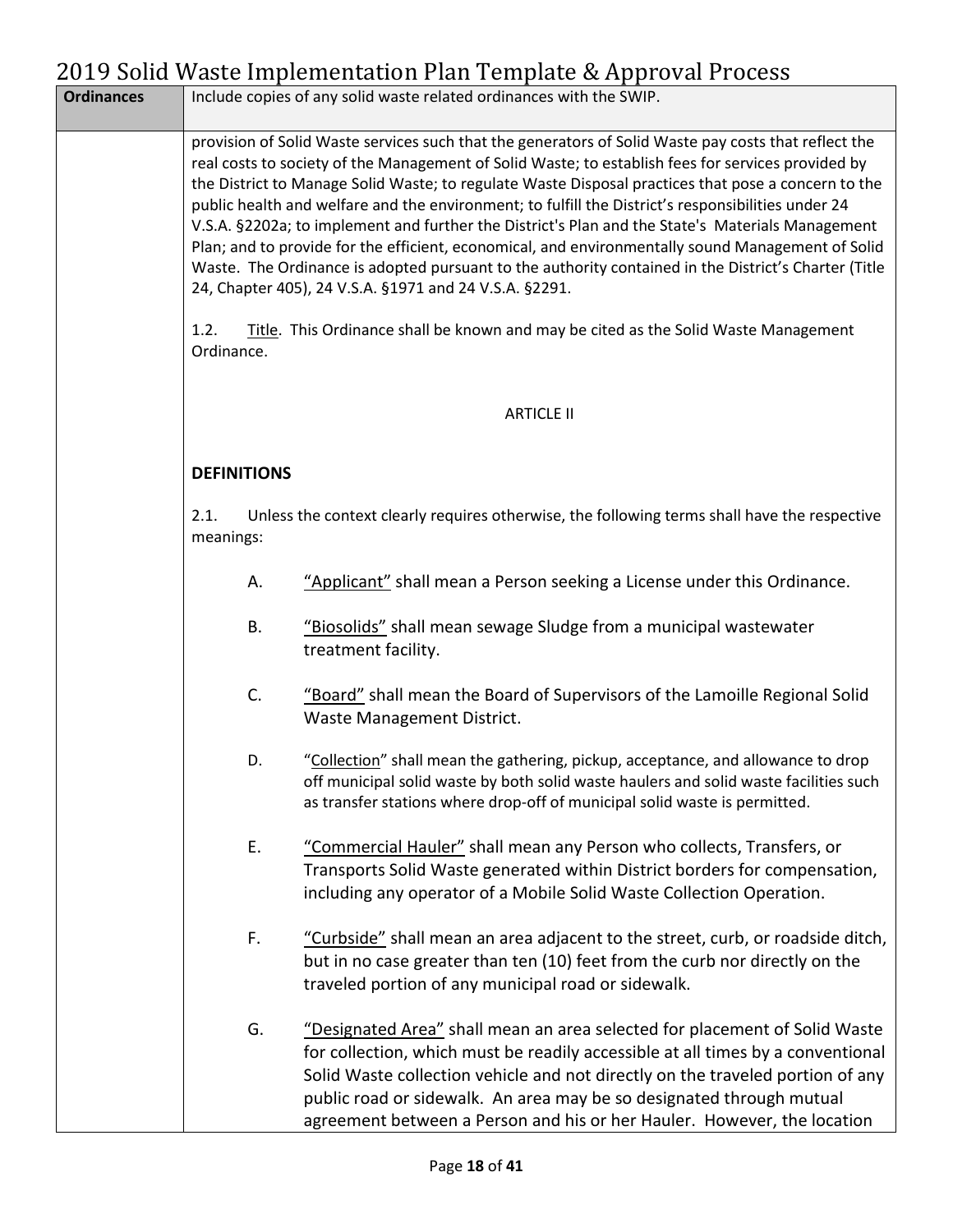| <b>Ordinances</b> |    | Include copies of any solid waste related ordinances with the SWIP.                                                                                                                                                                                                                                                                                                                                                                                                                                                                                                                                                                           |
|-------------------|----|-----------------------------------------------------------------------------------------------------------------------------------------------------------------------------------------------------------------------------------------------------------------------------------------------------------------------------------------------------------------------------------------------------------------------------------------------------------------------------------------------------------------------------------------------------------------------------------------------------------------------------------------------|
|                   |    | of a Designated Area shall not violate any applicable local or municipal<br>ordinance.                                                                                                                                                                                                                                                                                                                                                                                                                                                                                                                                                        |
|                   | Η. | "Discarded" shall mean when the original Generator of a material has released his<br>or her direct control of the material. This will be assumed to have occurred when<br>the original Generator of the material has delivered the material to a treatment,<br>storage, composting, Recyclables processing, Transfer, or Disposal Facility or has<br>had the material collected for delivery to a treatment, storage, composting,<br>Recyclables processing, Transfer, or Disposal Facility.                                                                                                                                                  |
|                   | I. | "Disposal" shall mean 1) the incineration of any Solid Waste, 2) the placement of<br>any Solid Waste in a landfill, or 3) the discharge, deposit, injection, dumping,<br>spilling, leaking, or placing of any Solid Waste into or on any land or water so that<br>such Solid Waste or any constituent thereof may enter the environment or be<br>emitted into the air or discharged into any ground or surface waters. Disposal does<br>not include the placing of Solid Waste in a Transfer, composting, or Recyclables<br>processing Facility that is in compliance with this Ordinance and is fully permitted<br>at the time of placement. |
|                   | J. | "Dispose" shall mean to 1) incinerate any Solid Waste, 2) place any Solid Waste in a<br>landfill, or 3) discharge, deposit, inject, dump, spill, leak, or place any Solid Waste<br>into or on any land or water so that such Solid Waste or any constituent thereof<br>may enter the environment or be emitted into the air or discharged into any<br>ground or surface waters. Dispose does not include the placement of Solid Waste<br>in a Transfer, composting, or Recyclables processing Facility that is in compliance<br>with this Ordinance and is fully permitted at the time of placement.                                          |
|                   | K. | "District" shall mean the Lamoille Regional Solid Waste Management District and its<br>successors.                                                                                                                                                                                                                                                                                                                                                                                                                                                                                                                                            |
|                   |    | "Drop-Off Facility" shall mean a Transfer Facility, which primarily serves Residents<br>who are Self-Haulers.                                                                                                                                                                                                                                                                                                                                                                                                                                                                                                                                 |
|                   | M. | "Executive Board" shall mean the subcommittee of the Board of Supervisors<br>established under the District's Charter.                                                                                                                                                                                                                                                                                                                                                                                                                                                                                                                        |
|                   | N. | "Facility" shall mean any Disposal, Transfer, collection, or processing site, located<br>within or without the District, and all contiguous land, structures, other<br>appurtenances, and improvements on land used for aggregating, treating, storing,<br>transferring, processing, or disposing of Solid Waste. A Facility may consist of a<br>single or several treatment, storage, or Disposal units.                                                                                                                                                                                                                                     |
|                   | 0. | "Generator" shall mean any Person who produces Solid Waste by any means<br>including, but not limited to, residential, commercial, institutional, and industrial<br>activities.                                                                                                                                                                                                                                                                                                                                                                                                                                                               |
|                   | Ρ. | "Hauler" shall mean any Commercial Hauler.                                                                                                                                                                                                                                                                                                                                                                                                                                                                                                                                                                                                    |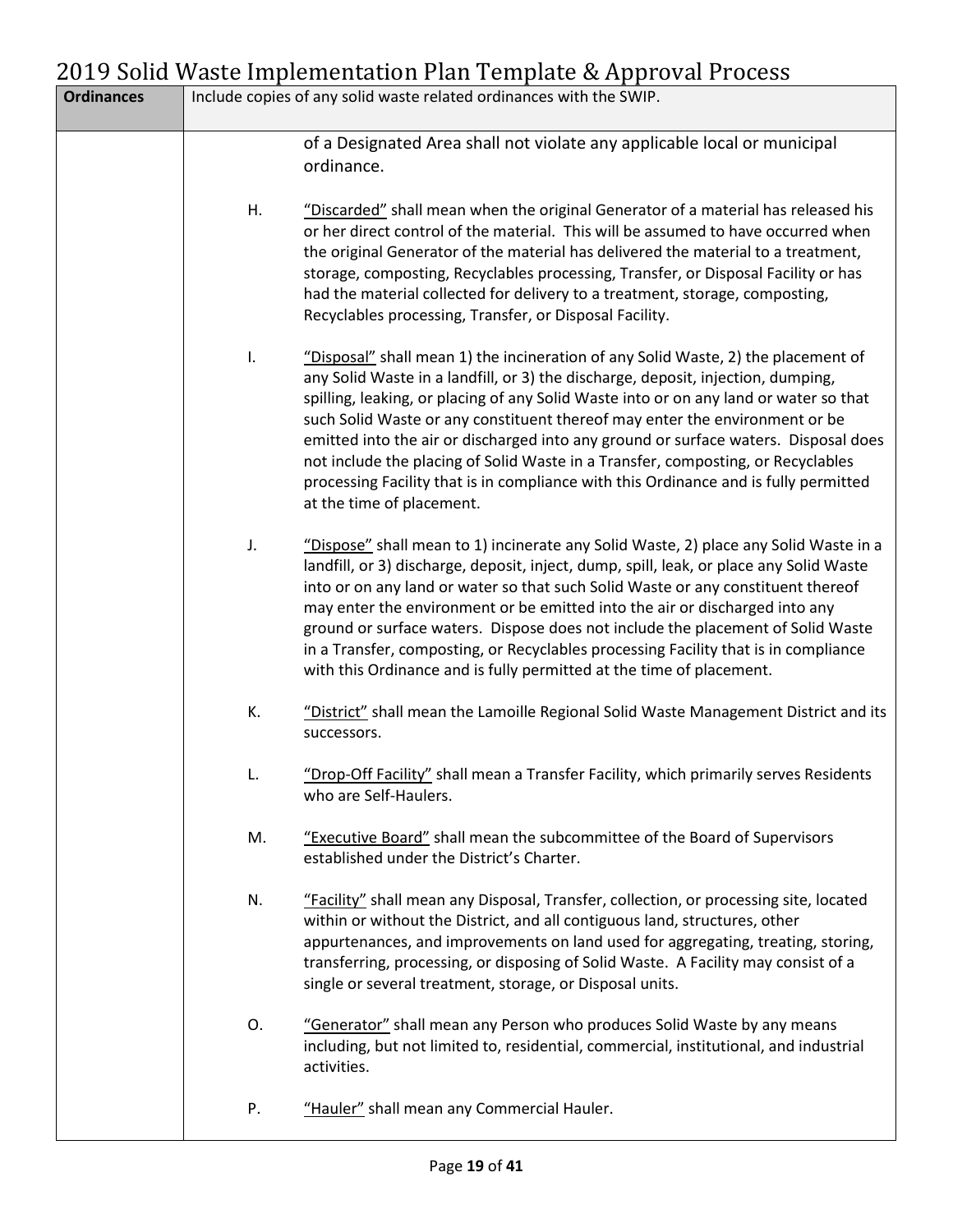| <b>Ordinances</b> |    | Include copies of any solid waste related ordinances with the SWIP.                                                                                                                                                                                                                                                                                                                                                                                                                                                                                                                                                                                                                                                                                                                                                                                                                                                                                                                                                                                                                                                         |
|-------------------|----|-----------------------------------------------------------------------------------------------------------------------------------------------------------------------------------------------------------------------------------------------------------------------------------------------------------------------------------------------------------------------------------------------------------------------------------------------------------------------------------------------------------------------------------------------------------------------------------------------------------------------------------------------------------------------------------------------------------------------------------------------------------------------------------------------------------------------------------------------------------------------------------------------------------------------------------------------------------------------------------------------------------------------------------------------------------------------------------------------------------------------------|
|                   | Q. | "Hazardous Waste" shall mean any Waste or combination of Wastes of a solid,<br>liquid, contained gaseous, or semi-solid form, including, but not limited to, those<br>which are toxic, corrosive, ignitable, reactive, strong sensitizers, or which generate<br>pressure through decomposition, heat, or other means, which in the judgment of<br>the State may cause, or contribute to, an increase in mortality or an increase in<br>serious irreversible or incapacitating reversible illness, taking into account the<br>toxicity of such Waste, its persistence and degradability in nature, and its potential<br>for assimilation, or concentration in tissue, and other factors that may otherwise<br>cause or contribute to adverse acute or chronic effects on the health of persons or<br>other living organisms, or any matter which may have an unusually destructive<br>effect on water quality if discharged to ground or surface waters of the State. All<br>special nuclear, source, or by-product material, as defined by the Atomic Energy Act<br>or 1954, is specifically excluded from this definition. |
|                   | R. | "Household Hazardous Waste" shall mean any Waste from households that would<br>be subject to regulation as Hazardous Waste if it were not from households.                                                                                                                                                                                                                                                                                                                                                                                                                                                                                                                                                                                                                                                                                                                                                                                                                                                                                                                                                                  |
|                   | S. | "License" shall mean a signed agreement between a Person and the District that<br>permits certain Management of Solid Waste activities under specific conditions and<br>is issued under the provisions of Article IV of this Ordinance.                                                                                                                                                                                                                                                                                                                                                                                                                                                                                                                                                                                                                                                                                                                                                                                                                                                                                     |
|                   | T. | "Management of Solid Waste" or "Manage Solid Waste" shall mean to collect,<br>Separate, process, Recycle, store, Transfer, Transport, weigh, Dispose, or receive<br>for Disposal any Solid Waste.                                                                                                                                                                                                                                                                                                                                                                                                                                                                                                                                                                                                                                                                                                                                                                                                                                                                                                                           |
|                   | U. | "Mobile Solid Waste Collection Operation" shall mean the operation of a vehicle or<br>trailer, or a container on or attached to such vehicle or trailer, to collect Solid<br>Waste from Self-Haulers. A Mobile Solid Waste Collection Operation shall not be<br>considered a Facility.                                                                                                                                                                                                                                                                                                                                                                                                                                                                                                                                                                                                                                                                                                                                                                                                                                      |
|                   | V. | Municipal Solid Waste" hereinafter referred to as "MSW," means combined<br>household, commercial, and industrial waste materials generated in a given area.                                                                                                                                                                                                                                                                                                                                                                                                                                                                                                                                                                                                                                                                                                                                                                                                                                                                                                                                                                 |
|                   | W. | "Person" shall mean an individual, partnership, company, corporation, limited<br>liability company, association, unincorporated association, joint venture, trust,<br>municipality, agency, department, and any other legal entity. In any provisions of<br>this Ordinance, prescribing a fine, penalty, or denial or revocation of a License, the<br>term "Person" shall include the officers and directors of the corporation or<br>organization.                                                                                                                                                                                                                                                                                                                                                                                                                                                                                                                                                                                                                                                                         |
|                   | Χ. | "Plan" shall mean the Solid Waste Management Plan adopted by the District on<br>April 7, 1998, and any amendments or successor plans subsequently adopted.                                                                                                                                                                                                                                                                                                                                                                                                                                                                                                                                                                                                                                                                                                                                                                                                                                                                                                                                                                  |
|                   | Υ. | "Processor" shall mean any Person that 1) accepts Recyclables from off-site, and<br>prepares the Recyclables for sale or 2) accepts compostable materials from off-site<br>and composts the materials.                                                                                                                                                                                                                                                                                                                                                                                                                                                                                                                                                                                                                                                                                                                                                                                                                                                                                                                      |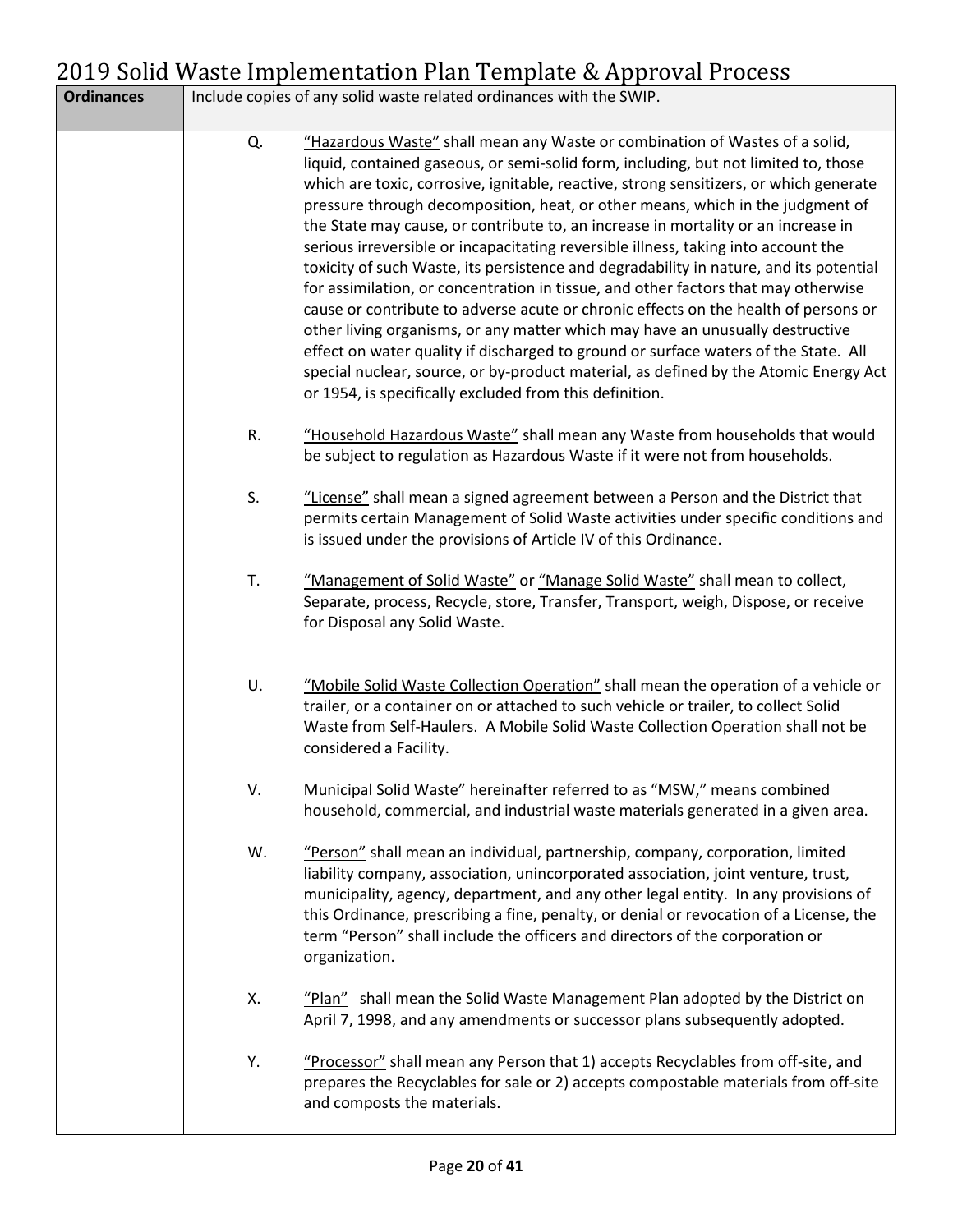| <b>Ordinances</b> |     | Include copies of any solid waste related ordinances with the SWIP.                                                                                                                                                                                                                                                                                                                                                                                                                                                                                                                |
|-------------------|-----|------------------------------------------------------------------------------------------------------------------------------------------------------------------------------------------------------------------------------------------------------------------------------------------------------------------------------------------------------------------------------------------------------------------------------------------------------------------------------------------------------------------------------------------------------------------------------------|
|                   | Z.  | "Recyclables" shall mean Solid Waste as defined by Act 148 of the Laws of 2012<br>(Adj. Sess.) and the rules adopted by the Agency of Natural Resources. See not to<br>Sections. 3.7-3.9.                                                                                                                                                                                                                                                                                                                                                                                          |
|                   | AA. | "Recycle" or "Recycling" shall mean the Separation, collection, processing, and<br>recovery of Solid Waste for use in the production of raw materials or products.                                                                                                                                                                                                                                                                                                                                                                                                                 |
|                   | BB. | "Recycling Container" shall mean a bin, bag, can, or other container used for the<br>purpose of collecting Recyclables.                                                                                                                                                                                                                                                                                                                                                                                                                                                            |
|                   | CC. | "Regulated Medical Waste" shall mean that portion of Waste generated in the<br>medical industry, as defined by the State, which requires special handling and<br>treatment prior to Disposal.                                                                                                                                                                                                                                                                                                                                                                                      |
|                   | DD. | "Resident" shall mean an individual residing in and having a residence in a<br>municipality within the District.                                                                                                                                                                                                                                                                                                                                                                                                                                                                   |
|                   | EE. | "Scale" shall mean any equipment or apparatus licensed by the State of Vermont<br>for the weighing of Solid Wastes or for the weighing of any Vehicle, Recycling<br>Container, or Waste Container bearing or containing Solid Waste.                                                                                                                                                                                                                                                                                                                                               |
|                   | FF. | "Self-Hauler" shall mean a Person who transports and delivers his or her own Solid<br>Waste or Solid Waste from other individuals within a member municipality for no<br>compensation.                                                                                                                                                                                                                                                                                                                                                                                             |
|                   | GG. | "Separate" or "Separation" shall mean the segregation and collection of materials,<br>apart from Solid Waste destined for Disposal, for the sole purpose of Recycling,<br>reuse, composting, or special handling.                                                                                                                                                                                                                                                                                                                                                                  |
|                   | HH. | "Sludge" shall mean any solid, semisolid, or liquid Waste generated from a<br>municipal, commercial, or industrial wastewater treatment plant; water supply<br>treatment plant; or air pollution control facility or any other Waste having similar<br>characteristics and effects.                                                                                                                                                                                                                                                                                                |
|                   | ΙΙ. | "Solid Waste" shall mean any discarded garbage; refuse; trash; Recyclables;<br>compostables, septage; Sludge; and other discarded material including solid, liquid,<br>semi-solid or contained gaseous materials, but does not include animal manure,<br>absorbent bedding used for soil enrichment, or solid or dissolved materials in<br>industrial discharges that are point sources subject to permits under the Water<br>Pollution Control Act (10 V.S.A. Chapter 47).                                                                                                        |
|                   | JJ. | "Special Wastes" shall mean discarded major appliances (such as refrigerators,<br>stoves, and washers), tires, electronic waste, mercury-containing lightbulbs, and<br>leaf and yard waste (effective 7/1/2015) untreated Regulated Medical Waste,<br>Waste oil, lead-acid batteries, nickel-cadmium and other rechargeable batteries,<br>mercuric oxide and silver oxide batteries, paint [excluding solidified water-based<br>paint in quantities of less than one (1) gallon], and scrap metal larger than one (1)<br>cubic foot or weighing more than twenty-five (25) pounds. |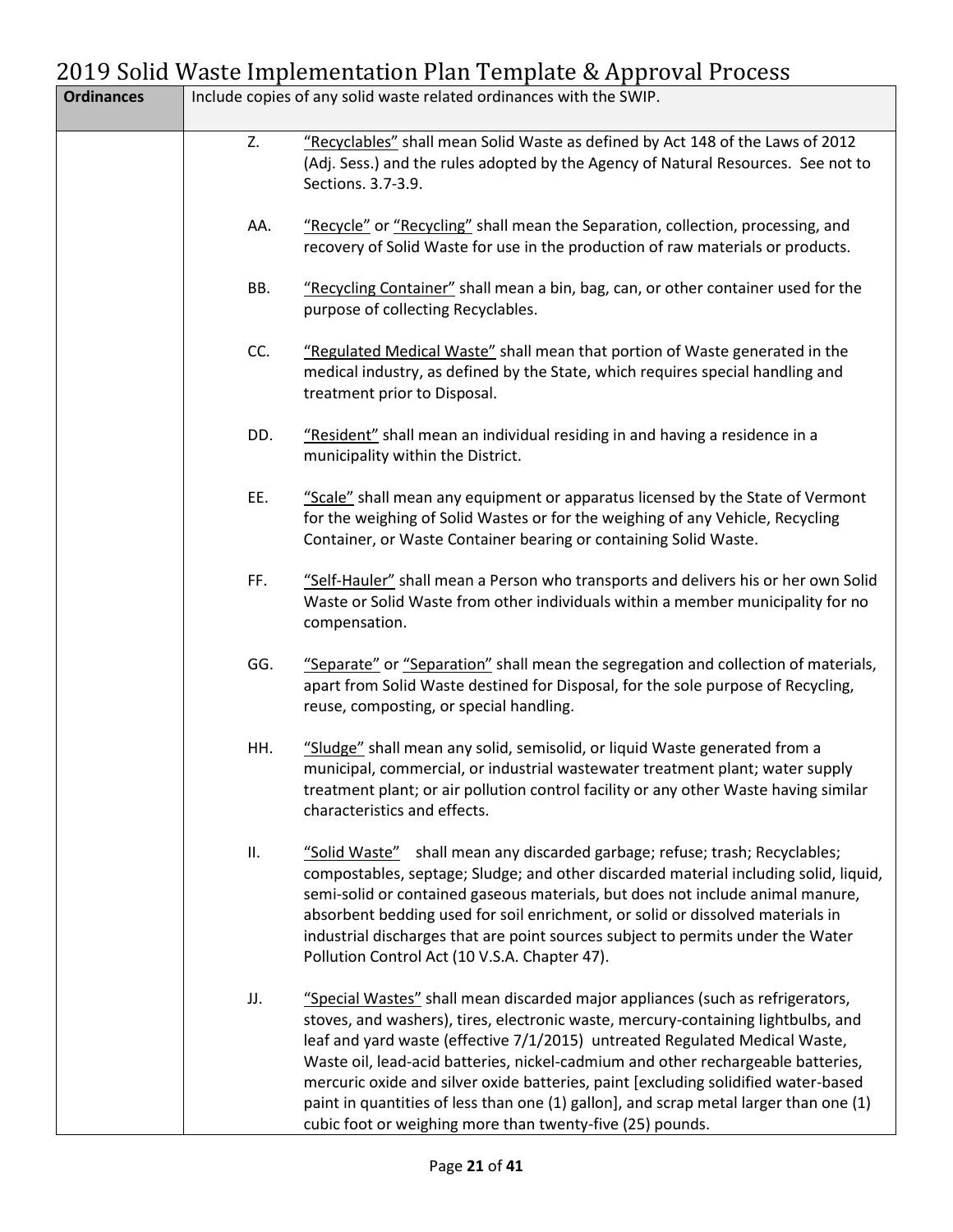| <b>Ordinances</b> |     | Include copies of any solid waste related ordinances with the SWIP.                                                                                                                                                                                                                                                                                                                                                                                                                        |
|-------------------|-----|--------------------------------------------------------------------------------------------------------------------------------------------------------------------------------------------------------------------------------------------------------------------------------------------------------------------------------------------------------------------------------------------------------------------------------------------------------------------------------------------|
|                   | KK. | "State" shall mean the State of Vermont.                                                                                                                                                                                                                                                                                                                                                                                                                                                   |
|                   | LL. | "Transfer" shall mean to carry, remove, Transport, or shift Solid Waste from one<br>place, Facility, vehicle, trailer, or container to another.                                                                                                                                                                                                                                                                                                                                            |
|                   | MM. | "Transfer Facility" shall mean any facility to which Solid Waste is transferred from<br>one vehicle, trailer, or container to another or deposited onto a floor.                                                                                                                                                                                                                                                                                                                           |
|                   | NN. | "Transport" shall mean any movement of Solid Waste, by air, rail, highway, or<br>water.                                                                                                                                                                                                                                                                                                                                                                                                    |
|                   | OO. | "Unlawful Conduct" shall mean any act, or failure to act, in violation of any<br>provision of this Ordinance, any rule, or regulation enacted by the District, any<br>term, condition, or restriction imposed upon, or required by, any License issued or<br>required under the terms of this Ordinance or any applicable law or regulation<br>relating to the Management of Solid Waste. Unlawful Conduct shall subject the<br>violator to civil penalties as provided in this Ordinance. |
|                   | PP. | "Unregulated Hazardous Waste" shall mean Hazardous Waste that, prior to its<br>delivery to a Facility, would be classified as either Household Hazardous Waste or<br>Hazardous Waste from conditionally exempt generators, pursuant to and<br>determined in accordance with the rules and regulations of the United States<br>Environmental Protection Agency and the State.                                                                                                               |
|                   | QQ. | "Untreated Wood" shall mean any wood that has not been treated with any<br>chemical, stain, preservative, paint, oil, or adhesive.                                                                                                                                                                                                                                                                                                                                                         |
|                   | RR. | "Variable Rate Pricing" (VRB) means a fee structure that charges for MSW<br>Collection based on its weight or volume. This is the same as pay-as-you-throw<br>(PAYT).                                                                                                                                                                                                                                                                                                                      |
|                   | SS. | "Waste" shall mean a material that is discarded or is being accumulated; stored;<br>physically, chemically, or biologically treated prior to being discarded; has served its<br>original intended use and is normally discarded; or is a manufacturing or mining by-<br>product and is normally discarded including, without limitation, Solid Waste.                                                                                                                                      |
|                   | TT. | "Waste Container" shall mean a metal or plastic can or dumpster with a lid that<br>securely fastens, a securely-tied plastic bag, or a metal roll-off box used for the<br>purpose of storing Solid Waste destined for Disposal.                                                                                                                                                                                                                                                            |
|                   | UU. | "Yard Wastes" shall mean source separated, compostable untreated vegetated<br>matter, including grass clippings, leaves, kraft paper bags, and brush, which is free<br>from non-compostable materials. It does not include such materials as pre- and<br>post-consumer food residuals, food processing residuals or soiled paper.                                                                                                                                                          |
|                   |     | <b>ARTICLE III</b>                                                                                                                                                                                                                                                                                                                                                                                                                                                                         |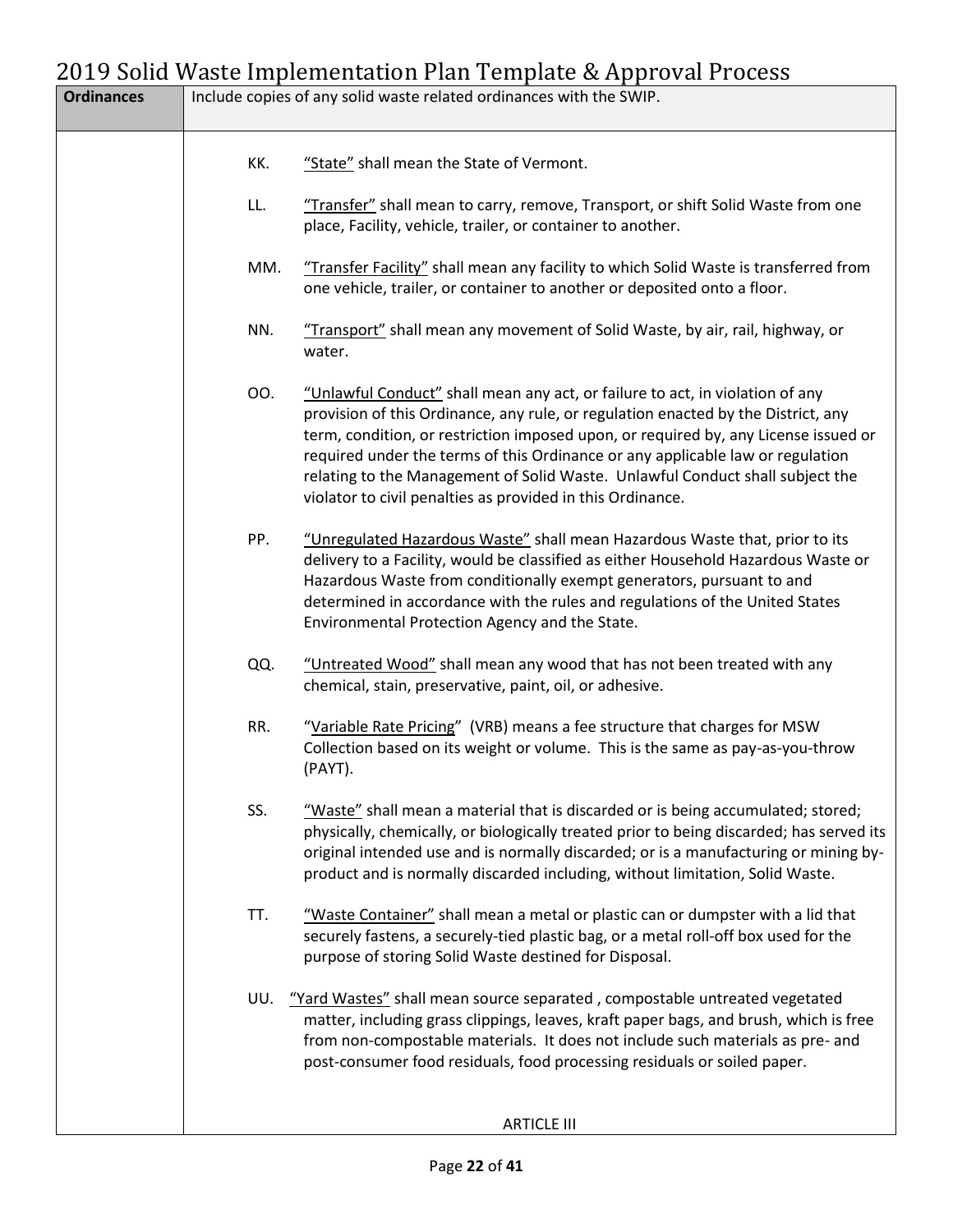#### **REGULATION OF SOLID WASTE**

3.1. Solid Waste Regulation. In accordance with Article I, Section 5(x) of the Charter, the Management of all Solid Waste, generated within the limits of the District, shall be regulated by the Board of Supervisors of the District by ordinance, rule, or regulation. The District may, at its option, by resolution, adopt regulations to provide that different categories of Solid Waste shall be delivered to different Facilities, and all Solid Waste generated within the District shall be disposed of only in and upon Facilities designated by the District, but only to the extent allowed by federal and State laws. No rules or regulations adopted pursuant to this Ordinance shall be contrary to the provisions of this Ordinance or the laws of the State governing the Management of Solid Waste. The Board of Supervisors shall implement measures to provide for public education of the requirements of this Ordinance and any other ordinance or regulations that are adopted by the District.

3.2. Collection. Except for Facilities and Self-Haulers, no Person may collect, Transfer, or Transport Solid Waste generated within the District except as provided in this Ordinance and only if such Person has obtained a valid Hauler's License from the District. Solid Waste collected may only be delivered to a Facility that is fully permitted at the time of delivery.

3.3. Disposal or Transfer. Except for Self-Haulers, Drop-Off Facilities, and Mobile Solid Waste Collection Operations, no Person shall:

- A. Accept, receive, or allow the acceptance or receipt in the District of any Solid Waste destined for Disposal unless they hold a valid Transfer/Disposal Facility License and only in accordance with the terms, conditions, and restrictions contained in such Transfer/Disposal Facility License.
- B. Accept, receive, or allow the acceptance or receipt in the District of any Solid Waste destined for Disposal unless it has been weighed on a State-licensed Scale.
- C. Transfer from within the District to another Facility any Solid Waste destined for Disposal unless it has been weighed on a State-licensed Scale.

No Person shall accept, receive, or allow the acceptance or receipt any Solid Waste unless it is from either a Self-Hauler or a Person holding a valid Hauler's License and only in accordance with the terms, conditions, and restrictions contained in such License.

3.4. Drop-Off Facilities. Drop-Off Facilities must obtain and abide by all required local, regional, State, and federal permits

3.5. Processing, No Person shall accept, receive, or allow the acceptance or receipt for storage or processing in the District any Recyclables or compostable materials unless they hold a valid Processor's License and only in accordance with the terms, conditions, and restrictions contained in such Processor's License. . Exceptions; Self-Haulers, Drop-Off Facilities, Mobile Solid Waste Collection Operations, and Persons required to accept beverage containers under 10 V.S.A. Chapter 53

3.6. Self-Haulers. Notwithstanding the foregoing, a Self-Hauler shall be allowed to Transport and Transfer his or her own Solid Waste or Solid Waste from other individuals within a member municipality of the District for no compensation, to a Facility that is fully permitted at the time of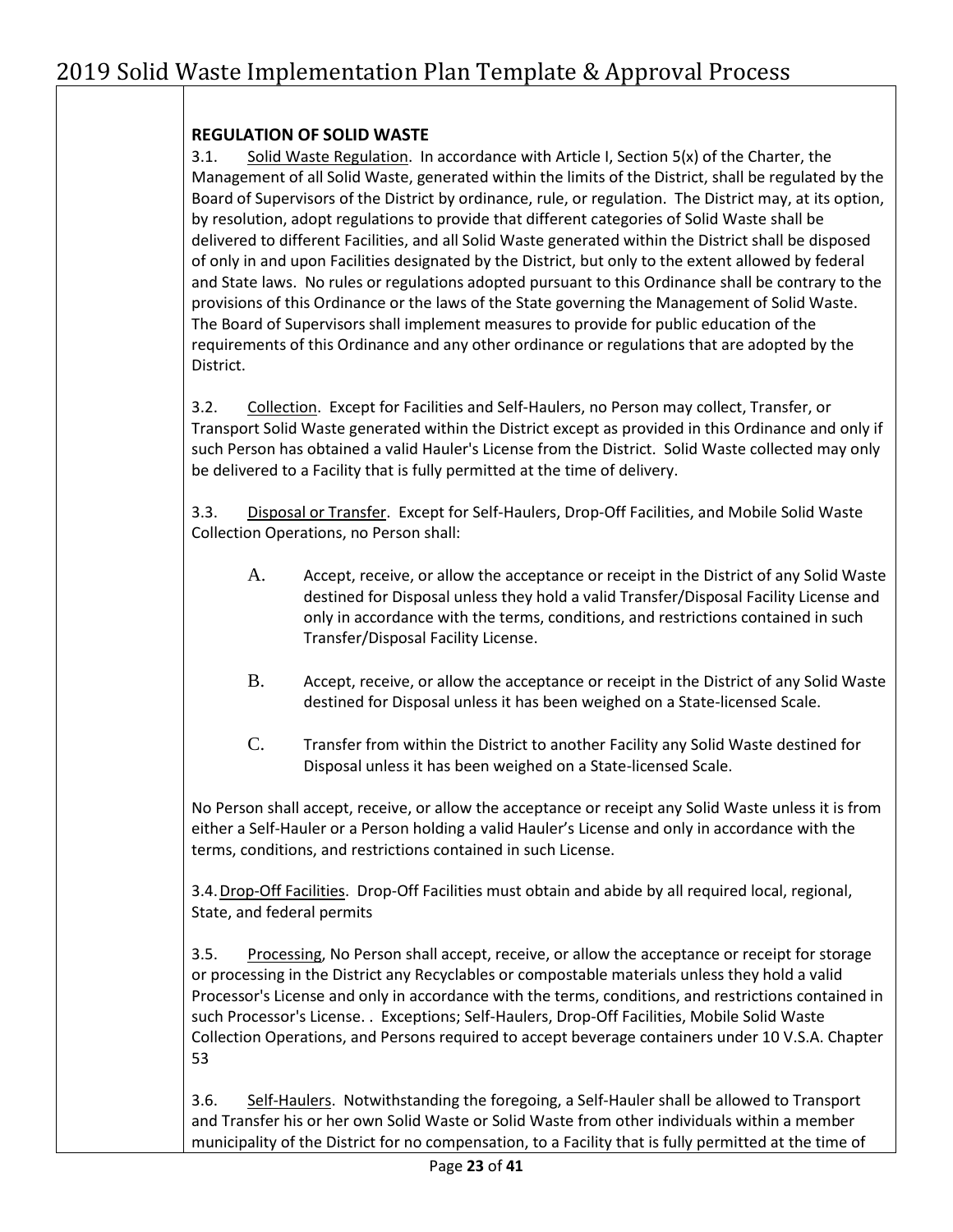|                   | 2017 Joha Waste Impiementation Fian Template & Approval Frocess                                                                                                                                                                                                                                                                                                                                                                                                                                                                                                                                                                                                                                                                                                                                                                                   |
|-------------------|---------------------------------------------------------------------------------------------------------------------------------------------------------------------------------------------------------------------------------------------------------------------------------------------------------------------------------------------------------------------------------------------------------------------------------------------------------------------------------------------------------------------------------------------------------------------------------------------------------------------------------------------------------------------------------------------------------------------------------------------------------------------------------------------------------------------------------------------------|
| <b>Ordinances</b> | Include copies of any solid waste related ordinances with the SWIP.                                                                                                                                                                                                                                                                                                                                                                                                                                                                                                                                                                                                                                                                                                                                                                               |
|                   | such Transport or Transfer without holding a Hauler's License so long as the quantity of Solid Waste<br>transported and disposed does not exceed twelve (12) tons in a calendar month.                                                                                                                                                                                                                                                                                                                                                                                                                                                                                                                                                                                                                                                            |
|                   | Mandatory recycling. The District defers to the State of Vermont Agency of Natural<br>3.7.<br>Resources implementation of Act 148 of the Laws of 2011 (Adj. Sess.) and the mandatory recycling<br>rules adopted by the Agency, with respect to all issues relating to mandatory recycling.                                                                                                                                                                                                                                                                                                                                                                                                                                                                                                                                                        |
|                   | 3.8.<br>Rental Property Requirements. Solid Waste generated by Persons who are renting property<br>remains the responsibility of such Persons.                                                                                                                                                                                                                                                                                                                                                                                                                                                                                                                                                                                                                                                                                                    |
|                   | 3.9.<br>Separation of Yard Waste. Yard Waste shall not be disposed with other Solid Waste. All<br>Yard Waste shall be managed by one of the following alternative methods:                                                                                                                                                                                                                                                                                                                                                                                                                                                                                                                                                                                                                                                                        |
|                   | А.<br>Compost and/or mulch Yard Waste on the Generator's property, to the extent that<br>this does not cause such material to create a health hazard or a nuisance.                                                                                                                                                                                                                                                                                                                                                                                                                                                                                                                                                                                                                                                                               |
|                   | <b>B.</b><br>Place Yard Waste in Facilities that manage Yard Waste and are fully permitted at<br>the time of placement.                                                                                                                                                                                                                                                                                                                                                                                                                                                                                                                                                                                                                                                                                                                           |
|                   | Separation of Special Wastes. Special Wastes shall not be disposed with other Solid Waste.<br>3.10.<br>Special Wastes include discarded major appliances (such as refrigerators, stoves, and washers),<br>tires, electronic wastes, mercury-containing light bulbs, and leaf and yard waste (effective<br>7/1/2015) untreated Regulated Medical Waste, Waste oil, lead-acid batteries, nickel-cadmium and<br>other rechargeable batteries, mercuric oxide and silver oxide batteries, paint [excluding solidified<br>water-based paint in quantities of less than one (1) gallon], and Scrap Metal larger than one (1)<br>cubic foot or weighing more than twenty-five (25) pounds. A Special Waste shall be separated and<br>placed in Facilities that manage that particular Special Waste and are fully permitted at the time of<br>placement. |
|                   | 3.11.<br>Separation of Unregulated Hazardous Waste. Unregulated Hazardous Waste shall not be<br>disposed with other Solid Waste. Unregulated Hazardous Waste shall be separated and saved for<br>HHW collection events or placed in Facilities that manage Unregulated Hazardous Waste and are<br>fully permitted at the time of placement.                                                                                                                                                                                                                                                                                                                                                                                                                                                                                                       |
|                   | 3.12. Responsibility of Generators. Any Yard Waste, Special Waste, Unregulated Hazardous<br>Waste, or Solid Waste destined for Disposal not properly separated, placed, hauled, or disposed of<br>in accordance with this Ordinance shall remain the responsibility of the generating Person, and shall<br>be retrieved and corrected by such Person within twenty-four (24) hours of notice thereof. See<br>Sections 3.7 of this rule for information about mandatory recycling.                                                                                                                                                                                                                                                                                                                                                                 |
|                   | 3.13. Waiver by District of Separation and/or Placement Requirements. Separation and/or<br>placement requirements for Solid Waste may be waived by the District on a case by case basis.                                                                                                                                                                                                                                                                                                                                                                                                                                                                                                                                                                                                                                                          |
|                   | No Regulation of Hazardous Waste. This Ordinance shall not regulate the storage, Disposal,<br>3.14.<br>collection, processing, Transfer, or Transport of Hazardous Waste to the extent that such storage,<br>Disposal, collection, processing, Transfer, or Transport is otherwise regulated by federal or Vermont<br>State laws, rules, or regulations.                                                                                                                                                                                                                                                                                                                                                                                                                                                                                          |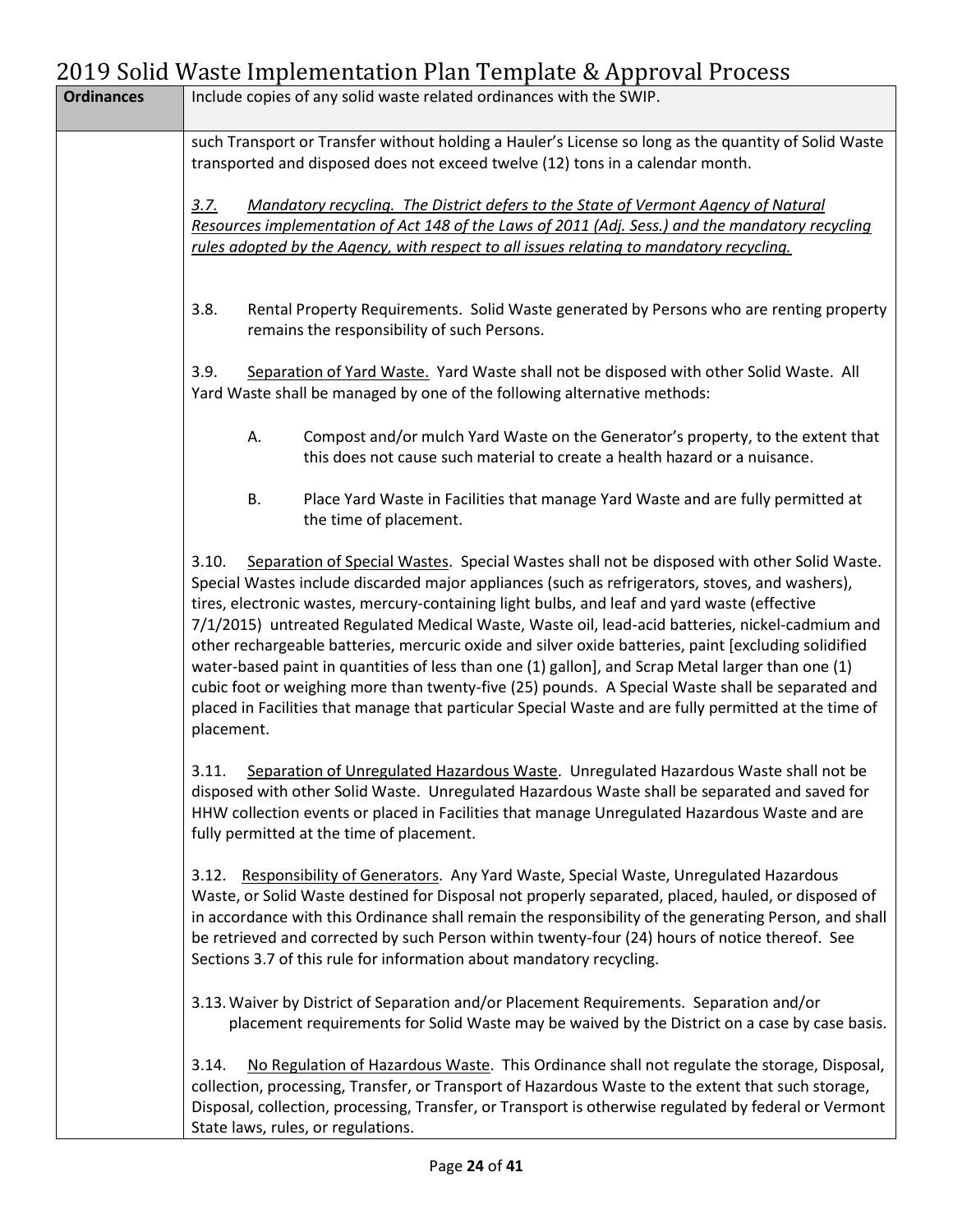| <b>Ordinances</b> |                     | Include copies of any solid waste related ordinances with the SWIP.                                                                                                                                                                                                                                                                                                                                                                                                                                                                                                                                                                                                                                                                                                                                                                  |
|-------------------|---------------------|--------------------------------------------------------------------------------------------------------------------------------------------------------------------------------------------------------------------------------------------------------------------------------------------------------------------------------------------------------------------------------------------------------------------------------------------------------------------------------------------------------------------------------------------------------------------------------------------------------------------------------------------------------------------------------------------------------------------------------------------------------------------------------------------------------------------------------------|
|                   | 4.1.                | <b>ARTICLE IV</b><br><b>LICENSING</b><br>License Requirement. A license from the District is required for any Person to Manage Solid<br>Waste generated within the District as provided in this Article. Four categories of Licenses are                                                                                                                                                                                                                                                                                                                                                                                                                                                                                                                                                                                             |
|                   | hereby established: |                                                                                                                                                                                                                                                                                                                                                                                                                                                                                                                                                                                                                                                                                                                                                                                                                                      |
|                   | Α.                  | Hauler's License. The Hauler's License shall be required for any Person to collect,<br>Transfer, or Transport Solid Waste generated or delivered within the District. The<br>Hauler's License shall also be required for member municipalities that Transport<br>any Solid Waste. The following Persons are exempt from obtaining a Hauler's<br>License: 1) Self Haulers who Transport less than twelve (12) tons of Solid Waste in<br>a calendar month; 2) Facilities; and 3) freight companies that collect recyclables<br>which are prepared according to end market specifications and transport them<br>directly to a fully-permitted end market or pick up non-hazardous solid waste and<br>transport it directly to a certified Hazardous Waste Facility as defined in the<br>Vermont Hazardous Waste Management Regulations. |
|                   | <b>B.</b>           | Processor's License. A Processor's License shall be required for any Person, other<br>than Self-Haulers, Drop-Off Facilities, Mobile Solid Waste Collection Operations,<br>and Persons required to accept beverage containers under 10 V.S.A. Chapter 53, to<br>accept, receive, or allow the acceptance or receipt for storage or processing in the<br>District of Recyclables or compostable materials.                                                                                                                                                                                                                                                                                                                                                                                                                            |
|                   | C.                  | Transfer/Disposal Facility License. A Transfer/Disposal Facility License shall be<br>required for any Person, other than Self-Haulers, Drop-Off Facilities, and Mobile<br>Solid Waste Collection Operations, to accept, receive, or allow the acceptance or<br>receipt in the District of any Solid Waste destined for Disposal.                                                                                                                                                                                                                                                                                                                                                                                                                                                                                                     |
|                   | D.                  | Scale Calibration: Any scales used to document the delivery, Transport, or<br>shipment of Solid Waste generated or delivered within the District shall be<br>calibrated and licensed by the State of Vermont.                                                                                                                                                                                                                                                                                                                                                                                                                                                                                                                                                                                                                        |
|                   | 4.2.                | Validity of License.<br>4.2.1 Each Hauler License shall be valid for a period not to exceed one year and the License<br>shall expire annually on December 31.<br>4.2.2 Each Processor and Transfer/Station License shall be valid for a period concurrent<br>with VT Solid Waste Certification.<br>4.2.3 Persons meeting the applicable requirements may apply for and hold more than one<br>License.                                                                                                                                                                                                                                                                                                                                                                                                                                |
|                   | 4.3.                | License Fees. The Board of Supervisors shall determine the fees for Licenses required under<br>this Ordinance. The District and any member municipality of the District are exempt from the<br>License fees for the Management of Solid Waste generated in their municipal operations, utilizing<br>their own facilities, vehicles, or approved employees' vehicles.                                                                                                                                                                                                                                                                                                                                                                                                                                                                 |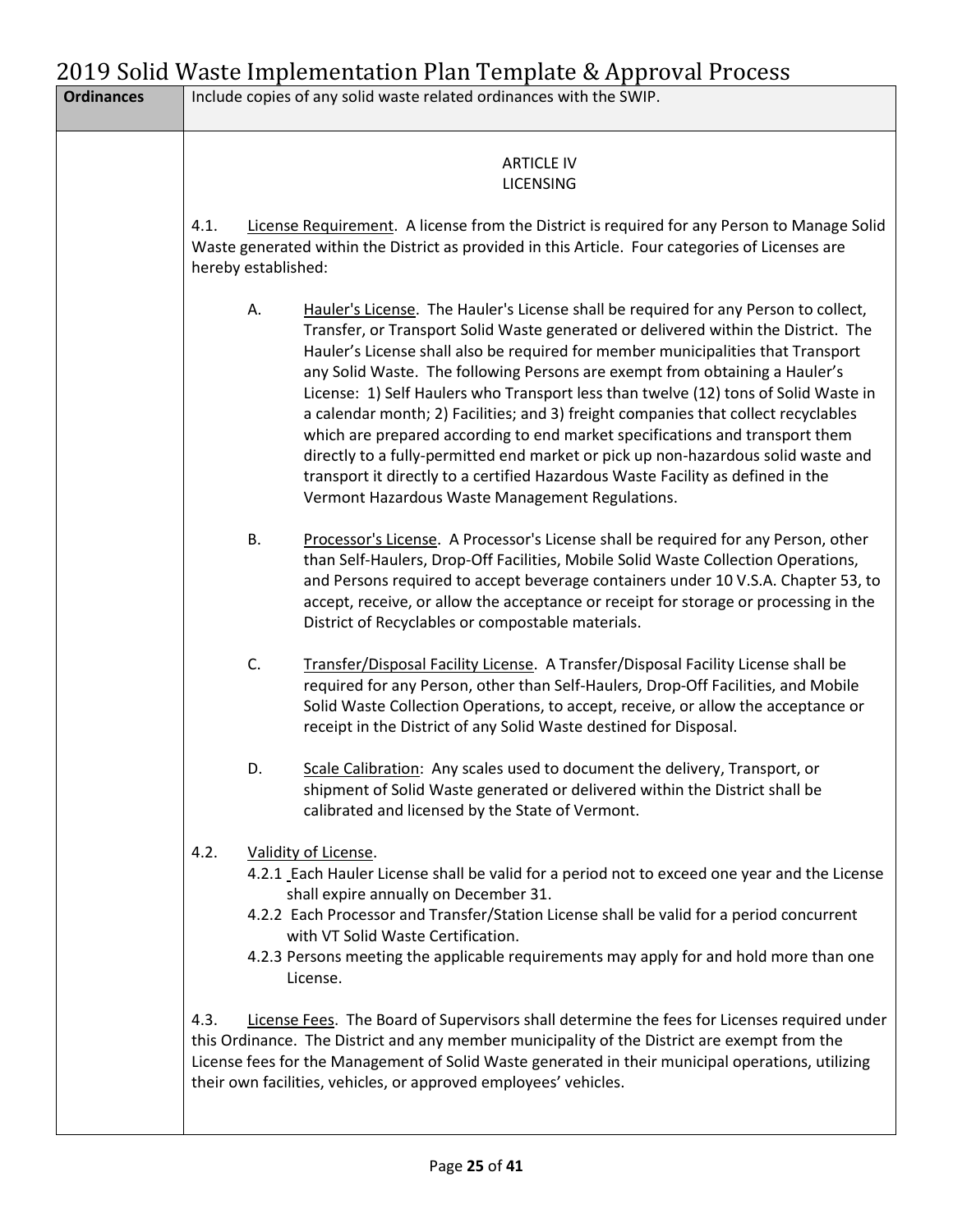|                   |           | 019 Dona wasto impromontation i ian' rompiato cerippi ovari roccoo                                                                                                                                                                                                                                                                                                                                                                                                                                                                                                                                                                                                                                                                                                            |
|-------------------|-----------|-------------------------------------------------------------------------------------------------------------------------------------------------------------------------------------------------------------------------------------------------------------------------------------------------------------------------------------------------------------------------------------------------------------------------------------------------------------------------------------------------------------------------------------------------------------------------------------------------------------------------------------------------------------------------------------------------------------------------------------------------------------------------------|
| <b>Ordinances</b> |           | Include copies of any solid waste related ordinances with the SWIP.                                                                                                                                                                                                                                                                                                                                                                                                                                                                                                                                                                                                                                                                                                           |
|                   | 4.4.      | Licensing Process. The District Manager will establish the requirements for each type of<br>License. A Person seeking a License shall obtain a License application from the District office. The<br>Applicant shall complete and sign the License application and shall provide the License application,<br>together with all supporting materials requested in the License application, to the District                                                                                                                                                                                                                                                                                                                                                                      |
|                   |           | Within thirty (30) days of receipt of a completed License application, the Board of<br>Supervisors shall make a determination on the License application, and the District shall thereafter<br>notify the Applicant in writing whether the License application is 1) accepted, 2) conditionally<br>accepted subject to the Applicant's fulfillment of any number of conditions and/or requirements, or<br>3) denied and the reason(s) for denial. If the Board of Supervisors denies a License application, the<br>Applicant may request a hearing before the Board of Supervisors for a new determination of<br>whether the License application shall be accepted or denied. If a request is not so filed, the Board<br>of Supervisor's determination shall be deemed final. |
|                   | 4.5.      | Conditions of Licenses. As conditions to the issuance and maintenance of a License under<br>this Ordinance, the Applicant shall demonstrate to the District's satisfaction that:                                                                                                                                                                                                                                                                                                                                                                                                                                                                                                                                                                                              |
|                   | A.        | The Applicant has obtained, or will obtain prior to commencing activities under the<br>License, all other necessary permits and licenses from the State and all agencies<br>thereof, and all applicable member municipalities of the District.                                                                                                                                                                                                                                                                                                                                                                                                                                                                                                                                |
|                   | <b>B.</b> | The Applicant will comply with all rules, regulations, and ordinances pertaining to<br>the Management of Solid Waste as enacted by the District and all applicable<br>federal, state, and local laws, rules, and regulations.                                                                                                                                                                                                                                                                                                                                                                                                                                                                                                                                                 |
|                   | C.        | The Applicant is not delinquent in payments owed to the District, and the required<br>License fee has been paid.                                                                                                                                                                                                                                                                                                                                                                                                                                                                                                                                                                                                                                                              |
|                   | D.        | The Applicant's employees and personnel have received the education and training<br>necessary to conduct safely and properly the Applicant's activities under the<br>License.                                                                                                                                                                                                                                                                                                                                                                                                                                                                                                                                                                                                 |
|                   | Ε.        | The Applicant's financial resources are adequate to allow the Applicant to safely<br>and properly conduct the Applicant's activities under the License.                                                                                                                                                                                                                                                                                                                                                                                                                                                                                                                                                                                                                       |
|                   | F.        | The Applicant's activities under the License will not unduly pollute any element of<br>the environment nor impose any undue burden upon any element of the<br>community. A permit issued by a state agency so finding shall be considered<br>satisfactory evidence that this condition is met.                                                                                                                                                                                                                                                                                                                                                                                                                                                                                |
|                   | G.        | The Applicant for a Hauler's License will maintain liability insurance coverage at or<br>above the following levels for the Term of the License: \$1,000,000 per person and<br>\$2,000,000 per occurrence for personal injury or death, and \$100,000 per<br>occurrence for property damage.                                                                                                                                                                                                                                                                                                                                                                                                                                                                                  |
|                   | 4.6.      | Designation in Hauler's License. Each Hauler's License shall designate the allowable<br>destinations for all Solid Waste that is collected, transferred, or transported under the License. The<br>Board of Supervisors reserves the right to modify any and all Licenses previously issued upon notice                                                                                                                                                                                                                                                                                                                                                                                                                                                                        |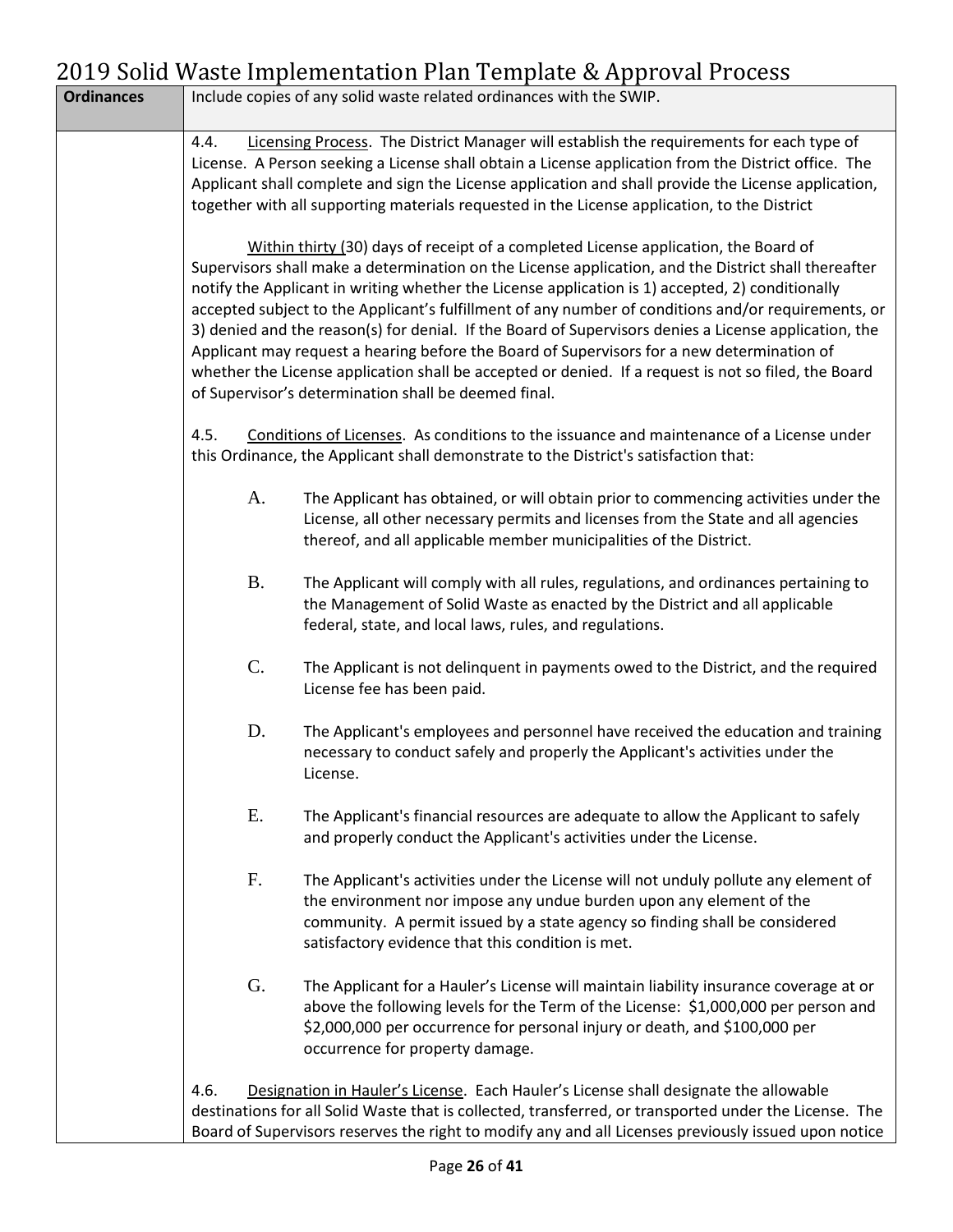| <b>Ordinances</b> |                       | Include copies of any solid waste related ordinances with the SWIP.                                                                                                                                                                                                                                                                                                                                                                                                                                                                                                                                |
|-------------------|-----------------------|----------------------------------------------------------------------------------------------------------------------------------------------------------------------------------------------------------------------------------------------------------------------------------------------------------------------------------------------------------------------------------------------------------------------------------------------------------------------------------------------------------------------------------------------------------------------------------------------------|
|                   |                       | to the holder of such applicable License that it may not dispose of Solid Waste at a Facility if the<br>District finds that such Facility has failed to operate in compliance with all material laws,<br>regulations, and permits applicable to such Facility or the operator of such Facility has been found<br>to have engaged in Unlawful Conduct.                                                                                                                                                                                                                                              |
|                   | 4.7.<br>requirements: | <b>Commercial Hauler Requirements. Commercial Haulers must abide by the following</b>                                                                                                                                                                                                                                                                                                                                                                                                                                                                                                              |
|                   | A.                    | A license certificate shall be provided by the District which may be copied by<br>the hauler for each vehicle in use for the purpose of hauling solid waste.                                                                                                                                                                                                                                                                                                                                                                                                                                       |
|                   | <b>B.</b>             | Commercial Haulers shall pay in full all bills due the District within such<br>period of time as the District Board of Supervisors, by resolution, policy, or<br>rule, may designate. After the expiration of such period, payment from any<br>Commercial Hauler with unpaid bills remaining shall be due immediately<br>upon billing and shall be paid in cash or by certified check. The District may<br>revoke the License of Commercial Haulers with overdue bills. Late bills will<br>be charged interest up to the rate of one and one-half percent (1.5%) per<br>month, compounded monthly. |
|                   | C.                    | No Commercial Hauler shall deliver or Dispose of any Solid Waste generated within<br>the District at any Facility not designated in his or her Hauler's License. The type,<br>quantity, and destination of any Solid Waste delivered to a non-designated Facility<br>must be reported by the Commercial Hauler to the District within 48 hours of such<br>delivery.                                                                                                                                                                                                                                |
|                   | D.                    | No Commercial Hauler shall place or cause to be placed any Solid Waste on<br>private property unless lawfully authorized by the owner of the property and<br>such placement of Solid Waste on the property is lawfully permitted.                                                                                                                                                                                                                                                                                                                                                                  |
|                   | E.                    | All vehicles used to collect Solid Waste must retain and prevent the release<br>of all Solid Waste contained in the vehicle.                                                                                                                                                                                                                                                                                                                                                                                                                                                                       |
|                   | F.                    | All Solid Waste collected by a Commercial Hauler that is destined for<br>Disposal must be delivered to and deposited at a Transfer or Disposal Facility<br>within forty-eight (48) hours of collection.                                                                                                                                                                                                                                                                                                                                                                                            |
|                   | $G.-I.$               | See Sections 3.7 of this rule for information about mandatory recycling.                                                                                                                                                                                                                                                                                                                                                                                                                                                                                                                           |
|                   | G.                    | No Commercial Hauler shall knowingly collect for Disposal Solid Waste that<br>contains Hazardous Waste, Special Wastes, or Yard Waste. Any such Solid<br>Waste must be rejected by the Commercial Hauler, who shall notify the<br>Person generating such Solid Waste of the reasons for rejection. Any<br>rejected Solid Waste shall be the responsibility of the Person who generated<br>such Solid Waste, who must, within twenty-four (24) hours after receiving                                                                                                                                |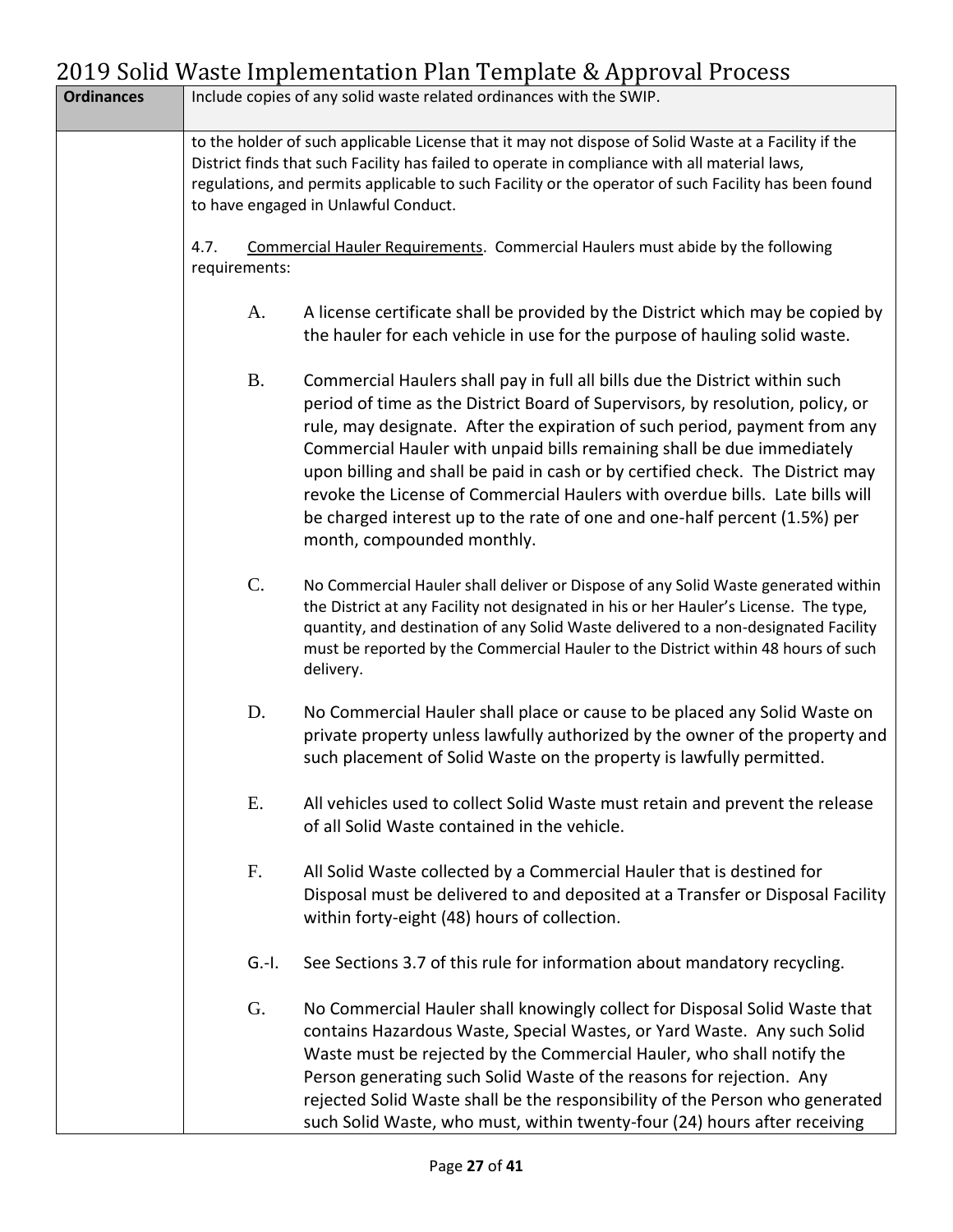|                   | $1017$ bond waste implementation I fair remplate $\alpha$ hpproval Frocess                                                                                                                                                                                                                                                                                                                                                                                                                                                                                                                                                                                       |
|-------------------|------------------------------------------------------------------------------------------------------------------------------------------------------------------------------------------------------------------------------------------------------------------------------------------------------------------------------------------------------------------------------------------------------------------------------------------------------------------------------------------------------------------------------------------------------------------------------------------------------------------------------------------------------------------|
| <b>Ordinances</b> | Include copies of any solid waste related ordinances with the SWIP.                                                                                                                                                                                                                                                                                                                                                                                                                                                                                                                                                                                              |
|                   | notification, retrieve such Solid Waste and properly Separate it. The<br>Commercial Hauler shall notify the District within one business day of any<br>Person whose Solid Waste is so rejected.                                                                                                                                                                                                                                                                                                                                                                                                                                                                  |
|                   | 4.8.<br>Hauler's License Reporting Requirement. Licensed haulers shall submit to the District a<br>monthly report, certifying the amount of Solid Waste generated in the District that was collected,<br>transported, transferred, or disposed of during the preceding month. The District Manager may<br>modify the frequency of reporting required. Reporting may be done by the receiving facility by prior<br>agreement with the District.                                                                                                                                                                                                                   |
|                   | Processor's License Reporting Requirement. Licensed Processors shall report monthly to<br>4.9.<br>the District the quantities of Recyclables shipped and materials composted for Solid Waste<br>generated in the District.                                                                                                                                                                                                                                                                                                                                                                                                                                       |
|                   | Designation in Transfer/Disposal Facility License. Each Transfer/Disposal Facility License<br>4.10.<br>shall designate the allowable destinations for all Solid Waste that is shipped from the Facility under<br>the License.                                                                                                                                                                                                                                                                                                                                                                                                                                    |
|                   | Transfer/Disposal Facility License Reporting Requirement. Operators of licensed<br>4.11.<br>Transfer/Disposal Facilities shall report monthly to the District the quantities, types, and origins of<br>Solid Waste accepted or received by the Facility and the quantities, types, and destinations of Solid<br>Waste shipped from the Facility.                                                                                                                                                                                                                                                                                                                 |
|                   | Amendments to Licenses. A licensee may request to amend an existing License. The<br>4.12.<br>District shall promptly consider any requests for amendments within the time frame for License<br>Applications under Section 4.4 of this Article. In order to become effective, any amendments must<br>be approved by the District Manager.                                                                                                                                                                                                                                                                                                                         |
|                   | Compliance with License Conditions and Requirements. All License holders shall comply<br>4.13.<br>with all conditions and requirements of the License. Failure to comply with License conditions and<br>requirements shall be deemed Unlawful Conduct.                                                                                                                                                                                                                                                                                                                                                                                                           |
|                   | Licenses are not alienable, transferable, or assignable. For any Person that is not an<br>4.14.<br>individual, any transfer of a majority interest in the holder of a License shall be deemed an<br>assignment, thereby requiring the holder to obtain a new License.                                                                                                                                                                                                                                                                                                                                                                                            |
|                   | <b>ARTICLE V</b><br><b>PUBLIC SAFETY</b>                                                                                                                                                                                                                                                                                                                                                                                                                                                                                                                                                                                                                         |
|                   | No Person having the custody or control of residential, commercial, institutional, or<br>5.1.<br>industrial premises within the District at which Solid Waste is generated shall permit or cause any<br>Solid Waste within their control to become a hazard to public travel, health, or safety or to become<br>a nuisance of any sort. Solid Waste, other than Yard Waste and Untreated Wood, may not be<br>deposited or otherwise left out of doors unless it has been placed in a proper Recycling or Waste<br>Container. Scrap metal items that are too large to reasonably store in a conventional Recycling<br>Container are exempt from this requirement. |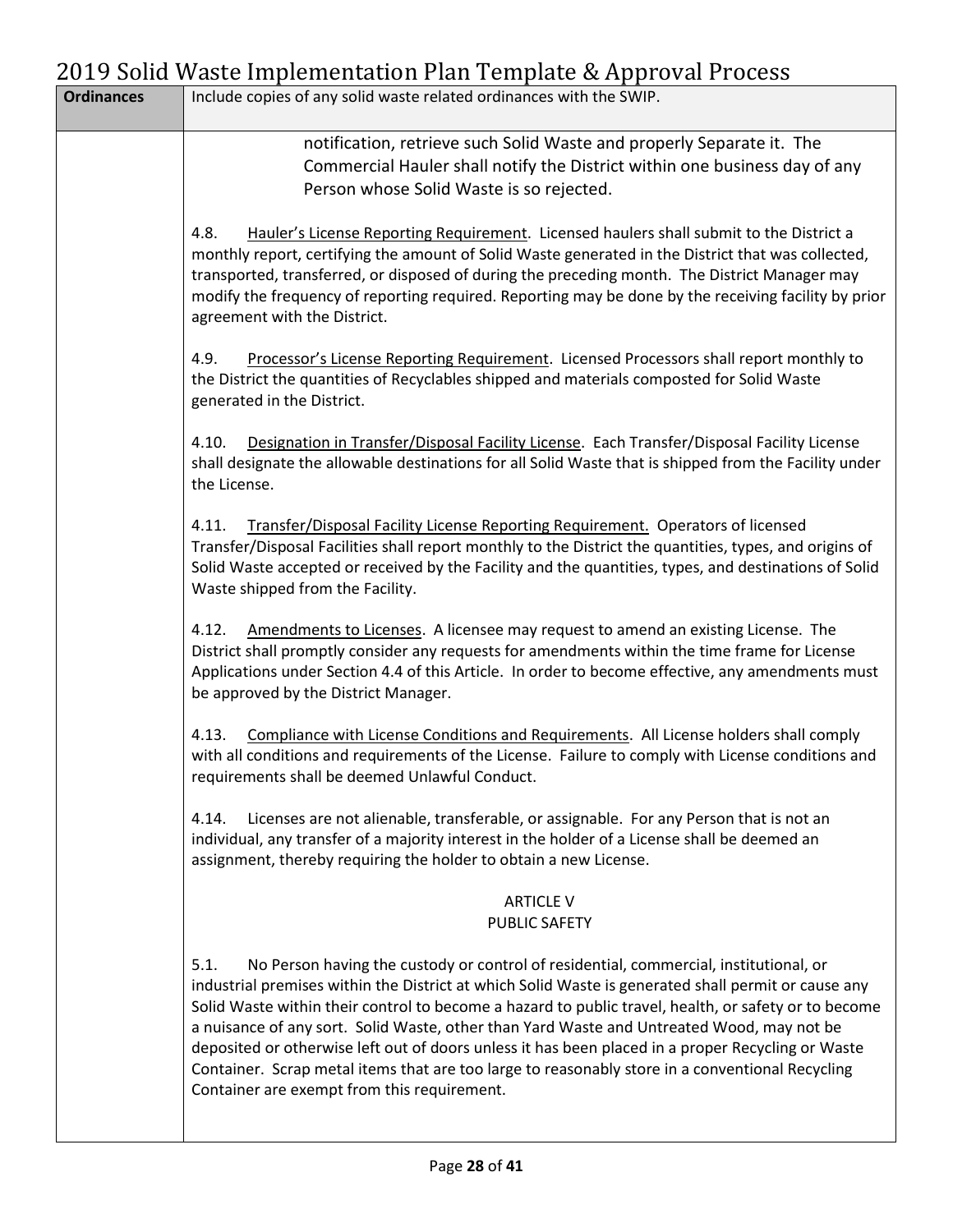| <b>Ordinances</b> | Include copies of any solid waste related ordinances with the SWIP.                                                                                                                                                                                                                                                                                                                                                                                                                                                                                                                                                                                                                                                                                    |
|-------------------|--------------------------------------------------------------------------------------------------------------------------------------------------------------------------------------------------------------------------------------------------------------------------------------------------------------------------------------------------------------------------------------------------------------------------------------------------------------------------------------------------------------------------------------------------------------------------------------------------------------------------------------------------------------------------------------------------------------------------------------------------------|
|                   | <b>ARTICLE VI</b><br><b>ILLEGAL DISPOSAL</b>                                                                                                                                                                                                                                                                                                                                                                                                                                                                                                                                                                                                                                                                                                           |
|                   | 6.1.<br>Unlawful Entry. It shall be unlawful for any Person to enter any Solid Waste Facility of the<br>District or any member municipality when said Facility is not open nor shall they deposit, dump, or<br>leave Solid Waste of any kind in any such Facility or adjacent to any such Facility without the<br>express permission of the authorized operator of said Facility.                                                                                                                                                                                                                                                                                                                                                                      |
|                   | Illegal Dumping. It shall be unlawful for any Person to deposit, dump, or leave Solid Waste<br>6.2.<br>in any Waste or Recycling Container, other than their own, unless lawfully authorized by the owners<br>of the Container. It shall be unlawful for any Person to deposit, dump, or leave Solid Waste on any<br>property unless lawfully authorized by the owner of the property and such placement of Solid<br>Waste on the property is lawfully permitted. It shall be unlawful for any Person to deposit, dump,<br>or Dispose Solid Waste in any stream or other waters or on his or her property except as allowed<br>and approved by the State.                                                                                              |
|                   | <b>ARTICLE VII</b><br>OPEN FIRES AND INCINERATORS                                                                                                                                                                                                                                                                                                                                                                                                                                                                                                                                                                                                                                                                                                      |
|                   | 7.1.<br>Burning Prohibited. Except as provided by this Article and applicable State and federal<br>regulations, the burning of Solid Waste in the District, either by open fire or incineration, is<br>prohibited. Exemptions may be granted by the District on a case by case basis.                                                                                                                                                                                                                                                                                                                                                                                                                                                                  |
|                   | 7.2.<br>Fire Permits. Within each member municipality of the District, a specific permit may be<br>granted by the Fire Warden (of the applicable municipality) or his or her designee for the open<br>burning within the corresponding municipality of Yard Waste and Untreated Wood provided the<br>Fire Warden is satisfied that no hazardous condition will be created by such burning and the<br>emission of air contaminants will not create a danger to the health and property of the citizens of<br>the District.                                                                                                                                                                                                                              |
|                   | Incinerators. The incineration of Solid Waste at any Facility regulated by the State, and<br>7.3.<br>having and abiding by all other necessary permits in accordance with all applicable laws, rules, and<br>regulations (including all air quality permits), shall be exempt from the prohibition under this<br>Article.                                                                                                                                                                                                                                                                                                                                                                                                                              |
|                   | <b>ARTICLE VIII</b><br>SOLID WASTE MANAGEMENT FEE                                                                                                                                                                                                                                                                                                                                                                                                                                                                                                                                                                                                                                                                                                      |
|                   | Establishment. In order to provide for the efficient, economical, and<br>8.1.<br>environmentally sound Management and regulation of Solid Waste within the District and<br>its member municipalities, there is hereby established a Solid Waste Management Fee.<br>The Solid Waste Management Fee is imposed on all Solid Waste generated in the District<br>including, but not limited to, Solid Waste that is collected for Disposal and Solid Waste used<br>as landfill daily cover within or without the District. The following categories of Solid Waste<br>shall be exempt from the Solid Waste Management Fee: 1) Recyclables that are separated<br>from other Solid Waste and recycled; 2) Sludge; 3) non-landfilled Untreated Wood, organics |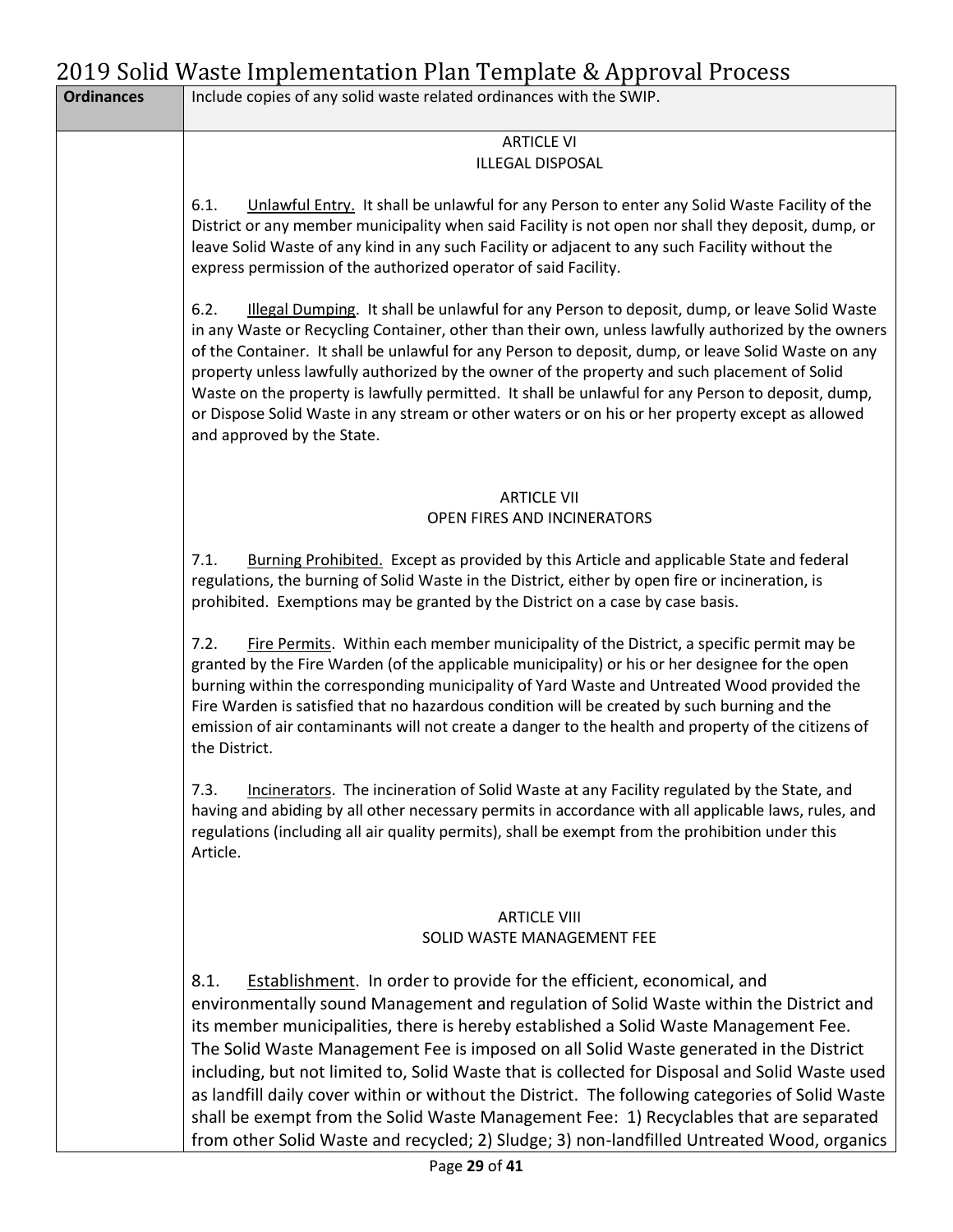|                   | $2013$ John Waste Implementation Fiam Template $\alpha$ Approval Frocess                                                                                                                                                                                                                                                                                                                                                                                                                                                                                                                                                                                                                                                                        |
|-------------------|-------------------------------------------------------------------------------------------------------------------------------------------------------------------------------------------------------------------------------------------------------------------------------------------------------------------------------------------------------------------------------------------------------------------------------------------------------------------------------------------------------------------------------------------------------------------------------------------------------------------------------------------------------------------------------------------------------------------------------------------------|
| <b>Ordinances</b> | Include copies of any solid waste related ordinances with the SWIP.                                                                                                                                                                                                                                                                                                                                                                                                                                                                                                                                                                                                                                                                             |
|                   | for composting and leaf and yard wastes; 4) Hazardous Waste and non-hazardous Solid<br>Waste delivered to certified Hazardous Waste Facilities as defined in the Vermont<br>Hazardous Waste Management Regulations; 5) Regulated Medical Waste delivered to<br>certified Regulated Medical Waste treatment or Regulated Medical Waste Disposal<br>Facilities; 6) other materials approved by the District. The Solid Waste Management Fee is<br>also imposed on 1) disposed residues from Solid Waste generated and collected in the<br>District exceeding ten percent (10%) of the incoming Solid Waste delivered to out-of-<br>District Recycling facilities and 2) mixed Solid Waste used in the production of raw<br>materials or products. |
|                   | 8.2.<br>Amount of Fee. The amount per ton of the Solid Waste Management Fee shall be<br>published in the District's tariff sheet. The Board is hereby authorized to increase or<br>decrease the amount of the Solid Waste Management Fee by resolution, provided that<br>reasonable notice of such an increase or decrease shall be sent to all holders of Haulers and<br>Scale Licenses. The District shall also publish a notice of such increase or decrease in one or<br>more newspapers of known circulation in the District at least thirty (30) days prior to the<br>effective date of such increase or decrease.                                                                                                                        |
|                   | 8.3.<br>Waiver of the Solid Waste Management Fee. For good cause shown, the District<br>may waive or partially waive the imposition of the Solid Waste Management Fee to provide<br>economic incentives to comply with the provisions of this Ordinance, any other ordinance<br>or regulations adopted by the District, or District policies.                                                                                                                                                                                                                                                                                                                                                                                                   |
|                   | <b>8.4 VARIABLE RATE PRICING</b><br>Haulers and Facilities (hereinafter "Service Providers") that provide Collection and/or drop-off<br>disposal services for MSW to residential customers shall charge these customers for this service<br>on the basis of the volume or weight of the MSW they produce, which is a pricing system<br>commonly referred to as variable rate pricing.                                                                                                                                                                                                                                                                                                                                                           |
|                   | Each Service Provider shall establish a unit-based price to be charged for the collection/drop-off<br>disposal of each unit of MSW from residential customers; for example, a price per pound or a<br>price for each 30-gallon bag or 30-gallon container that is collected or disposed of by a resident.<br>Each larger unit of MSW, such as a 64-gallon container or a 50-gallon bag, shall carry an<br>increased price.                                                                                                                                                                                                                                                                                                                      |
|                   | The provisions of this subsection shall not be construed to prohibit any Service Provider from<br>establishing rules and regulations regarding the safe maximum weight of bags or containers of<br>municipal solid waste materials. A Service Provider may refuse to collect or allow disposal of<br>any bag or container which is overloaded or which contains a MSW greater than the rated or<br>specified volume or weight of such bag or container, or shall account for and bill the customer<br>for the Collection of such excess MSW.                                                                                                                                                                                                    |
|                   | 8.6: FLAT FEE                                                                                                                                                                                                                                                                                                                                                                                                                                                                                                                                                                                                                                                                                                                                   |

In addition to the unit-based price charged per unit of MSW, Service Providers may, but are not required to, charge a flat fee to residential customers for the purpose of covering operational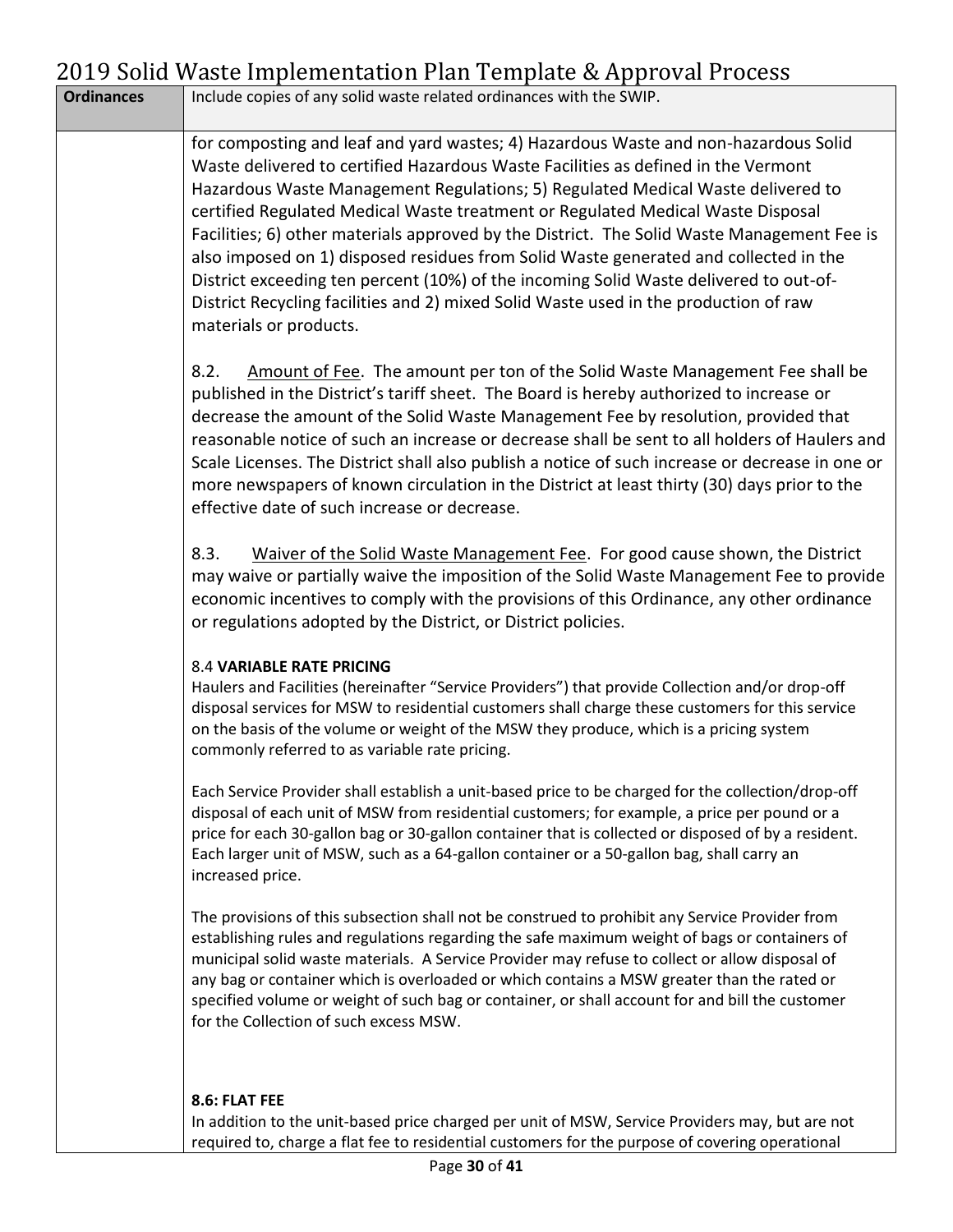| <b>Ordinances</b> |                                | Include copies of any solid waste related ordinances with the SWIP.                                                                                                                                                                                                                                                                                                                                                                                                                                                                                                                                          |
|-------------------|--------------------------------|--------------------------------------------------------------------------------------------------------------------------------------------------------------------------------------------------------------------------------------------------------------------------------------------------------------------------------------------------------------------------------------------------------------------------------------------------------------------------------------------------------------------------------------------------------------------------------------------------------------|
|                   | charge."                       | costs for collecting, transporting, and disposing of MSW. This is commonly referred to as a "stop                                                                                                                                                                                                                                                                                                                                                                                                                                                                                                            |
|                   |                                | In the event that a Service Provider elects to establish a flat fee or stop charge, all bills for<br>services provided to residential customers shall clearly show both the flat fee/stop charge and<br>the unit-based price to maintain transparency.                                                                                                                                                                                                                                                                                                                                                       |
|                   | accordingly.                   | Nothing herein shall prevent or prohibit a Service Provider from charging additional fees for the<br>collection of materials such as food and yard residuals or bulky items; except however, that no<br>Service Provider may charge a separate line item fee on a bill to a residential customer for the<br>collection of mandated recyclables after July 1, 2015, in accordance with state statutes. A<br>Service Provider may incorporate the cost of the collection of mandated recyclables into the<br>cost of the collection of solid waste and may adjust the charge for the collection of solid waste |
|                   |                                | 8.7: FILING OF PRICING SYSTEM<br>The Service Provider shall submit evidence of their variable rate pricing system, including a<br>breakdown of any and all fees including any flat fees, to the LRSWMD or shall file such evidence<br>along with their license application.                                                                                                                                                                                                                                                                                                                                  |
|                   |                                | <b>ARTICLE IX</b><br>PAYMENT OF FEES DUE THE DISTRICT                                                                                                                                                                                                                                                                                                                                                                                                                                                                                                                                                        |
|                   | 9.1.                           | Payments. The weight slips at the time of each weighing of Solid Waste shall be considered<br>an invoice for the Solid Waste Management Fee due. Any other fees due the District from the use<br>of Facilities owned or operated by the District or the use of other District services shall be assessed<br>at the time the Facility or service is used.                                                                                                                                                                                                                                                     |
|                   | following options for payment: | Each Person required to pay a fee due the District shall be required to choose one of the                                                                                                                                                                                                                                                                                                                                                                                                                                                                                                                    |
|                   | А.                             | Pay the fees owed to the District in cash, other certified funds, or with an in-state<br>check at the time of the transaction.                                                                                                                                                                                                                                                                                                                                                                                                                                                                               |
|                   | <b>B.</b>                      | Provide the District with authorization to make withdrawals by electronic funds<br>transfer from a checking or savings account with a balance sufficient to cover all<br>fees assessed each day.                                                                                                                                                                                                                                                                                                                                                                                                             |
|                   | C.                             | With District credit approval, pay the invoices within such period of time as the<br>District's Board may designate by resolution, policy, or rule.                                                                                                                                                                                                                                                                                                                                                                                                                                                          |
|                   | D.                             | Establish and maintain an escrow account or provide a letter of credit satisfactory<br>to the District equal to the anticipated monthly bill and pay monthly statements<br>within such period of time as the District's Board may designate by resolution,<br>policy, or rule.                                                                                                                                                                                                                                                                                                                               |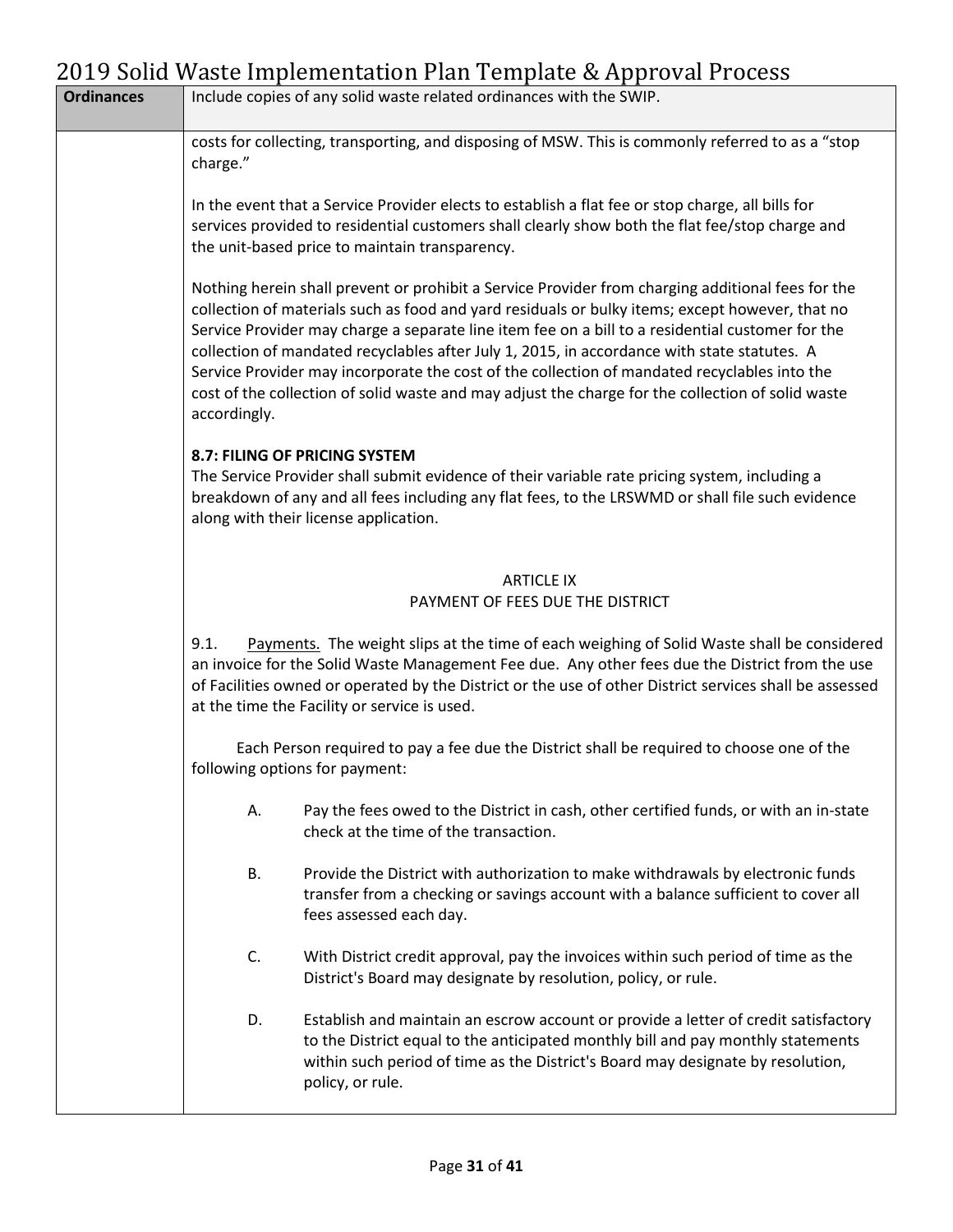| <b>Ordinances</b> |              | Include copies of any solid waste related ordinances with the SWIP.                                                                                                                                                                                                                                                                                                                          |
|-------------------|--------------|----------------------------------------------------------------------------------------------------------------------------------------------------------------------------------------------------------------------------------------------------------------------------------------------------------------------------------------------------------------------------------------------|
|                   |              | Each Person required to pay a fee to the District may request to change the option selected<br>by notifying the District in writing ten (10) days prior to the change. The District reserves the right<br>to refuse to allow any change if the person has been delinguent in payments or is not otherwise in<br>compliance with this Ordinance.                                              |
|                   | may specify. | The District may modify such payment policies by resolution, rule, or policy. Additionally,<br>the District Manager may permit or require the fees to be paid upon such other terms as he or she                                                                                                                                                                                             |
|                   |              | <b>ARTICLE X</b><br>RECORDKEEPING AND INSPECTIONS                                                                                                                                                                                                                                                                                                                                            |
|                   | 10.1.        | Record Keeping. All Persons issued a License under this Ordinance shall keep accurate,<br>daily records as will enable the District to determine compliance with the terms of this Ordinance<br>and regulations adopted by the District and with any License.                                                                                                                                |
|                   |              | Every Hauler shall maintain records containing at least the following information:                                                                                                                                                                                                                                                                                                           |
|                   | А.           | The date, time, and place that each vehicle collecting Solid Waste in the District for<br>Disposal within or without the District was weighed, and the gross and tare weights<br>measured at each such weighing.                                                                                                                                                                             |
|                   | В.           | The weight or volume of Recyclables and compostable materials collected and their<br>destinations.                                                                                                                                                                                                                                                                                           |
|                   | C.           | Each and every point of origin of Solid Waste collected in any vehicle used by the<br>Commercial Hauler or on the Commercial Hauler's behalf and an estimate of the<br>quantity of Solid Waste collected at each collection site.                                                                                                                                                            |
|                   | D.           | Each and every destination to which each vehicle load or partial vehicle load of<br>Solid Waste was taken for Disposal, and the weight of Solid Waste in each such<br>load.                                                                                                                                                                                                                  |
|                   | Ε.           | All monies and other compensation received, paid to, or charged by the Hauler for<br>the Management of Solid Waste, the basis for the receipt, payment, or charging of<br>such monies or other compensation, and the amount of Solid Waste with regard to<br>which such monies or other compensation were received, paid, or charged.                                                        |
|                   | F.           | All monies and other compensation paid by or charged to the Hauler for the<br>Hauler's Transfer or Disposal of any Solid Waste, including without limitation all<br>such monies and compensation constituting tipping fees, Solid Waste Management<br>Fees, and Disposal fees, and the amount of Solid Waste with regard to which such<br>monies or other compensation were paid or charged. |
|                   |              | All records required to be maintained by licensees by this Article are deemed to constitute<br>Trade Records, and are designated confidential and not public records or documents subject to the<br>provisions of 1 V.S.A. Chapter 5 regarding access by the public, to the maximum extent permitted                                                                                         |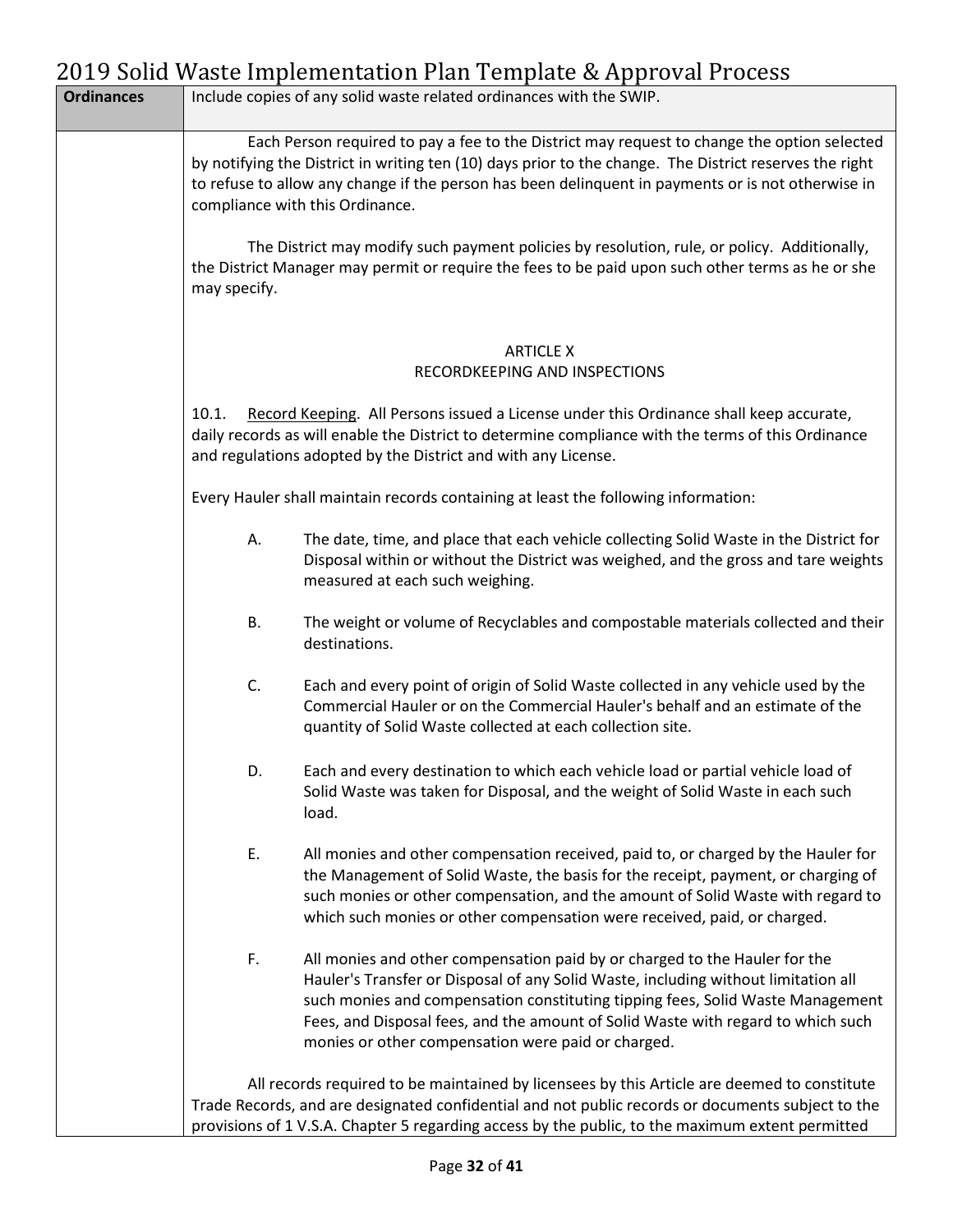|                   | $\mathcal{L}$ 017 John Waste Implementation Flan Template & Apploval Flocess                                                                                                                                                                                                                                                                                                                                                                                                                                                                                                                                                                                                                                                                                                                                                                                                                                                                                                                                                                                                                                                                                                                                                                                                                       |
|-------------------|----------------------------------------------------------------------------------------------------------------------------------------------------------------------------------------------------------------------------------------------------------------------------------------------------------------------------------------------------------------------------------------------------------------------------------------------------------------------------------------------------------------------------------------------------------------------------------------------------------------------------------------------------------------------------------------------------------------------------------------------------------------------------------------------------------------------------------------------------------------------------------------------------------------------------------------------------------------------------------------------------------------------------------------------------------------------------------------------------------------------------------------------------------------------------------------------------------------------------------------------------------------------------------------------------|
| <b>Ordinances</b> | Include copies of any solid waste related ordinances with the SWIP.                                                                                                                                                                                                                                                                                                                                                                                                                                                                                                                                                                                                                                                                                                                                                                                                                                                                                                                                                                                                                                                                                                                                                                                                                                |
|                   | by 1 V.S.A. Chapter 5. The District reserves the right to disclose such records in any proceeding or<br>action in connection with this Ordinance and any other ordinance or regulations adopted by the<br>District or to any federal or state governmental entity as may be required by law or under<br>governmental investigation.                                                                                                                                                                                                                                                                                                                                                                                                                                                                                                                                                                                                                                                                                                                                                                                                                                                                                                                                                                |
|                   | All records required to be maintained by licensees pursuant to this Ordinance or any other<br>ordinance or regulations adopted by the District, including, without limitation, all source materials,<br>documents, or records utilized in compiling such records, and such records themselves, shall be<br>retained by licensees for a period of at least five (5) years, except that the District Manager may<br>consent in writing to their destruction before expiration of such five-year period.                                                                                                                                                                                                                                                                                                                                                                                                                                                                                                                                                                                                                                                                                                                                                                                              |
|                   | Inspections. All records required to be maintained under this Ordinance shall be<br>10.2.<br>available between the hours of 9:00 a.m. and 5:00 p.m., Monday through Friday, upon one day's<br>notice, for inspection and audit by the District and the District's authorized employees or agents.<br>All Solid Waste generated within the District or deposited at any Disposal or Transfer Facility and all<br>vehicles, , Scales, Waste Containers, and Recycling Containers used in the Management of Solid<br>Waste generated within the District shall be subject to inspection without notice by the District or<br>its agents for purposes of determining compliance with the terms of this and any other ordinance<br>or regulations adopted by the District or with any License granted by the District or for the purpose<br>of data collection. Failure to allow such inspection constitutes Unlawful Conduct. Unless the<br>District has reasonable grounds to believe that a Hauler, vehicle, Solid Waste, Waste Container, or<br>Recycling Container is not in compliance with the terms of any applicable License, this Ordinance or<br>any other ordinance or regulations adopted by the District, the District shall attempt to limit any<br>inspection to no more than one hour. |
|                   | False Statements and Failure to File Data. Any Person filing or causing to be filed, making<br>10.3.<br>or causing to be made, or giving or causing to be given any certificate, affidavit, representation,<br>information, testimony, or statement, which is willfully false or willfully omits to state material<br>facts, or any Person willfully failing to file data that the District, by rule or otherwise, may require<br>shall have committed Unlawful Conduct.                                                                                                                                                                                                                                                                                                                                                                                                                                                                                                                                                                                                                                                                                                                                                                                                                           |
|                   | <b>ARTICLE XI</b><br><b>PENALTIES</b>                                                                                                                                                                                                                                                                                                                                                                                                                                                                                                                                                                                                                                                                                                                                                                                                                                                                                                                                                                                                                                                                                                                                                                                                                                                              |
|                   | Penalties for Unlawful Conduct. Any Person who engages in any Unlawful Conduct shall be<br>11.1.<br>subject to a civil penalty of not more than Five Hundred Dollars (\$500) for each violation or, if<br>lower, the maximum amount allowed by law. Each instance of Unlawful Conduct shall be a<br>separate violation. In the event of other Unlawful Conduct which is deemed "continuing", the<br>Person who engages in such conduct shall be subject to a civil penalty of not more than Five<br>Hundred Dollars (\$500), plus not more than One Hundred Dollars (\$100) for each succeeding day,<br>or, if lower, the maximum amounts allowed by law. All penalties for Unlawful Conduct under this<br>Ordinance shall be paid to the District.                                                                                                                                                                                                                                                                                                                                                                                                                                                                                                                                                |
|                   | In addition, the District may direct any Person subject to this Ordinance to abate<br>hazards or nuisances created as a result of the Unlawful Conduct or, if such Unlawful                                                                                                                                                                                                                                                                                                                                                                                                                                                                                                                                                                                                                                                                                                                                                                                                                                                                                                                                                                                                                                                                                                                        |

Conduct was found to have caused contamination or damage to any land or property, to restore such land or property to the condition existing before the Unlawful Conduct.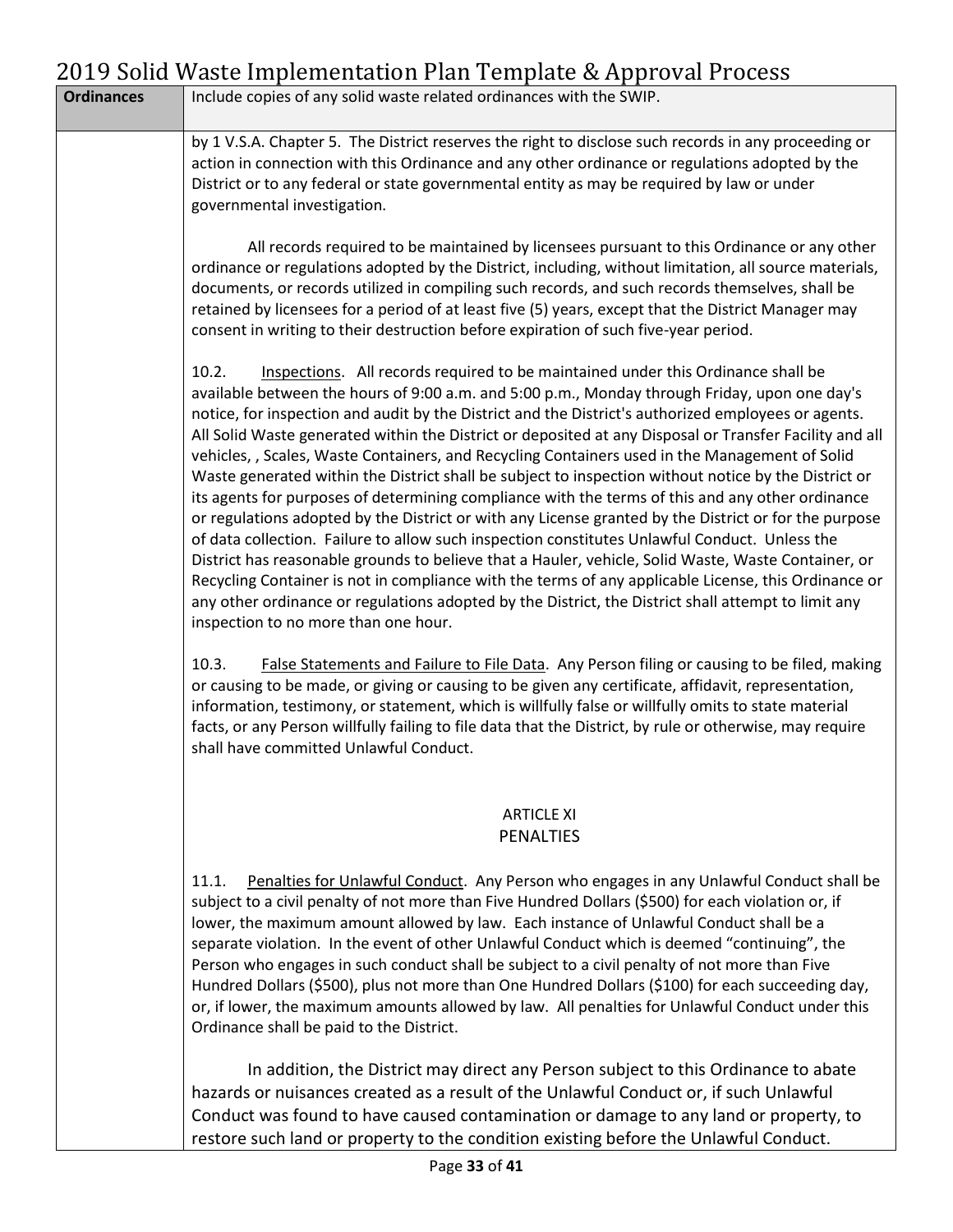| <b>Ordinances</b> | Include copies of any solid waste related ordinances with the SWIP.                                                                                                                                                                                                                                                                                                                                                                                                                                                                                                                                                                                                                                                                                                                                                                               |
|-------------------|---------------------------------------------------------------------------------------------------------------------------------------------------------------------------------------------------------------------------------------------------------------------------------------------------------------------------------------------------------------------------------------------------------------------------------------------------------------------------------------------------------------------------------------------------------------------------------------------------------------------------------------------------------------------------------------------------------------------------------------------------------------------------------------------------------------------------------------------------|
|                   | In determining the amount of civil penalty to be ordered, the District shall consider the<br>following:                                                                                                                                                                                                                                                                                                                                                                                                                                                                                                                                                                                                                                                                                                                                           |
|                   | The degree of actual or potential impact on public health, safety, welfare, and the<br>А.<br>environment resulting from the violation.                                                                                                                                                                                                                                                                                                                                                                                                                                                                                                                                                                                                                                                                                                            |
|                   | Whether the Person has cured the violation.<br>В.                                                                                                                                                                                                                                                                                                                                                                                                                                                                                                                                                                                                                                                                                                                                                                                                 |
|                   | C.<br>The presence of mitigating circumstances.                                                                                                                                                                                                                                                                                                                                                                                                                                                                                                                                                                                                                                                                                                                                                                                                   |
|                   | Whether the Person knew or had reason to know the violation existed.<br>D.                                                                                                                                                                                                                                                                                                                                                                                                                                                                                                                                                                                                                                                                                                                                                                        |
|                   | Ε.<br>The Person's record of compliance.                                                                                                                                                                                                                                                                                                                                                                                                                                                                                                                                                                                                                                                                                                                                                                                                          |
|                   | F.<br>The economic benefit gained from the violation.                                                                                                                                                                                                                                                                                                                                                                                                                                                                                                                                                                                                                                                                                                                                                                                             |
|                   | G.<br>The deterrent effect of the penalty.                                                                                                                                                                                                                                                                                                                                                                                                                                                                                                                                                                                                                                                                                                                                                                                                        |
|                   | The costs of enforcement.<br>Η.                                                                                                                                                                                                                                                                                                                                                                                                                                                                                                                                                                                                                                                                                                                                                                                                                   |
|                   | The length of time the violation existed.<br>I.                                                                                                                                                                                                                                                                                                                                                                                                                                                                                                                                                                                                                                                                                                                                                                                                   |
|                   | Penalties for Disposal at Unlawful Facilities. Any Person who Manages Solid Waste or<br>11.2.<br>arranges for the Management of Solid Waste generated within the District at an uncertified Facility<br>or at a Facility which that Person knows or, with reasonable diligence, should know is operating in a<br>manner that does not comply with applicable laws, rules, regulations, and permit conditions, or<br>otherwise contrary to the requirements of this Ordinance or any other ordinance or regulations<br>adopted by the District, shall have committed Unlawful Conduct and shall be subject to a civil<br>penalty of not more than Five Hundred Dollars (\$500) per violation or, if lower, the maximum<br>amount allowed by law. Each day that the violation continues shall constitute a separate violation<br>of this Ordinance. |
|                   | Penalties for Non-Payment of Solid Waste Management Fee. Any Person who Manages<br>11.3.<br>Solid Waste generated within the District and destined for Disposal without paying the Solid Waste<br>Management Fee shall have committed Unlawful Conduct and shall be subject to a civil penalty of<br>not more than Five Hundred Dollars (\$500) per violation or, if lower, the maximum amount allowed<br>by law. Each day that the violation continues shall constitute a separate violation of this Ordinance.                                                                                                                                                                                                                                                                                                                                  |
|                   | Assessments and Penalties for Late Payments. Any Person who fails to pay a fee imposed<br>11.4.<br>by this Ordinance on the date prescribed for payment shall be subject to any or all of the following<br>assessments and penalties:                                                                                                                                                                                                                                                                                                                                                                                                                                                                                                                                                                                                             |
|                   | A one-time assessment equal to two and one-half percent (2.5%) of the unpaid<br>А.<br>balance of any fee.                                                                                                                                                                                                                                                                                                                                                                                                                                                                                                                                                                                                                                                                                                                                         |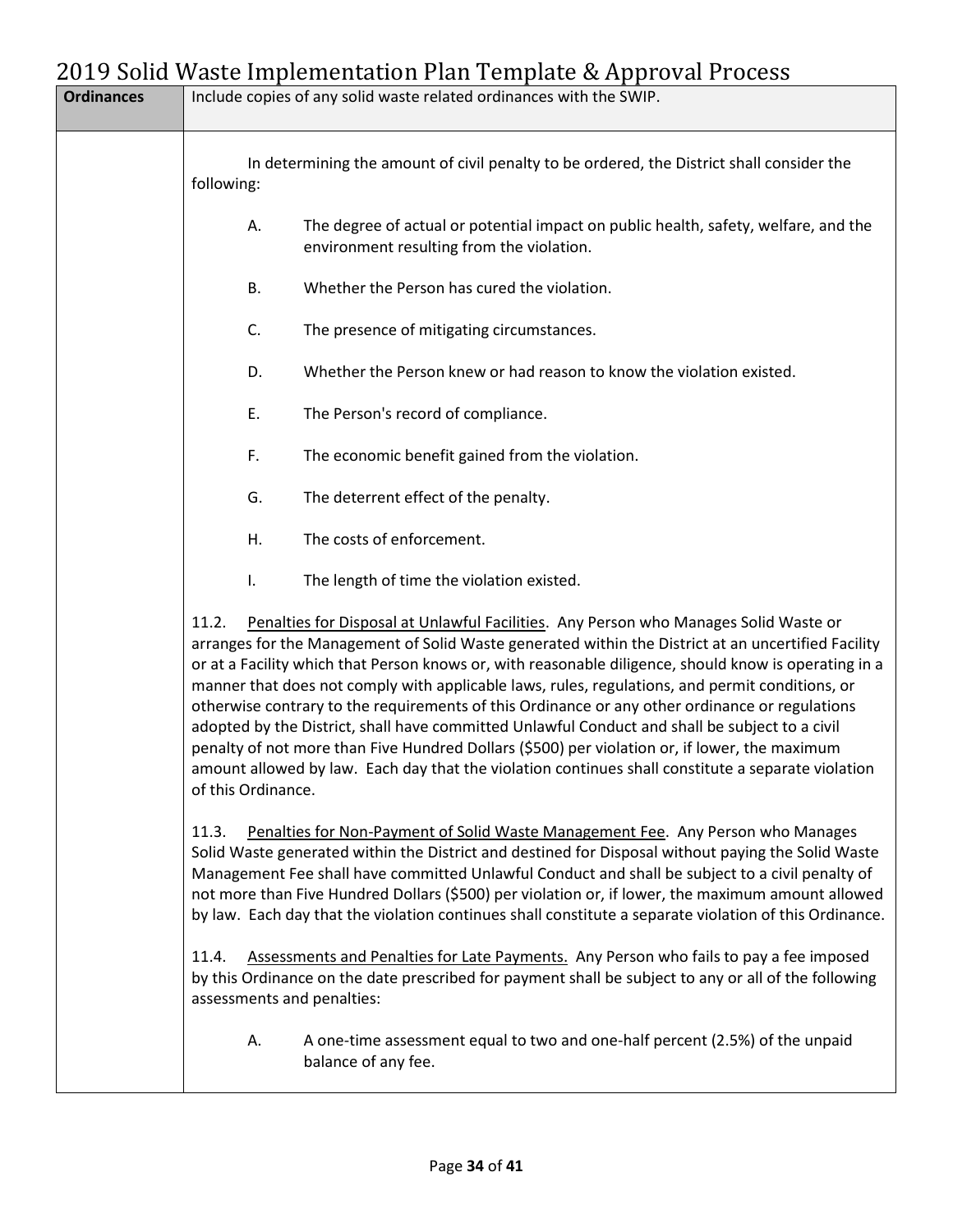|                   | 2017 Joha Waste Impiementation Fian Template & Approval Flocess                                                                                                                                                                                                                                                                                                                                                                                                                                                                                                                                                                                                                                                                                                                                                                                                                                                                                                                                                                                                                                                                                                                                                                                                                                                                                                                                                                                                                                                                                                                                                                                                          |
|-------------------|--------------------------------------------------------------------------------------------------------------------------------------------------------------------------------------------------------------------------------------------------------------------------------------------------------------------------------------------------------------------------------------------------------------------------------------------------------------------------------------------------------------------------------------------------------------------------------------------------------------------------------------------------------------------------------------------------------------------------------------------------------------------------------------------------------------------------------------------------------------------------------------------------------------------------------------------------------------------------------------------------------------------------------------------------------------------------------------------------------------------------------------------------------------------------------------------------------------------------------------------------------------------------------------------------------------------------------------------------------------------------------------------------------------------------------------------------------------------------------------------------------------------------------------------------------------------------------------------------------------------------------------------------------------------------|
| <b>Ordinances</b> | Include copies of any solid waste related ordinances with the SWIP.                                                                                                                                                                                                                                                                                                                                                                                                                                                                                                                                                                                                                                                                                                                                                                                                                                                                                                                                                                                                                                                                                                                                                                                                                                                                                                                                                                                                                                                                                                                                                                                                      |
|                   | <b>B.</b><br>Interest on the unpaid balance of any fee, accruing at an annual rate of eighteen<br>percent (18%), or, if lower, the maximum rate allowed by law, and charged<br>monthly.                                                                                                                                                                                                                                                                                                                                                                                                                                                                                                                                                                                                                                                                                                                                                                                                                                                                                                                                                                                                                                                                                                                                                                                                                                                                                                                                                                                                                                                                                  |
|                   | C.<br>A requirement that all future payments be made only in cash or with certified<br>funds.                                                                                                                                                                                                                                                                                                                                                                                                                                                                                                                                                                                                                                                                                                                                                                                                                                                                                                                                                                                                                                                                                                                                                                                                                                                                                                                                                                                                                                                                                                                                                                            |
|                   | 11.5.<br>Determination of Solid Waste Management Fee. If any Person required to pay a Solid<br>Waste Management Fee under this Ordinance fails to cause a vehicle to be weighed as required by<br>this Ordinance or any other ordinance or regulations adopted by the District, fails to provide the<br>District with documentation of any such weighing as so required, or submits any information that is<br>incorrect or insufficient, the amount of the Solid Waste Management Fee due shall be determined<br>by the District Manager from any information available. If necessary, such Solid Waste<br>Management Fee may be estimated on the basis of external indices, such as amounts of Solid<br>Waste normally generated from any group of Solid Waste Generators or other factors. Notice of<br>the determination shall be given to the Person liable for the payment of the Solid Waste<br>Management Fee. The determination shall finally and irrevocably fix the amount of the Solid Waste<br>Management Fee sixty (60) days after giving notice of the determination unless the Person against<br>whom it is assessed shall apply in writing within the sixty (60) days to the District Manager for a<br>hearing or unless the District Manager of his or her own motion shall redetermine the Solid Waste<br>Management Fee. After the hearing, the District Manager shall give notice of his or her<br>determination to the Person against whom the Solid Waste Management Fee is assessed. The<br>determination of Solid Waste Management Fees due as provided in this Section shall be in addition<br>to any penalties that may otherwise be imposed. |
|                   | No Waiver. No failure or repeated failure by the District to impose any of the penalties or<br>11.6.<br>requirements provided in this Ordinance shall be construed as a waiver by the District of any of its<br>rights. Nor shall such failure or repeated failure constitute a course of conduct or dealing upon<br>which any Person is entitled to rely.                                                                                                                                                                                                                                                                                                                                                                                                                                                                                                                                                                                                                                                                                                                                                                                                                                                                                                                                                                                                                                                                                                                                                                                                                                                                                                               |
|                   |                                                                                                                                                                                                                                                                                                                                                                                                                                                                                                                                                                                                                                                                                                                                                                                                                                                                                                                                                                                                                                                                                                                                                                                                                                                                                                                                                                                                                                                                                                                                                                                                                                                                          |
|                   | <b>ARTICLE XII</b><br><b>ENFORCEMENT AND REMEDIES</b>                                                                                                                                                                                                                                                                                                                                                                                                                                                                                                                                                                                                                                                                                                                                                                                                                                                                                                                                                                                                                                                                                                                                                                                                                                                                                                                                                                                                                                                                                                                                                                                                                    |
|                   | Injunction. In addition to any other remedy provided in this Ordinance or available at law<br>12.1.<br>or in equity, and because a violation of this Ordinance could constitute irreparable harm to the<br>District and the public it serves, the District may institute a suit in equity for an injunction to<br>prevent, restrain, or abate a violation of this Ordinance, any rules or regulations of the District, or<br>the terms of any License issued by the District.                                                                                                                                                                                                                                                                                                                                                                                                                                                                                                                                                                                                                                                                                                                                                                                                                                                                                                                                                                                                                                                                                                                                                                                            |
|                   | Revocation of License. Upon finding that any Person has engaged in Unlawful Conduct, the<br>12.2.<br>District may, pursuant to Section 12.5 of this Ordinance, revoke any License issued under the terms<br>of this Ordinance and may deny any subsequent application for a License by such Person based on<br>such Unlawful Conduct.                                                                                                                                                                                                                                                                                                                                                                                                                                                                                                                                                                                                                                                                                                                                                                                                                                                                                                                                                                                                                                                                                                                                                                                                                                                                                                                                    |
|                   | 12.3.<br>Revocation of Waste Disposal Privilege. The District reserves the right to refuse to collect<br>Solid Waste or to refuse to allow Disposal at any Facility operated by the District or for the benefit                                                                                                                                                                                                                                                                                                                                                                                                                                                                                                                                                                                                                                                                                                                                                                                                                                                                                                                                                                                                                                                                                                                                                                                                                                                                                                                                                                                                                                                          |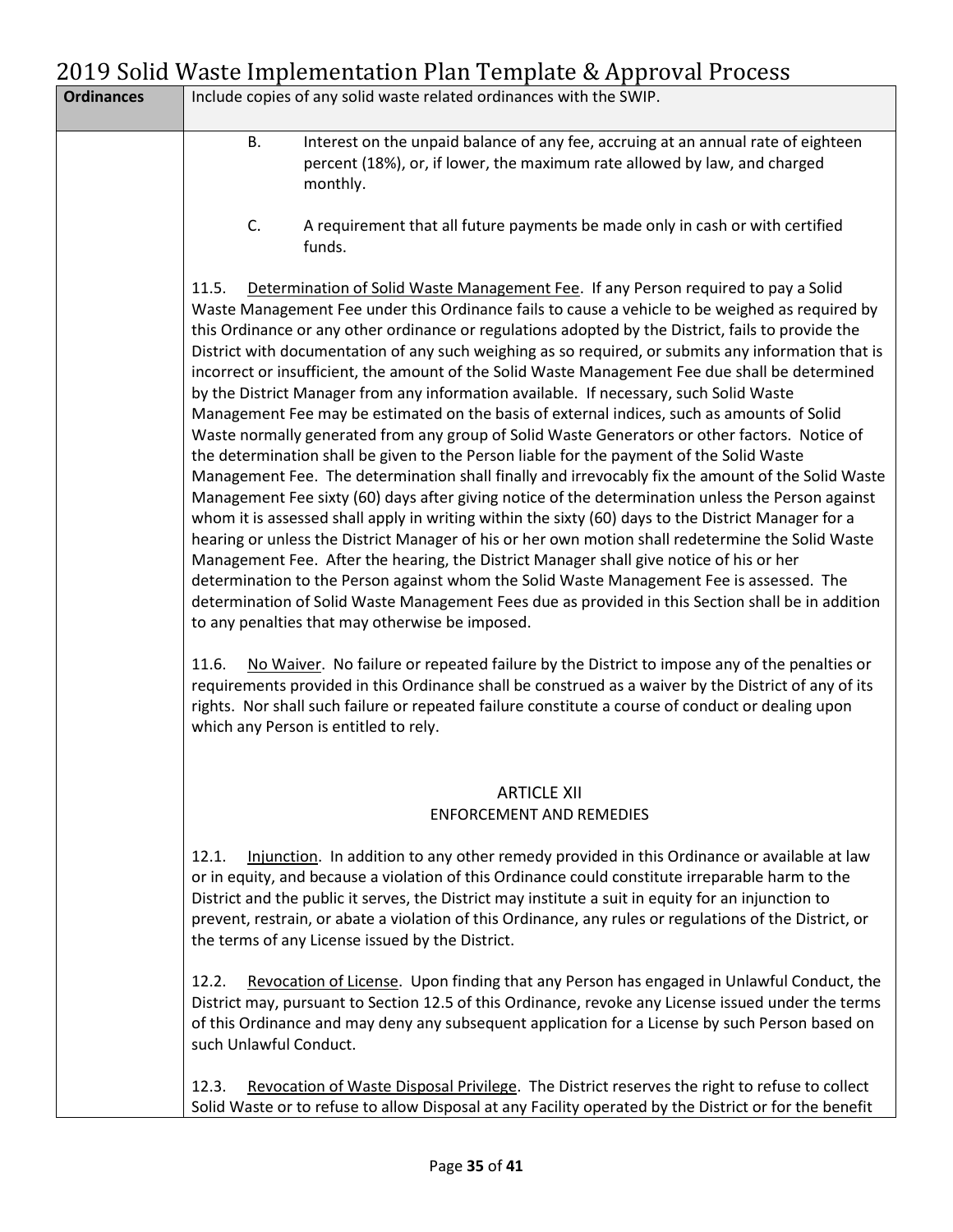| <b>Ordinances</b> | Include copies of any solid waste related ordinances with the SWIP.                                                                                     |             |                                                                                                                                                                                                                                                                                                                                                                                                                                                                                                                                                                                                                                                                                                                                                                                                                                                                                                                                                                                                                                                                                                                                                     |
|-------------------|---------------------------------------------------------------------------------------------------------------------------------------------------------|-------------|-----------------------------------------------------------------------------------------------------------------------------------------------------------------------------------------------------------------------------------------------------------------------------------------------------------------------------------------------------------------------------------------------------------------------------------------------------------------------------------------------------------------------------------------------------------------------------------------------------------------------------------------------------------------------------------------------------------------------------------------------------------------------------------------------------------------------------------------------------------------------------------------------------------------------------------------------------------------------------------------------------------------------------------------------------------------------------------------------------------------------------------------------------|
|                   | of the District or licensed by the District where this Ordinance or any other ordinance or regulations<br>adopted by the Board are ignored or violated. |             |                                                                                                                                                                                                                                                                                                                                                                                                                                                                                                                                                                                                                                                                                                                                                                                                                                                                                                                                                                                                                                                                                                                                                     |
|                   | Other Penalties. The District shall be authorized to impose any other civil penalty and fine<br>12.4.<br>to the maximum extent permitted by law.        |             |                                                                                                                                                                                                                                                                                                                                                                                                                                                                                                                                                                                                                                                                                                                                                                                                                                                                                                                                                                                                                                                                                                                                                     |
|                   | 12.5.<br>specified below:                                                                                                                               |             | Enforcement Procedures. Illegal dumping and burning violations may be prosecuted under<br>24 VSA §Procedures for enforcement of this Ordinance shall be as provided by applicable law and as                                                                                                                                                                                                                                                                                                                                                                                                                                                                                                                                                                                                                                                                                                                                                                                                                                                                                                                                                        |
|                   | А.                                                                                                                                                      |             | The District shall undertake an education/awareness plan to promote full<br>compliance with, and to minimize misunderstandings of, this Ordinance.<br>However, any violation of any part of this Ordinance or any other ordinance<br>or regulations adopted by the District may be punishable by fine as<br>authorized and pursuant to the procedures set forth in this Ordinance.                                                                                                                                                                                                                                                                                                                                                                                                                                                                                                                                                                                                                                                                                                                                                                  |
|                   | В.                                                                                                                                                      | as follows: | This Ordinance shall be enforced with respect to Unlawful Conduct by any Person                                                                                                                                                                                                                                                                                                                                                                                                                                                                                                                                                                                                                                                                                                                                                                                                                                                                                                                                                                                                                                                                     |
|                   |                                                                                                                                                         |             | Notice. When the District has reasonable grounds to believe that a Person has<br>committed Unlawful Conduct, the District Manager shall send a written notice, by<br>first class mail or by certified mail, return receipt requested, to such Person. If<br>mailed by first class mail, the notice is deemed received three (3) days after the<br>date of mailing. The notice of violation shall include:                                                                                                                                                                                                                                                                                                                                                                                                                                                                                                                                                                                                                                                                                                                                           |
|                   |                                                                                                                                                         | 1)          | A brief description of the alleged Unlawful Conduct.                                                                                                                                                                                                                                                                                                                                                                                                                                                                                                                                                                                                                                                                                                                                                                                                                                                                                                                                                                                                                                                                                                |
|                   |                                                                                                                                                         | 2)          | A brief description of the potential enforcement actions that may be taken.                                                                                                                                                                                                                                                                                                                                                                                                                                                                                                                                                                                                                                                                                                                                                                                                                                                                                                                                                                                                                                                                         |
|                   |                                                                                                                                                         | 3)          | A statement that the respondent has a right to a hearing before the<br>Board of Supervisors of the District and a description of the<br>procedures for requesting a hearing.                                                                                                                                                                                                                                                                                                                                                                                                                                                                                                                                                                                                                                                                                                                                                                                                                                                                                                                                                                        |
|                   |                                                                                                                                                         |             | Preliminary Hearing by Board of Supervisors. A Person who receives a notice of<br>Unlawful Conduct shall be offered an opportunity for a hearing before the District's<br>Board of Supervisors for the purpose of determining whether such Unlawful<br>Conduct occurred. The request for hearing must be made by the Person in writing<br>to the District Manager of the District no later than ten (10) days after the date the<br>notice of Unlawful Conduct is received. The Board of Supervisors shall hold a<br>hearing within fourteen (14) days of receipt of the request for a hearing. If 1) no<br>hearing is requested within the ten (10) days after the date of receipt of the notice<br>of Unlawful Conduct, or 2) if a hearing is held, then within thirty (30) days of such<br>hearing, the Board of Supervisors shall issue a proposed order pursuant to 24 V.S.A.<br>2297a(e). Such proposed order shall be delivered to the respondent or mailed by<br>first class mail or by certified mail, return receipt requested. If mailed by first class<br>mail, the notice is deemed received three (3) days after the date of mailing. |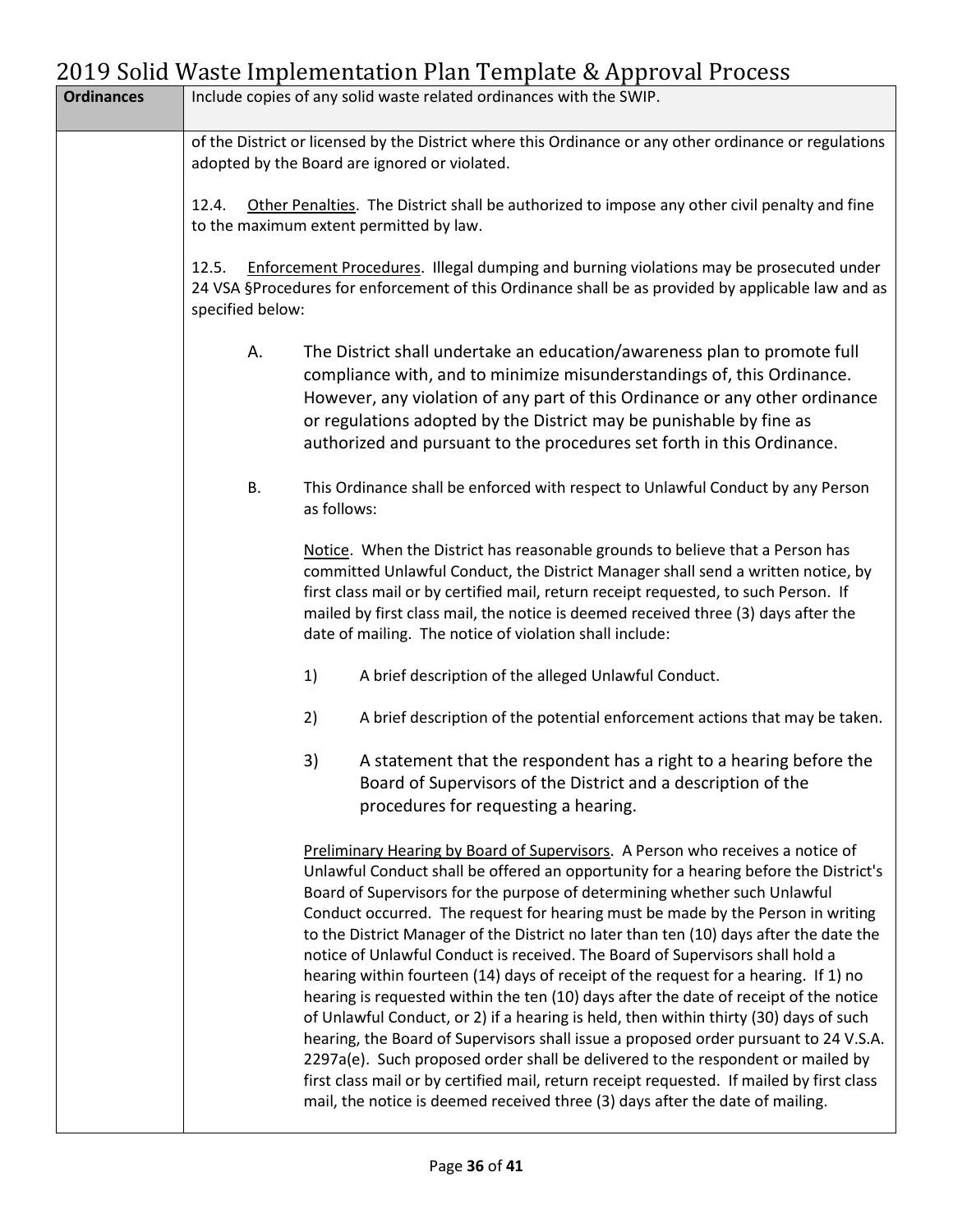| <b>Ordinances</b> | Include copies of any solid waste related ordinances with the SWIP.                                                                                                                                                                                                                                                                                                                                                                                                                                                                                                                                                                                                                                                                                                                                                                                                                                                                                                                                                                                           |
|-------------------|---------------------------------------------------------------------------------------------------------------------------------------------------------------------------------------------------------------------------------------------------------------------------------------------------------------------------------------------------------------------------------------------------------------------------------------------------------------------------------------------------------------------------------------------------------------------------------------------------------------------------------------------------------------------------------------------------------------------------------------------------------------------------------------------------------------------------------------------------------------------------------------------------------------------------------------------------------------------------------------------------------------------------------------------------------------|
|                   | Hearing by Board of Supervisors. A Person who receives a proposed order shall be<br>offered an opportunity for a hearing before the Board of Supervisors, provided that<br>the request for a hearing is made in writing to the District Manager of the District<br>no later than fifteen (15) days after the date of receipt of the proposed order of the<br>Board of Supervisors. If the respondent does not request a hearing, the order shall<br>be deemed a final order and shall be effective on the date of receipt or a later date<br>stated in the order. If the respondent does request a hearing subsequent to receipt<br>of the order, the Board of Supervisors shall hold a hearing within fourteen (14) days<br>of receipt of the request. After the hearing, the Board of Supervisors may withdraw<br>or amend the order and may issue a final order, which shall be delivered or mailed<br>to the respondent in the same manner as proposed orders and which shall be<br>effective on the date of receipt or a later date stated in the order. |
|                   | The District may seek enforcement of a final order in the superior court or before<br>C.<br>the environmental court.                                                                                                                                                                                                                                                                                                                                                                                                                                                                                                                                                                                                                                                                                                                                                                                                                                                                                                                                          |
|                   | <b>ARTICLE XIII</b><br>POWERS OF THE DISTRICT MANAGER                                                                                                                                                                                                                                                                                                                                                                                                                                                                                                                                                                                                                                                                                                                                                                                                                                                                                                                                                                                                         |
|                   | General Powers. In addition to other powers granted to the District Manager by this<br>13.1.<br>Ordinance or otherwise, the District Manager may:                                                                                                                                                                                                                                                                                                                                                                                                                                                                                                                                                                                                                                                                                                                                                                                                                                                                                                             |
|                   | Extend, for cause shown, the time for performance of any act required to be<br>А.<br>performed by any Generator, Hauler, or Facility operator for a period not exceeding<br>three months on such terms and conditions as he or she may require. Any<br>extension granted shall be recorded in writing.                                                                                                                                                                                                                                                                                                                                                                                                                                                                                                                                                                                                                                                                                                                                                        |
|                   | Delegate in writing to any officer or employee of the District powers that the<br>В.<br>District Manager may deem necessary to carry out the provisions of this Ordinance.                                                                                                                                                                                                                                                                                                                                                                                                                                                                                                                                                                                                                                                                                                                                                                                                                                                                                    |
|                   | C.<br>With the approval of the Board, assess, determine, revise, and adjust or readjust<br>any fee imposed pursuant to this Ordinance.                                                                                                                                                                                                                                                                                                                                                                                                                                                                                                                                                                                                                                                                                                                                                                                                                                                                                                                        |
|                   | D.<br>With the approval of the Board, enter into agreements with any Person, including,<br>without limitation, the owner(s) or operator(s) of any Facility or Scale, providing for<br>the exchange or provision of information, records, or documents.                                                                                                                                                                                                                                                                                                                                                                                                                                                                                                                                                                                                                                                                                                                                                                                                        |
|                   | Ε.<br>Inspect, audit, and require the production of any Solid Waste, vehicle, Scale,<br>container, record, or document required to be maintained and made available to<br>the District pursuant to this Ordinance or any other ordinance or regulation<br>adopted by the District.                                                                                                                                                                                                                                                                                                                                                                                                                                                                                                                                                                                                                                                                                                                                                                            |
|                   | <b>ARTICLE XIV</b><br><b>MISCELLANEOUS</b>                                                                                                                                                                                                                                                                                                                                                                                                                                                                                                                                                                                                                                                                                                                                                                                                                                                                                                                                                                                                                    |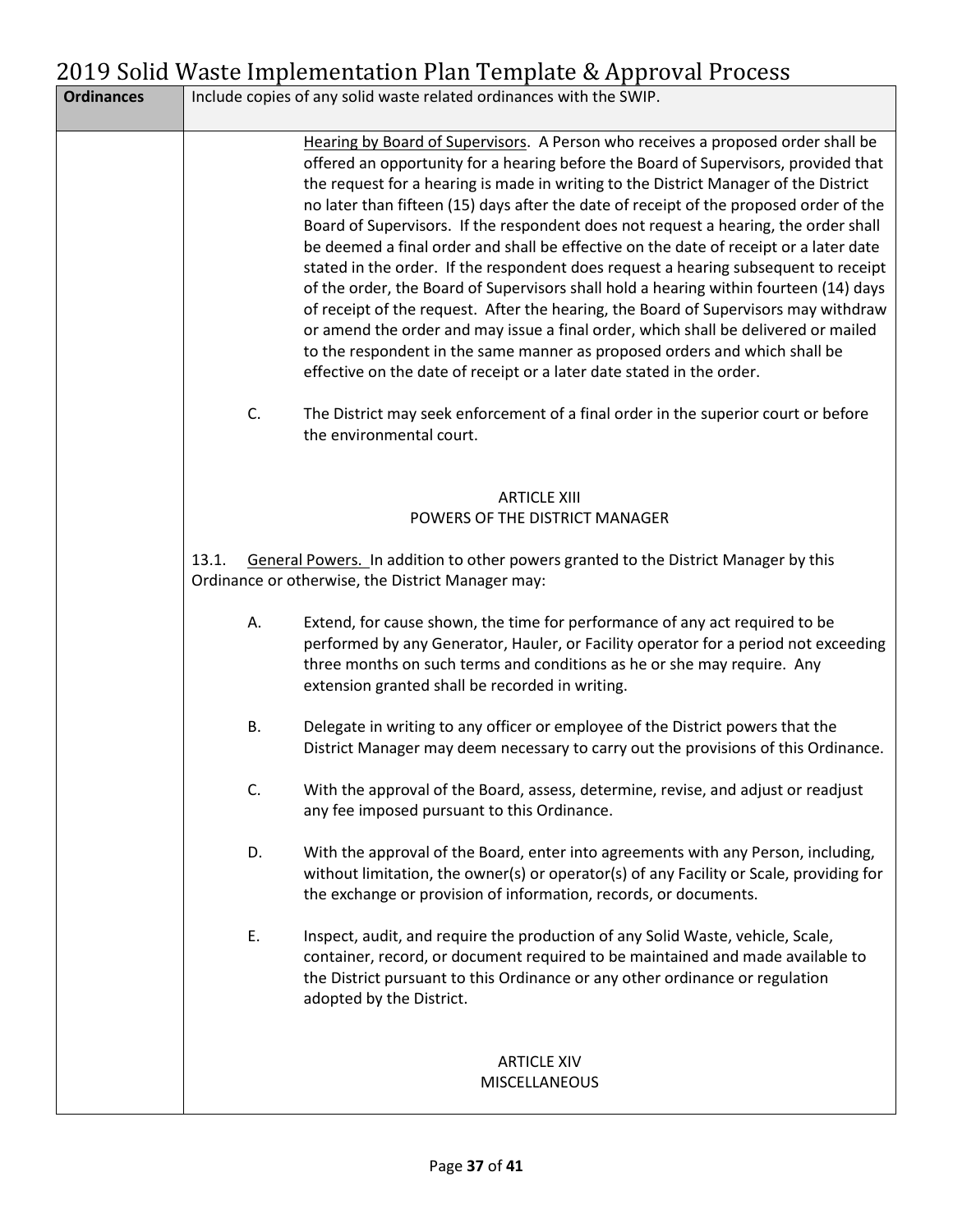|                   | 2017 Joha Wasic Impicinchiation Fian Template & Approval Frocess                                                                                                                                                                                                                                                                                                                                                                                                                                                                                                                                                                                                                                                                                                                                                                                                                                                                                                                            |
|-------------------|---------------------------------------------------------------------------------------------------------------------------------------------------------------------------------------------------------------------------------------------------------------------------------------------------------------------------------------------------------------------------------------------------------------------------------------------------------------------------------------------------------------------------------------------------------------------------------------------------------------------------------------------------------------------------------------------------------------------------------------------------------------------------------------------------------------------------------------------------------------------------------------------------------------------------------------------------------------------------------------------|
| <b>Ordinances</b> | Include copies of any solid waste related ordinances with the SWIP.                                                                                                                                                                                                                                                                                                                                                                                                                                                                                                                                                                                                                                                                                                                                                                                                                                                                                                                         |
|                   | Existing Contracts. Nothing contained in this Ordinance shall be construed to interfere with<br>14.1.<br>or modify unconstitutionally the provisions of any existing contract existing within the District on<br>the effective date of this Ordinance, provided that no contract shall be renewed, and no new<br>contract shall be entered into, that does not comply with the requirements of this Ordinance.                                                                                                                                                                                                                                                                                                                                                                                                                                                                                                                                                                              |
|                   | Construction. The terms and provisions of this Ordinance are to be liberally construed so<br>14.2.<br>as best to achieve and promote the goals and purposes of this Ordinance. The captions and<br>headings in this Ordinance are inserted for purposes of convenience and reference only, and shall<br>not be used in any way for the construction and interpretation of this Ordinance. Where required<br>by the context, the singular shall include the plural and the plural shall mean the singular. The<br>masculine, feminine, and neuter forms shall be interpreted interchangeably wherever the context<br>requires. The Original Ordinance, the Original Fee Ordinance, and the Original Regulations are<br>hereby ratified and confirmed as amended and consolidated herein. The provisions of this<br>Ordinance are cumulative to all other laws, ordinances, and regulations heretofore passed or that<br>may be applicable to the subject matter contained in this Ordinance. |
|                   | 14.3.<br>Severability.<br>The provisions of this Ordinance are severable. If any provision of this<br>Ordinance, or its application to any Person, Facility, circumstance, activity, or operation is held<br>invalid, illegal, or unenforceable by a court of competent jurisdiction, said invalidity shall not apply<br>to any other portion of this Ordinance or its application to any Person, Facility, circumstance,<br>activity, or operation that can be given effect without the invalid provision or application thereof.                                                                                                                                                                                                                                                                                                                                                                                                                                                          |
|                   | Notice and Limitations of Time. Any notice under this Ordinance may be given by mailing it<br>14.4.<br>to the Person for whom it is intended in a postpaid envelope addressed to that Person at the<br>address given in the last document filed with the District or, if no documents have been filed, to any<br>address readily obtainable. The mailing of the notice shall be presumptive evidence of its receipt by<br>the Person to whom it is addressed. Any period of time, which is determined under this Ordinance<br>by the giving of notice, shall, unless expressly provided otherwise, commence to run from the date<br>of mailing of the notice.                                                                                                                                                                                                                                                                                                                               |
|                   | Effective Date. The effective date for the Original Ordinance was November 1, 1992. The<br>14.5.<br>effective date for the Original Fee Ordinance was November 28, 1994. The effective date for the<br>Original Regulations was November 28, 1994.                                                                                                                                                                                                                                                                                                                                                                                                                                                                                                                                                                                                                                                                                                                                          |
|                   | The amendments to the Original Ordinance, Original Fee Ordinance, and the Original<br>Regulations and the replacement of the Original Ordinance, Original Fee Ordinance, and the<br>Original Regulations through consolidation into this Solid Waste Management Ordinance as<br>adopted on Tuesday, 10 October 2006 shall be effective on Saturday, 9 December 2006.                                                                                                                                                                                                                                                                                                                                                                                                                                                                                                                                                                                                                        |
|                   | Further amendments to his Ordinance were voted on May 12, 2015 and take effect on July<br>1, 2015.                                                                                                                                                                                                                                                                                                                                                                                                                                                                                                                                                                                                                                                                                                                                                                                                                                                                                          |
|                   | <b>ENACTED AND ORDAINED</b> this 20 <sup>th</sup> day of October, 1992; amended effective on 24<br>April 1993; amended effective on 3 July 1993; amended effective on 13 August 1993;<br>amended effective on 1 January 1994; amended effective on 2 April 1994; amended<br>effective on 5 November 1994; amended effective 3 August 1996; amended effective 20<br>June 1998; amended effective 13 April 2001; amended effective 6 July 2001; amended                                                                                                                                                                                                                                                                                                                                                                                                                                                                                                                                       |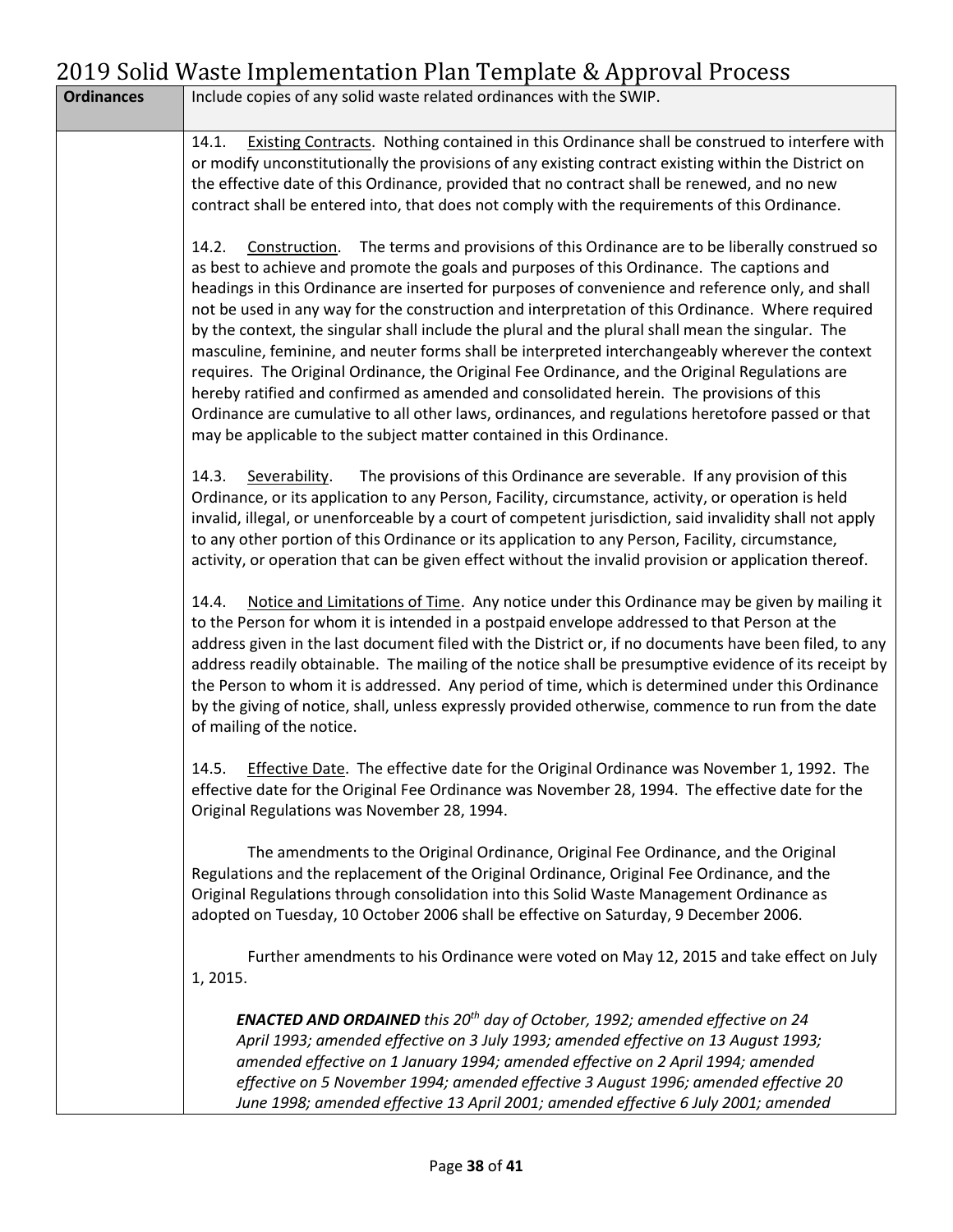| <b>Ordinances</b> | Include copies of any solid waste related ordinances with the SWIP.             |
|-------------------|---------------------------------------------------------------------------------|
|                   | effective 10 October 2006, incorporating Regulations 1, 2, 3 and Rules into one |
|                   | Ordinance; amended effective July 1, 2015.                                      |
|                   | <b>ATTEST: Clerk, LAMOILLE REGIONAL SOLID WASTE MANAGEMENT DISTRICT</b>         |
|                   |                                                                                 |
|                   | Donna Griffiths, District Clerk                                                 |

| <b>Conformance</b><br>with Other<br><b>Plans</b> | Demonstrate that the SWIP is in conformance with any regional plan adopted in accordance with<br>24 V.S.A Chapter 117. Demonstration may be in the form of a letter from the applicable regional<br>planning commission regarding conformance of the solid waste implementation plan with the<br>regional plan(s), copies of pertinent sections of the regional plan(s), or other documentation that<br>proves conformance.                                                                                                                                                                                                                                                                                                                                                                                                                                                                                                                                                                                                                                                                                                                                                                                                                                                                                                                       |
|--------------------------------------------------|---------------------------------------------------------------------------------------------------------------------------------------------------------------------------------------------------------------------------------------------------------------------------------------------------------------------------------------------------------------------------------------------------------------------------------------------------------------------------------------------------------------------------------------------------------------------------------------------------------------------------------------------------------------------------------------------------------------------------------------------------------------------------------------------------------------------------------------------------------------------------------------------------------------------------------------------------------------------------------------------------------------------------------------------------------------------------------------------------------------------------------------------------------------------------------------------------------------------------------------------------------------------------------------------------------------------------------------------------|
| Letter or other<br><b>Documentation:</b>         | Ten out of the twelve LRSWMD towns belong to the Lamoille County Regional Planning<br>Commission. Those are: Belvidere, Cambridge, Eden, Elmore, Hyde Park, Johnson, Morrisville,<br>Stowe, Waterville, Wolcott.                                                                                                                                                                                                                                                                                                                                                                                                                                                                                                                                                                                                                                                                                                                                                                                                                                                                                                                                                                                                                                                                                                                                  |
|                                                  | As taken from pgs 273-4 of the 2015-2023 Lamoille County Regional Plan;<br>https://www.lcpcvt.org/vertical/Sites/%7B3C01460C-7F49-40F5-B243-<br>0CA7924F23AF%7D/uploads/2015-2023 Regional Plan as amended on May 22 2018.pdf                                                                                                                                                                                                                                                                                                                                                                                                                                                                                                                                                                                                                                                                                                                                                                                                                                                                                                                                                                                                                                                                                                                     |
|                                                  | <b>Public Facilities and Services: Strategy</b><br>Access to a quality education is necessary to Lamoille County's economy. Public services provided<br>to the community include education, cemeteries, and solid waste management. Electrical utilities<br>can be found in the Energy Chapter while Land Use outlines municipal wastewater and water<br>systems. Other public services are found in the Human Services and Public Safety Chapters. The<br>educational needs of Lamoille County should support a highly skilled regional workforce that meets<br>the needs of existing employers and supports new ones, while growing healthy, active, and<br>engaged young people ready to face the next decades. The following strategy is intended to guide<br>policies and action items related to public facilities and services: Community investments such as<br>educational, cultural, recreational, healthcare, and municipal services will aid in attracting<br>economic development opportunities. Many people who choose to settle in Lamoille County do so<br>because of the quality of life they find here. People who grow up here may choose to stay for<br>many of the same reasons. Maintaining and strengthening community investments and public<br>services will stimulate local and regional economies to encourage growth. |
|                                                  | Policy: An adequate supply of materials collection facilities should be made available throughout<br>the region for all residents.                                                                                                                                                                                                                                                                                                                                                                                                                                                                                                                                                                                                                                                                                                                                                                                                                                                                                                                                                                                                                                                                                                                                                                                                                |
|                                                  | Policy: Lamoille County businesses, residents, and public facilities should be equipped to enact and<br>follow Act 148, Vermont's Universal Recycling law.<br><b>Action Items</b><br>- LCPC supports working closely with public facilities and solid waste management<br>organizations in appropriate siting for new facilities for waste collection. Enterprise Areas may<br>be most appropriate for new waste facilities provided siting criteria are met.                                                                                                                                                                                                                                                                                                                                                                                                                                                                                                                                                                                                                                                                                                                                                                                                                                                                                     |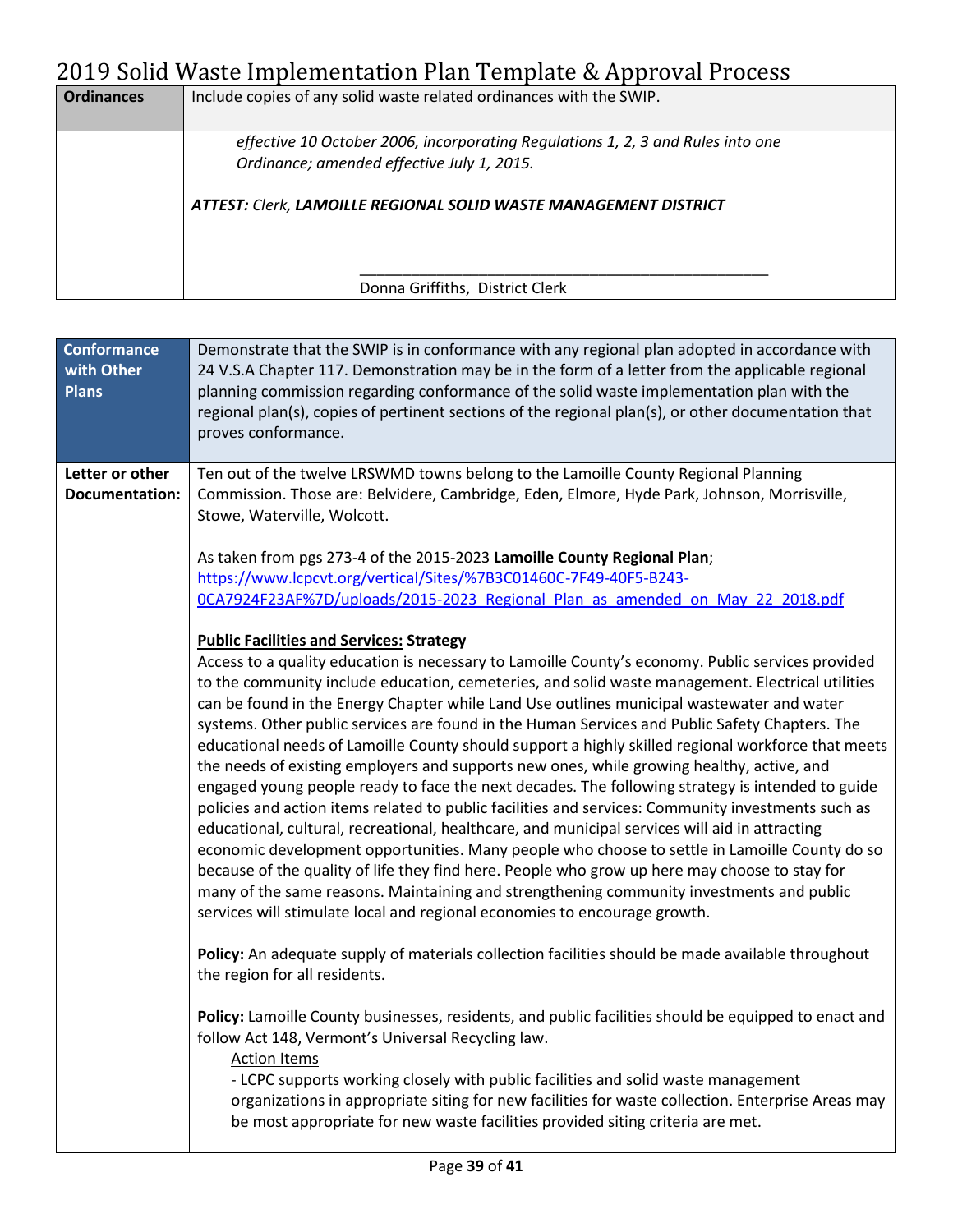- Infrastructure is encouraged to support implementation of Vermont's Universal Recycling law, including increased accessibility to composting sites for organics diversion.

- LCPC is committed to working with public facilities, such as schools, and large businesses to reduce the amount of waste created or sent to a landfill.

- Work to ensure local and state regulations allow and encourage agricultural operations to continue composting organics to increase diversification of operations, support on-farm activities, and increase number of locations that accept organic waste.

- Support Lamoille Regional Solid Waste Management District with enacting Universal Recycling changes as requested.

Additional section found on pgs 283-6 titled [Solid Waste and Materials Management.](https://www.lcpcvt.org/vertical/Sites/%7B3C01460C-7F49-40F5-B243-0CA7924F23AF%7D/uploads/2015-2023_Regional_Plan_as_amended_on_May_22_2018.pdf)

The Town of Craftsbury is the only LRSWMD community in the Northeast Kingdom. The **Northeast Kingdom Regional Plan** includes Solid Waste Management in pgs 115-22, <http://nvda.net/nvda-regional-plan/2018Chapter3UtilitiesandFacilities.FINAL.pdf>

Solid Waste Management Goals and Strategies are listed as follows:

#### **SOLID WASTE MANAGEMENT GOALS**

• Municipal and regional solid waste disposal systems shall be cost-effective, environmentally sound, and promote reduction, reuse, and recycling, and will support the State-wide goal of reducing the disposal rate of Municipal Solid Waste.

• Increase solid waste diversion rates to 50% by the year 2020.

• Hazardous wastes shall be disposed at facilities permitted by the Agency of Natural Resources to ensure proper handling.

• Support efforts to reduce food waste by half by the year 2030.

#### **SOLID WASTE MANAGEMENT STRATEGIES**

• Assist member towns and solid waste management districts in the implementation of solid waste management plans.

• Encourage communities to meet the waste management and recycling goals established by the Northeast Kingdom Waste Management District and municipal waste management plans.

• Support public education to promote efforts to reduce and properly manage waste.

• Promote opportunities for schools and institutions to reduce food waste through best management practices and performance-based contracts.

• Provide technical assistance to entrepreneurs who are interested in food scrap hauling and composting-related businesses.

- Assist municipalities to adopt illegal dumping and burning ordinances.
- Encourage communities to create or expand local recycling facilities.
- Assist communities in sustainable reclamation of brownfields in the region.
- Support efforts to aggregate and distribute gleaned agriculture products.

• Support efforts to efficiently aggregate and distribute recovered food in a manner that minimizes spoilage and trucking miles.

- Support the expansion and viability of commercial composting operations.
- Help communities plan for and create municipal composting facilities, where feasible.
- Explore and facilitate the sustainable use of food residuals and other waste by-products.